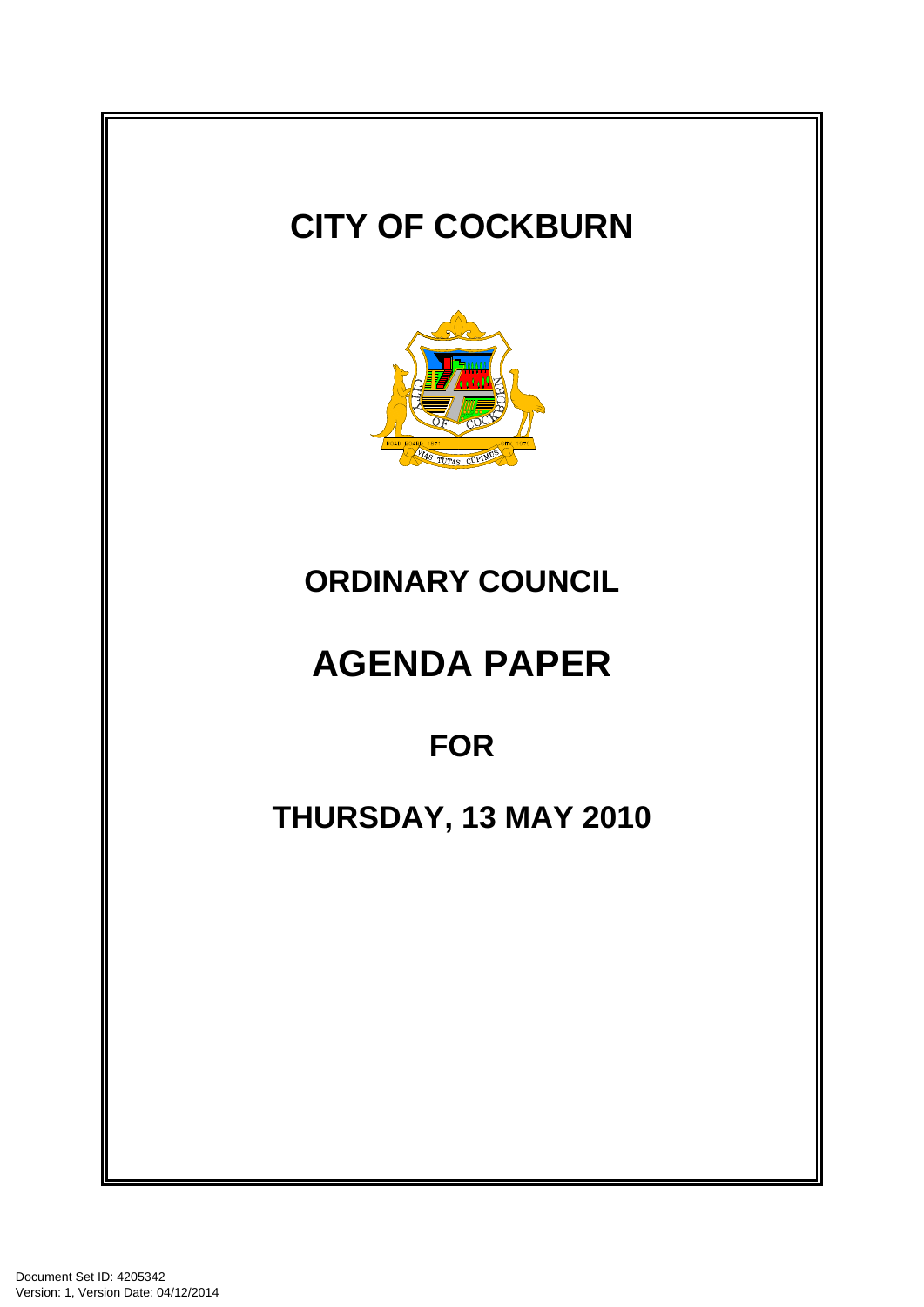# **CITY OF COCKBURN**

### **SUMMARY OF AGENDA TO BE PRESENTED TO THE ORDINARY COUNCIL MEETING TO BE HELD ON THURSDAY, 13 MAY 2010 AT 7:00 PM**

# **Page**

 $\overline{\phantom{a}}$ 

| 1.  |                                                     |                                                                                                                                                                 |   |  |  |
|-----|-----------------------------------------------------|-----------------------------------------------------------------------------------------------------------------------------------------------------------------|---|--|--|
| 2.  | APPOINTMENT OF PRESIDING MEMBER (IF REQUIRED)1      |                                                                                                                                                                 |   |  |  |
| 3.  | DISCLAIMER (TO BE READ ALOUD BY PRESIDING MEMBER) 1 |                                                                                                                                                                 |   |  |  |
| 4.  |                                                     | ACKNOWLEDGEMENT OF RECEIPT OF WRITTEN DECLARATIONS OF<br>FINANCIAL INTERESTS AND CONFLICT OF INTEREST (BY PRESIDING                                             |   |  |  |
| 5.  |                                                     |                                                                                                                                                                 |   |  |  |
| 6.  |                                                     | ACTION TAKEN ON PREVIOUS PUBLIC QUESTIONS TAKEN ON                                                                                                              |   |  |  |
| 7.  |                                                     |                                                                                                                                                                 |   |  |  |
| 8.  |                                                     |                                                                                                                                                                 |   |  |  |
|     | 8.1                                                 | (OCM 13/05/2010) - ORDINARY COUNCIL MEETING - 08/04/2010 2                                                                                                      |   |  |  |
|     | 8.2                                                 | (OCM 13/05/2010) - SPECIAL COUNCIL MEETING - 15/04/20102                                                                                                        |   |  |  |
|     | 8.3                                                 | (OCM 13/05/2010) - SPECIAL COUNCIL MEETING - 29/04/20102                                                                                                        |   |  |  |
| 9.  |                                                     |                                                                                                                                                                 |   |  |  |
| 10. |                                                     |                                                                                                                                                                 |   |  |  |
| 11. |                                                     | BUSINESS LEFT OVER FROM THE PREVIOUS MEETING (IF                                                                                                                |   |  |  |
| 12. |                                                     | DECLARATION OF COUNCILLORS WHO HAVE NOT GIVEN DUE<br>CONSIDERATION TO MATTERS IN THE BUSINESS PAPER3                                                            |   |  |  |
| 13. |                                                     |                                                                                                                                                                 |   |  |  |
|     | 13.1                                                | (OCM 13/05/2010) - REVIEW OF DELEGATED AUTHORITIES                                                                                                              |   |  |  |
|     | 13.2                                                | (OCM 13/05/2010) - MINUTES OF THE GRANTS AND DONATIONS<br>COMMITTEE MEETING - 20 APRIL 2010 (5930) (R AVARD)                                                    |   |  |  |
|     |                                                     | PLANNING AND DEVELOPMENT DIVISION ISSUES                                                                                                                        | 8 |  |  |
|     | 14.1                                                | (OCM 13/05/2010) - PROPOSAL FOR MS SOCIETY OF WA (INC)<br>TO ESTABLISH RESPITE HOME ON RESERVE NO. 27691<br>REDMOND ROAD, HAMILTON HILL (2200881) (A TROSIC / L |   |  |  |
|     |                                                     | 14.2 (OCM 13/05/2010) - CITY OF COCKBURN WORKPLACE TRAVEL<br>PLAN 2010 - 2012 (HS/L/003) (G STREET) (ATTACH)12                                                  |   |  |  |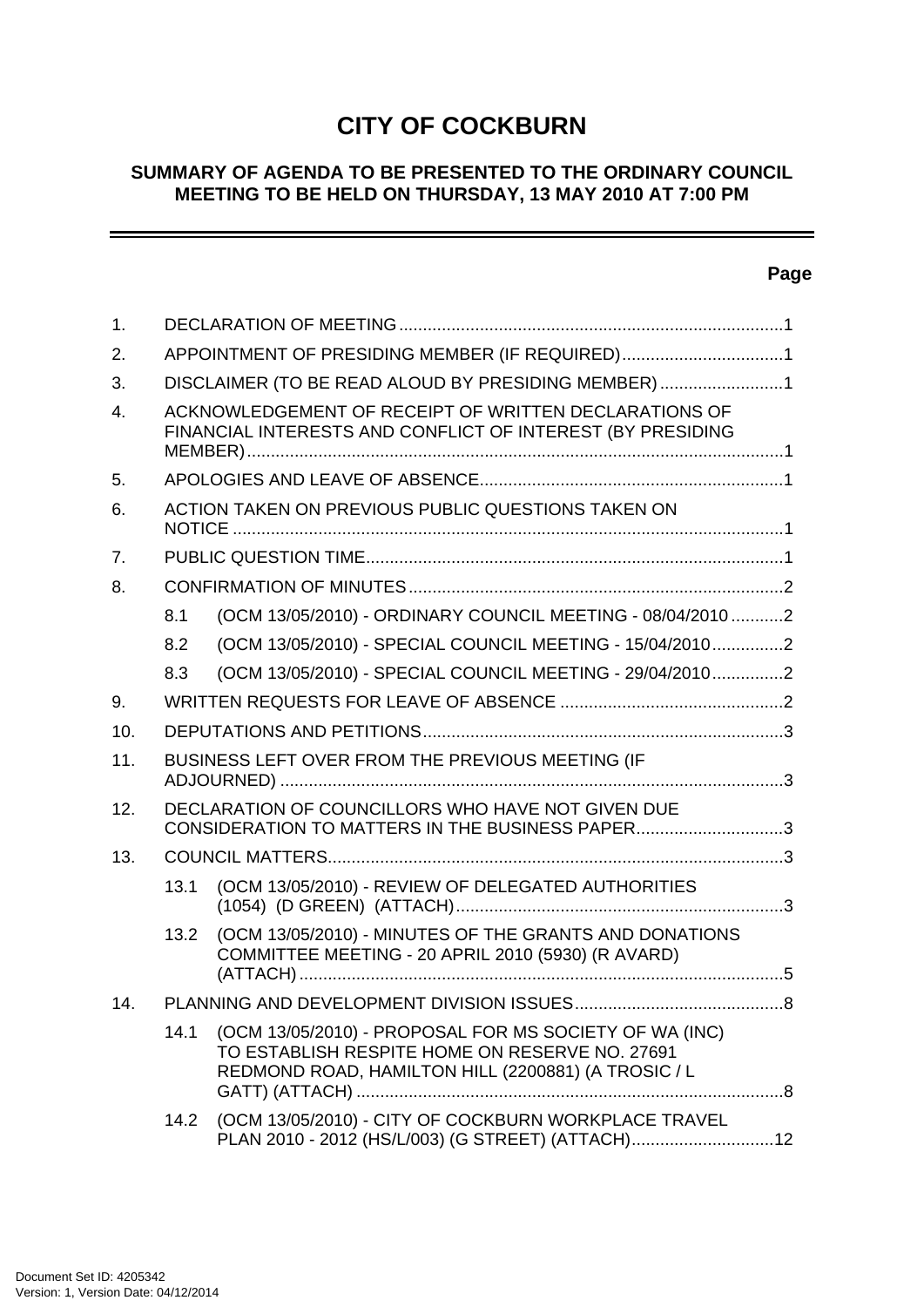|     | 14.3                                           | (OCM 13/05/2010) - PROPOSED SCHEME AMENDMENT NO. 82 -<br>REZONING OF VARIOUS PROPERTIES WITHIN THE COCKBURN<br>COAST DISTRICT STRUCTURE PLAN AREA AND PREPARATION<br>OF DRAFT LOCAL PLANNING POLICY (NEWMARKET PRECINCT<br>DESIGN GUIDELINES) - APPLICANT: CITY OF COCKBURN -<br>OWNER: VARIOUS (93082) (D DI RENZO) (ATTACH) 15 |  |  |  |
|-----|------------------------------------------------|----------------------------------------------------------------------------------------------------------------------------------------------------------------------------------------------------------------------------------------------------------------------------------------------------------------------------------|--|--|--|
|     | 14.4                                           | (OCM 13/05/2010) - AMENDMENT NO. 74 - REZONING OF LOTS<br>512 TO 515 COCKBURN ROAD, AND PORTIONS OF KIESEY<br>STREET AND BEACH ROAD, COOGEE (ADOPTION FOR FINAL<br>APPROVAL) - APPLICANT: CITY OF COCKBURN - OWNER: MAIN                                                                                                         |  |  |  |
|     | 14.5                                           | (OCM 13/05/2010) - DEDICATION OF LAND AS ROAD RESERVE<br>PURSUANT TO SECTION 56 OF THE LAND ADMINISTRATION<br>ACT 1997 - PORTION OF LOT 714 (RESERVE 27950) KNOCK<br>PLACE, COCKBURN CENTRAL - OWNER: PTA - APPLICANT:<br>GRAY LEWIS PLANNING CONSULANT (6009753) (K SIM)                                                        |  |  |  |
|     | 14.6                                           | (OCM 13/05/2010) - SALE OF LAND - LOT 136 CALDER WAY,<br>ATWELL - APPLICANT: BJ HILL AND KP LAYCOCK - OWNER:                                                                                                                                                                                                                     |  |  |  |
| 15. |                                                | FINANCE AND CORPORATE SERVICES DIVISION ISSUES49                                                                                                                                                                                                                                                                                 |  |  |  |
|     | 15.1                                           | (OCM 13/05/2010) - LIST OF CREDITORS PAID - MARCH 2010                                                                                                                                                                                                                                                                           |  |  |  |
|     | 15.2                                           | (OCM 13/05/2010) - STATEMENT OF FINANCIAL ACTIVITY AND<br>ASSOCIATED REPORTS - MARCH 2010 (5505) (N MAURICIO)                                                                                                                                                                                                                    |  |  |  |
| 16. |                                                |                                                                                                                                                                                                                                                                                                                                  |  |  |  |
|     | 16.1                                           | (OCM 13/05/2010) - JANDAKOT ROAD - TRAFFIC - SPEED AND<br>VOLUME CONCERNS (450025) (J RADAICH) (ATTACH) 56                                                                                                                                                                                                                       |  |  |  |
|     | 16.2                                           | (OCM 13/05/2010) - SUSTAINABILITY AWARDS (6149) (H                                                                                                                                                                                                                                                                               |  |  |  |
|     | 16.3                                           | (OCM 13/05/2010) - TENDER NO. RFT 33/2009 - CLEANING<br>SERVICES - PUBLIC, COMMUNITY & ADMINISTRATION<br>FACILITIES (RFT 33/2009) (M LITTLETON/D VICKERY) 63                                                                                                                                                                     |  |  |  |
| 17. |                                                |                                                                                                                                                                                                                                                                                                                                  |  |  |  |
|     | 17.1                                           | (OCM 13/05/2010) - SPORT AND RECREATION STRATEGIC PLAN                                                                                                                                                                                                                                                                           |  |  |  |
| 18. |                                                |                                                                                                                                                                                                                                                                                                                                  |  |  |  |
| 19. |                                                | MOTIONS OF WHICH PREVIOUS NOTICE HAS BEEN GIVEN                                                                                                                                                                                                                                                                                  |  |  |  |
| 20. |                                                | NOTICES OF MOTION GIVEN AT THE MEETING FOR CONSIDERATION                                                                                                                                                                                                                                                                         |  |  |  |
| 21. | NEW BUSINESS OF AN URGENT NATURE INTRODUCED BY |                                                                                                                                                                                                                                                                                                                                  |  |  |  |
| 22. |                                                | MATTERS TO BE NOTED FOR INVESTIGATION, WITHOUT DEBATE73                                                                                                                                                                                                                                                                          |  |  |  |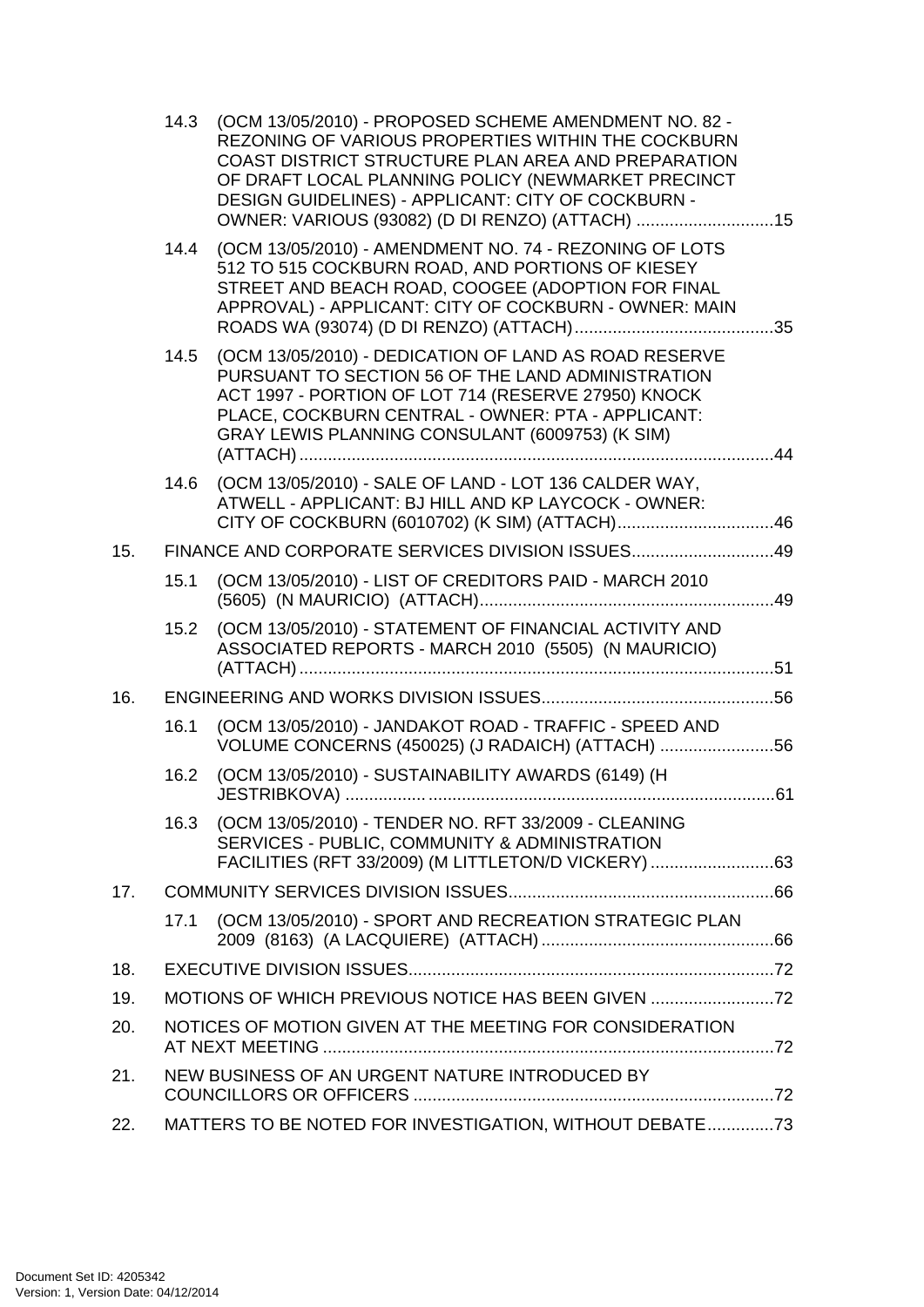| 23.  |                                                                                                                                                                                                                                 |    |
|------|---------------------------------------------------------------------------------------------------------------------------------------------------------------------------------------------------------------------------------|----|
|      | (OCM 13/05/2010) - RATE INCREASE TO LANDFILL DISPOSAL<br>23.1<br>SERVICES MICSON P/L - LOCATION: HENDERSON WASTE<br>RECOVERY PARK (HWRP) - OWNER: CITY OF COCKBURN -<br>APPLICANT: MICSON P/L (4900) (L DAVIESON & M LITTLETON) | 73 |
| 24   | (OCM 13/05/2010) - RESOLUTION OF COMPLIANCE (SECTION 3.18(3),                                                                                                                                                                   |    |
| -25. |                                                                                                                                                                                                                                 | 75 |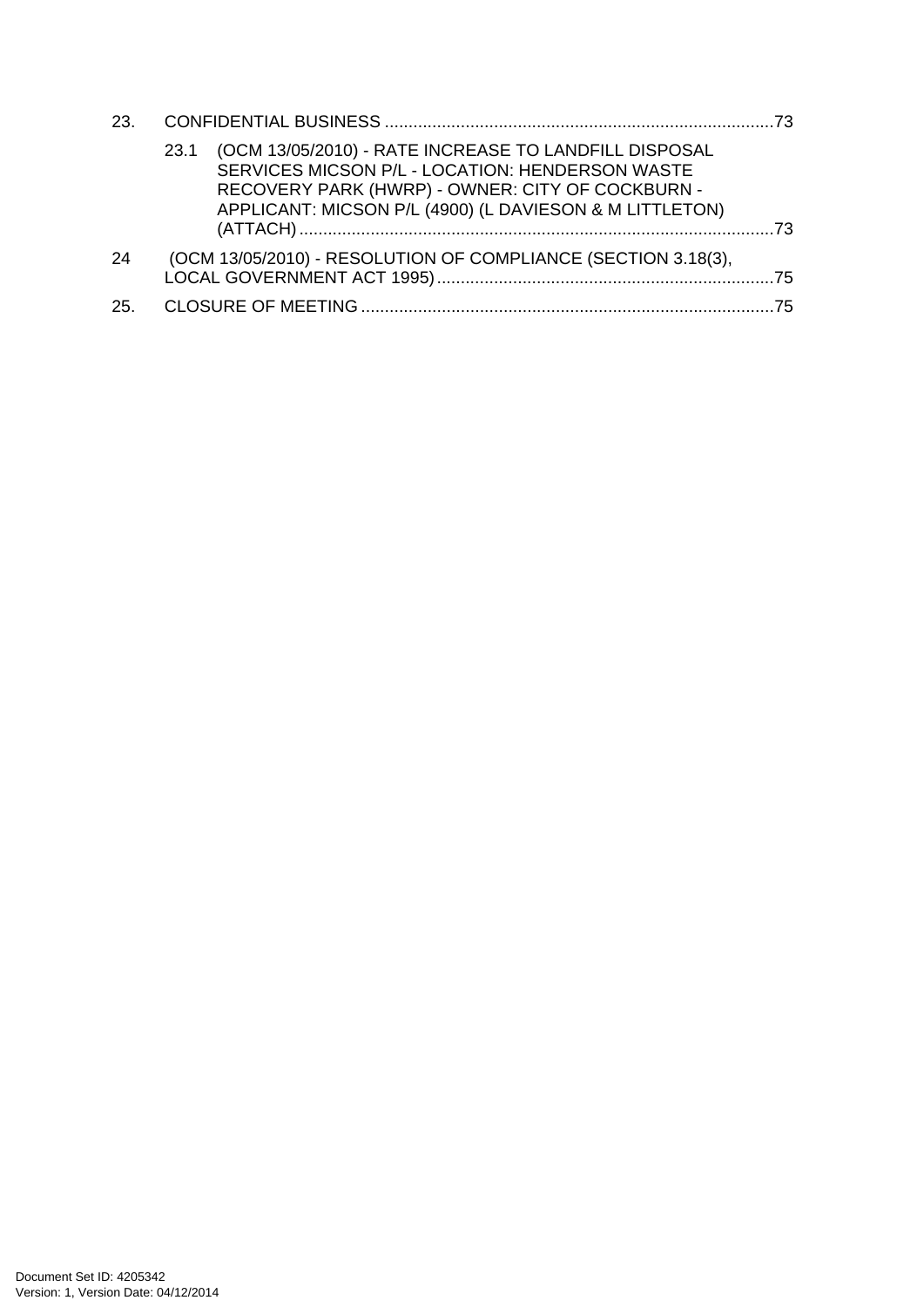# **CITY OF COCKBURN**

# <span id="page-4-0"></span>**AGENDA TO BE PRESENTED TO THE ORDINARY COUNCIL MEETING TO BE HELD ON THURSDAY, 13 MAY 2010 AT 7:00 PM**

### **1. DECLARATION OF MEETING**

### **2. APPOINTMENT OF PRESIDING MEMBER (If required)**

### **3. DISCLAIMER (To be read aloud by Presiding Member)**

Members of the public, who attend Council Meetings, should not act immediately on anything they hear at the Meetings, without first seeking clarification of Council's position. Persons are advised to wait for written advice from the Council prior to taking action on any matter that they may have before Council.

### **4. ACKNOWLEDGEMENT OF RECEIPT OF WRITTEN DECLARATIONS OF FINANCIAL INTERESTS AND CONFLICT OF INTEREST (by Presiding Member)**

### **5. APOLOGIES AND LEAVE OF ABSENCE**

### **6. ACTION TAKEN ON PREVIOUS PUBLIC QUESTIONS TAKEN ON NOTICE**

### **7. PUBLIC QUESTION TIME**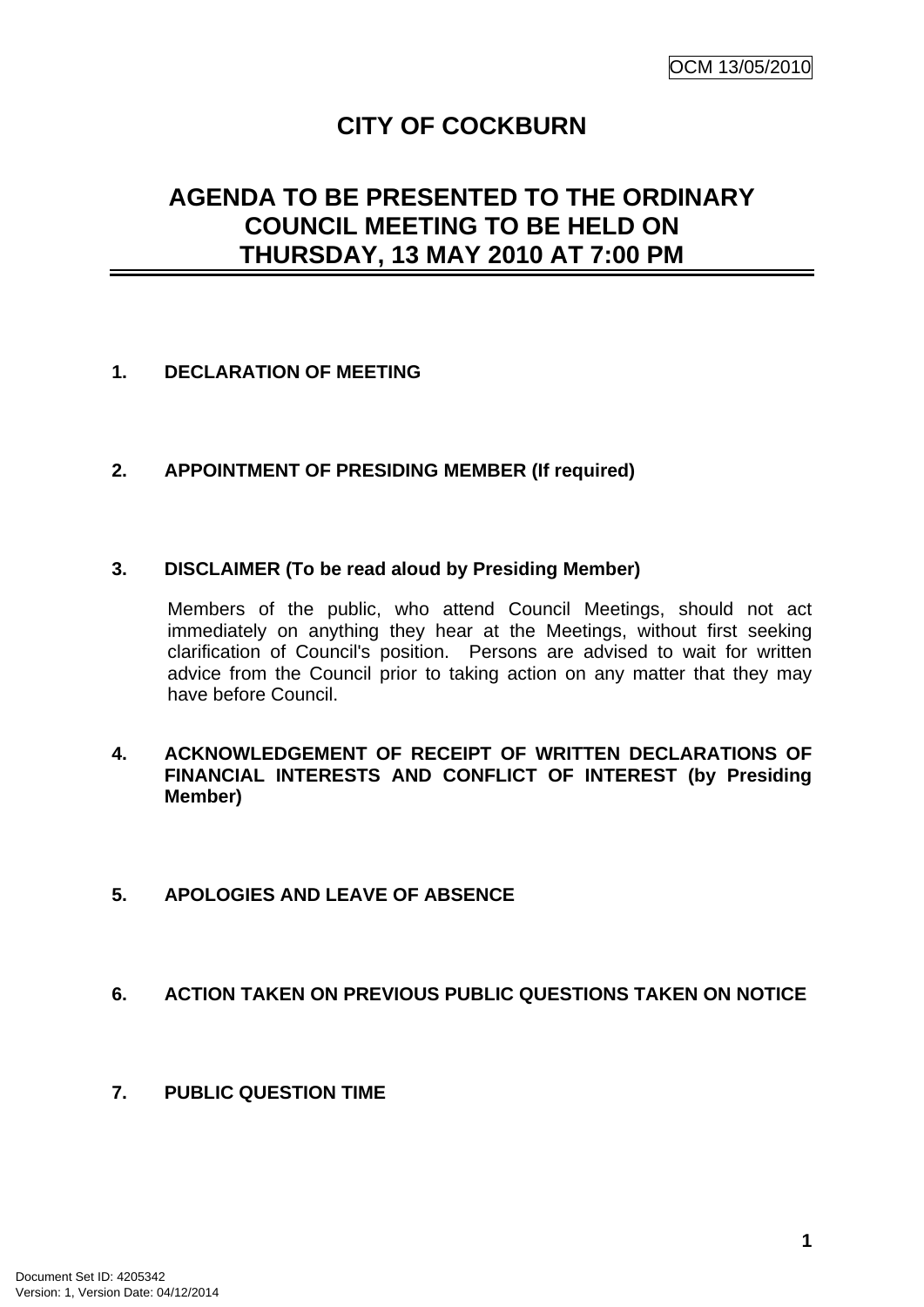### <span id="page-5-0"></span>**8. CONFIRMATION OF MINUTES**

### **8.1 (OCM 13/05/2010) - ORDINARY COUNCIL MEETING - 08/04/2010**

#### **RECOMMENDATION**

That the minutes of the Ordinary Council Meeting held on Thursday, 8 April 2010, be adopted as a true and accurate record, subject to amendment under the heading 'Apologies and Leave of Absence', by recording Deputy Mayor Allen as an 'Apology', in lieu of 'Leave of Absence'.

### **COUNCIL DECISION**

### **8.2 (OCM 13/05/2010) - SPECIAL COUNCIL MEETING - 15/04/2010**

#### **RECOMMENDATION**

That the minutes of the Special Council Meeting held on Thursday, 15 April 2010, be adopted as a true and accurate record.

**COUNCIL DECISION** 

### **8.3 (OCM 13/05/2010) - SPECIAL COUNCIL MEETING - 29/04/2010**

#### **RECOMMENDATION**

That the minutes of the Special Council Meeting held on Thursday, 29 April 2010, be adopted as a true and accurate record.

### **COUNCIL DECISION**

# **9. WRITTEN REQUESTS FOR LEAVE OF ABSENCE**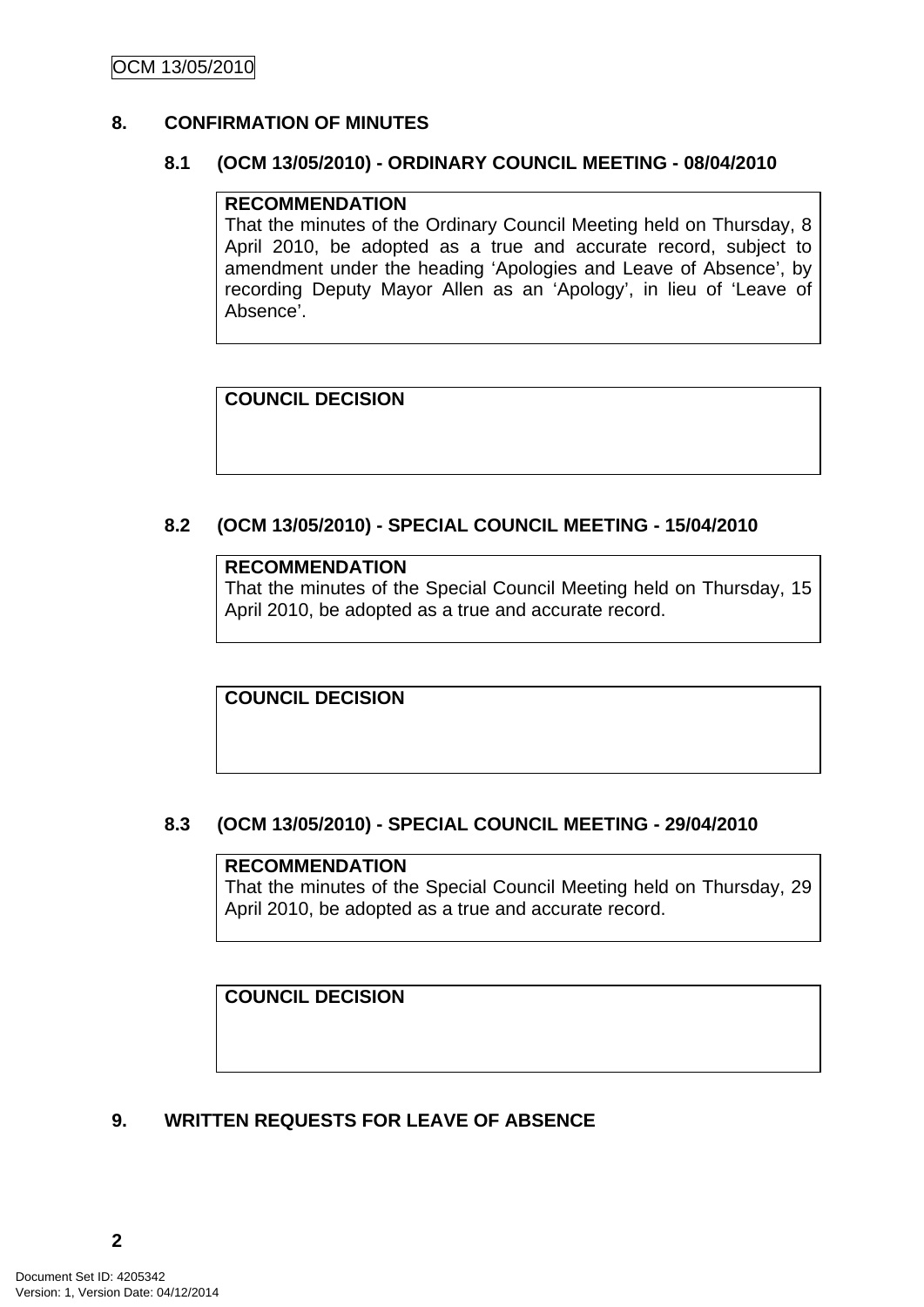<span id="page-6-0"></span>**10. DEPUTATIONS AND PETITIONS** 

### **11. BUSINESS LEFT OVER FROM THE PREVIOUS MEETING (If adjourned)**

### **12. DECLARATION OF COUNCILLORS WHO HAVE NOT GIVEN DUE CONSIDERATION TO MATTERS IN THE BUSINESS PAPER**

#### **13. COUNCIL MATTERS**

### **13.1 (OCM 13/05/2010) - REVIEW OF DELEGATED AUTHORITIES (1054) (D GREEN) (ATTACH)**

# **RECOMMENDATION**

That Council adopt proposed amendments to Delegated Authorities, as attached to the Agenda.

**TO BE CARRIED BY AN ABSOLUTE MAJORITY OF COUNCIL**

**COUNCIL DECISION** 

#### **Background**

Council is required to review its Delegated Authority to staff each financial year, pursuant to Sec. 5.46 of the Local Government Act, 1995.

#### **Submission**

To adopt the documents containing delegations to staff, as proposed in the attachments.

#### **Report**

The instruments of delegation, as attached, have been reviewed by staff and are considered appropriate for Council to adopt in their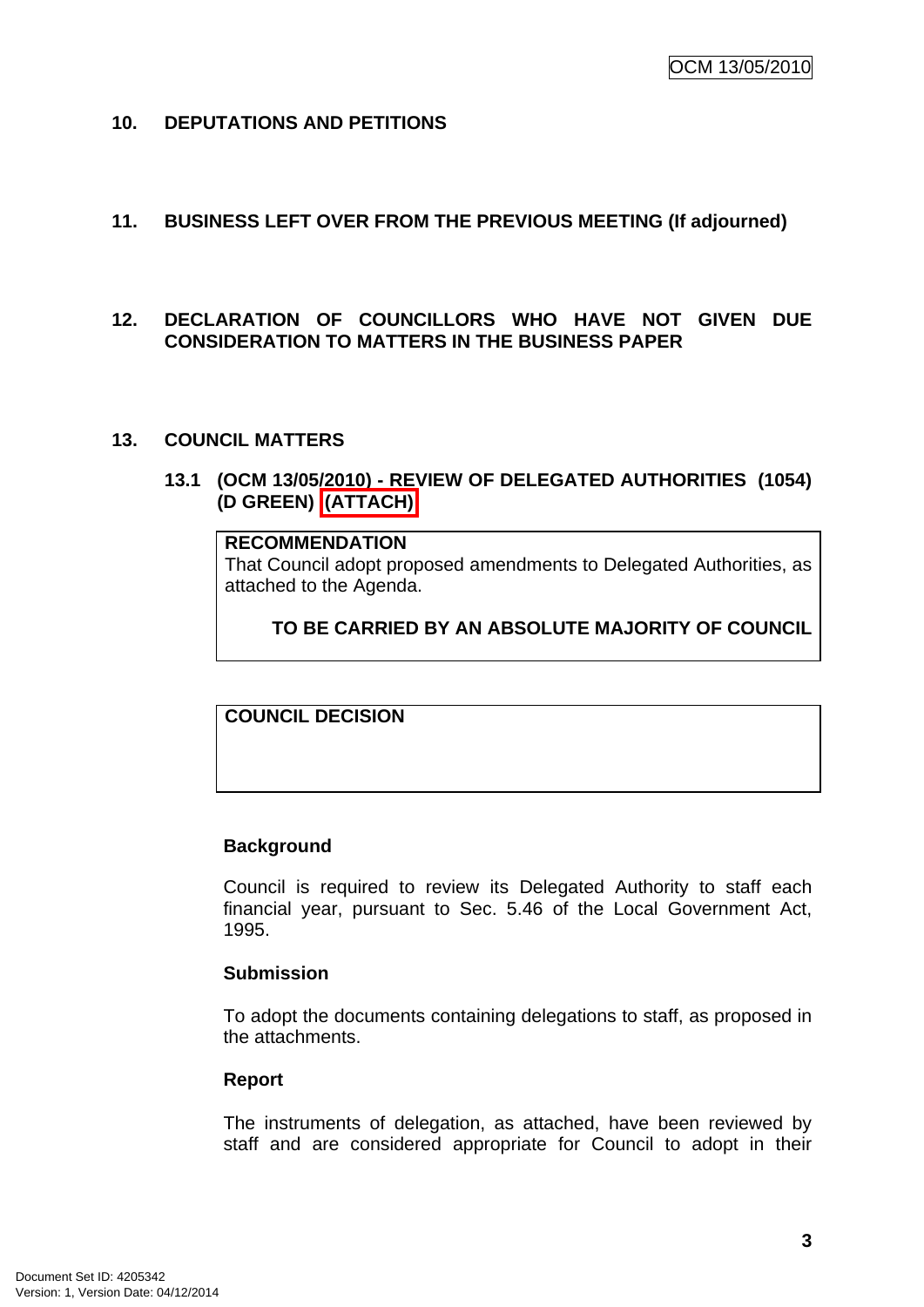presented form. Minor amendments have been made to six(6) delegations:

- **EXECUTE:** LGAES5 'Legal Proceedings' new delegate proposed
- **LGACS4 'Local Laws' replaces By-Laws**
- LGACS9 'Youth Sports Travel Assistance Awards' email address no longer relevant
- LGAPD3 'Complaint to Magistrates Court, Notices under Part IV' – Delegation to CEO
- AES2 'Council's Common Seal' Amendment to Officer Title
- SES1 'Obtaining Legal or Other Expert Advice' New delegates proposed

to correct technical descriptions mentioned within the documents and one (LGACS8) is deleted because it is no longer required.

The review has been conducted in accordance with the Department of Local Government and Regional Development Guidelines on Delegations (Guideline 17) to ensure it has been undertaken in a compliant manner.

### **Strategic Plan/Policy Implications**

#### **Governance Excellence**

• To conduct Council business in open public forums and to manage Council affairs by employing publicly accountable practices.

### **Budget/Financial Implications**

All financial implications contained within the reviewed Register of Delegations to Officers are accounted for within the current Budget.

### **Legal Implications**

Sec. 5.46 (2) of the Local Government Act, 1995, refers.

#### **Community Consultation**

N/A

# **Attachment(s)**

List of Delegated Authorities.

### **Advice to Proponent(s)/Submissioners**

N/A

**4**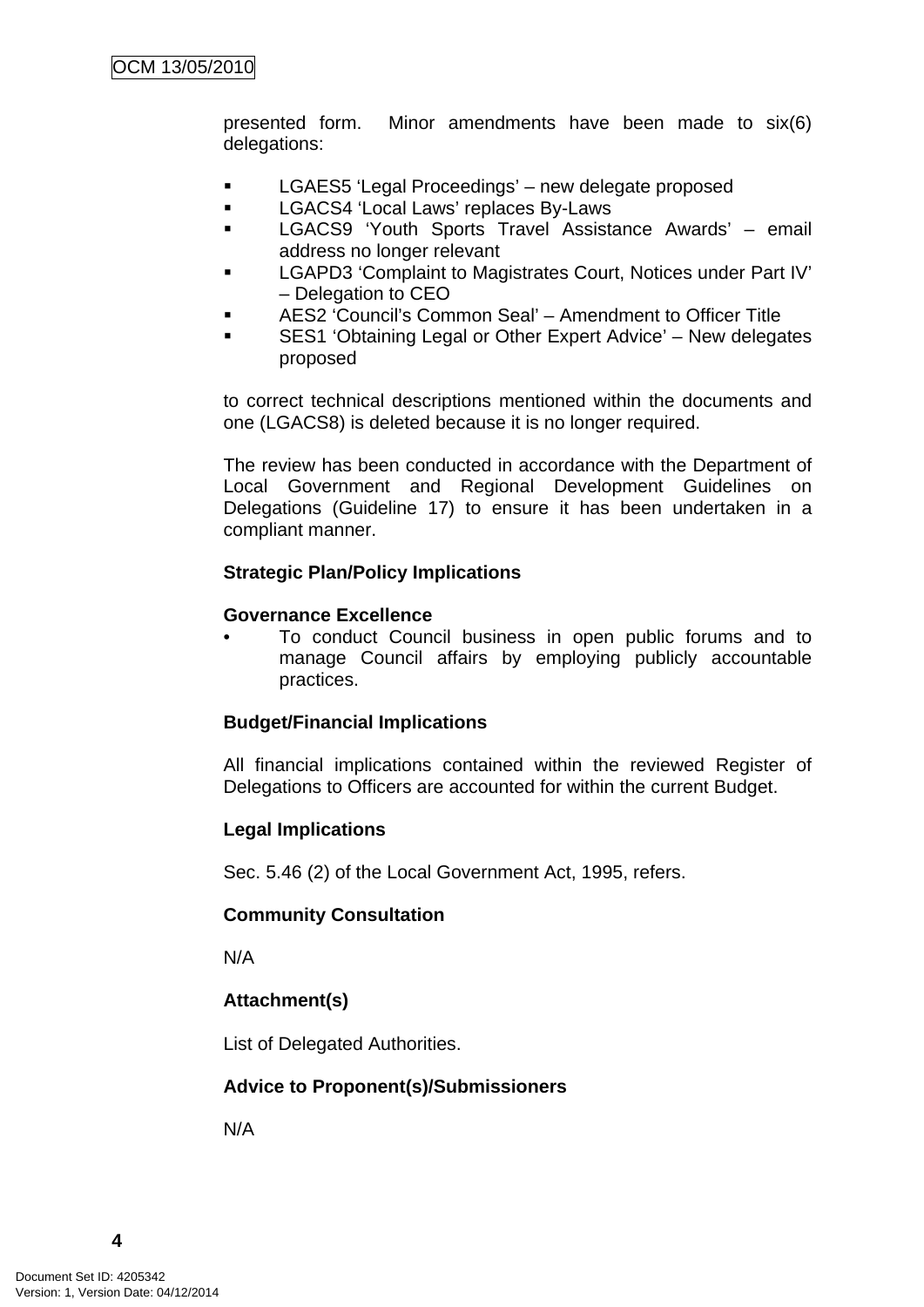# <span id="page-8-0"></span>**Implications of Section 3.18(3) Local Government Act, 1995**

Nil.

### **13.2 (OCM 13/05/2010) - MINUTES OF THE GRANTS AND DONATIONS COMMITTEE MEETING - 20 APRIL 2010 (5930) (R AVARD) (ATTACH)**

### **RECOMMENDATION**

That Council receive the Minutes of the Grants and Donations Committee meeting held on 20 April 2010, as attached to the Agenda and adopt the recommendations contained therein.

### **COUNCIL DECISION**

### **Background**

The Council of the City of Cockburn established the Grants and Donations Committee to recommend on the level and the nature of grants and donations provided to external organisations and individuals. The Committee is also empowered to recommend to Council on donations and sponsorships to specific groups and individuals.

### **Submission**

To receive the Minutes of the Grants and Donations Committee and adopt the recommendations of the Committee.

### **Report**

Council allocated in its 2009/10 budget a sum of \$643,000 to be distributed as grants, donations and sponsorship.

At its meeting of 7 July 2009, the Committee recommended a range of allocations of grants, donations and sponsorship which were duly adopted by Council on 13 August 2009.

Following the September 2009 round of grants, donations and sponsorship funding opportunities, the Committee, at its meeting of 15 October 2009, recommended a revised range of allocations which were duly adopted by Council on 12 November 2009.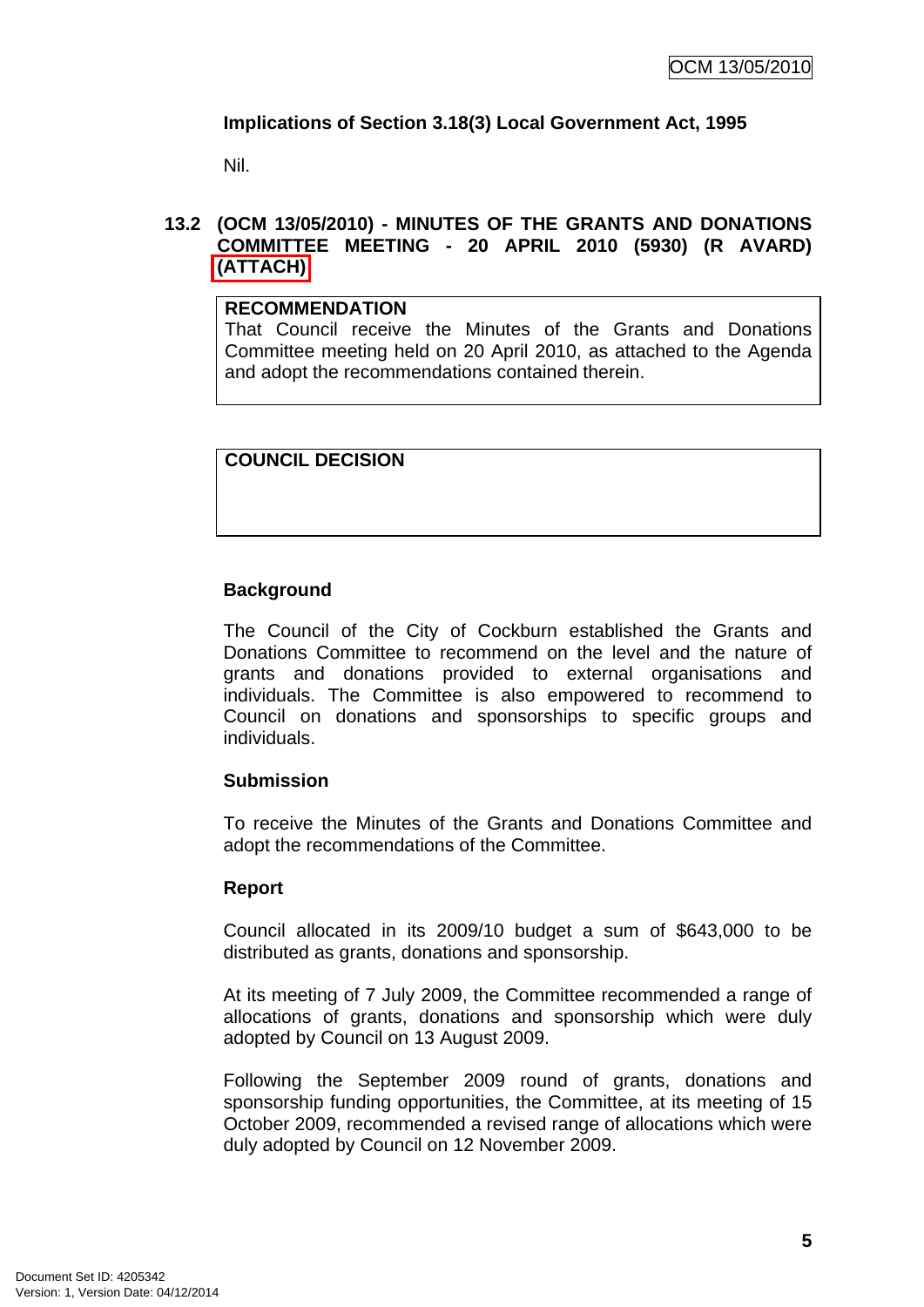The March 2010 round of grants, donations and sponsorship funding opportunities has now closed and the Committee, at its meeting of 20 April 2010, considered revised allocations for the remainder of the 2009/10 grants and donations budget, as well as the following applications for donations and sponsorship.

A summary of the donations for general operating expenses recommended to Council are as follows:

| • Cockburn Volunteer Sea Search & Rescue \$8,500      |  |
|-------------------------------------------------------|--|
| • Hamilton District Council (Chaplaincy) \$9,000      |  |
|                                                       |  |
| • Lakelands District Council of the CCE\$11,600       |  |
| Couth Loke Ottoy Family 9 Noighbourhood Contro CE 000 |  |

• South Lake Ottey Family & Neighbourhood Centre............. \$5,000

A summary of the sponsorship recommended by the Committee is as follows:

• Atwell College – Canberra Tour .......................................... \$5,000

#### **Strategic Plan/Policy Implications**

#### **Governance Excellence**

• To conduct Council business in open public forums and to manage Council affairs by employing publicly accountable practices.

### **Budget/Financial Implications**

Council approved a budget for Grants and Donations for 2009/10 of \$643,000.

Following is a summary of the proposed grants, donations and sponsorship allocations proposed by the Committee.

# Allocations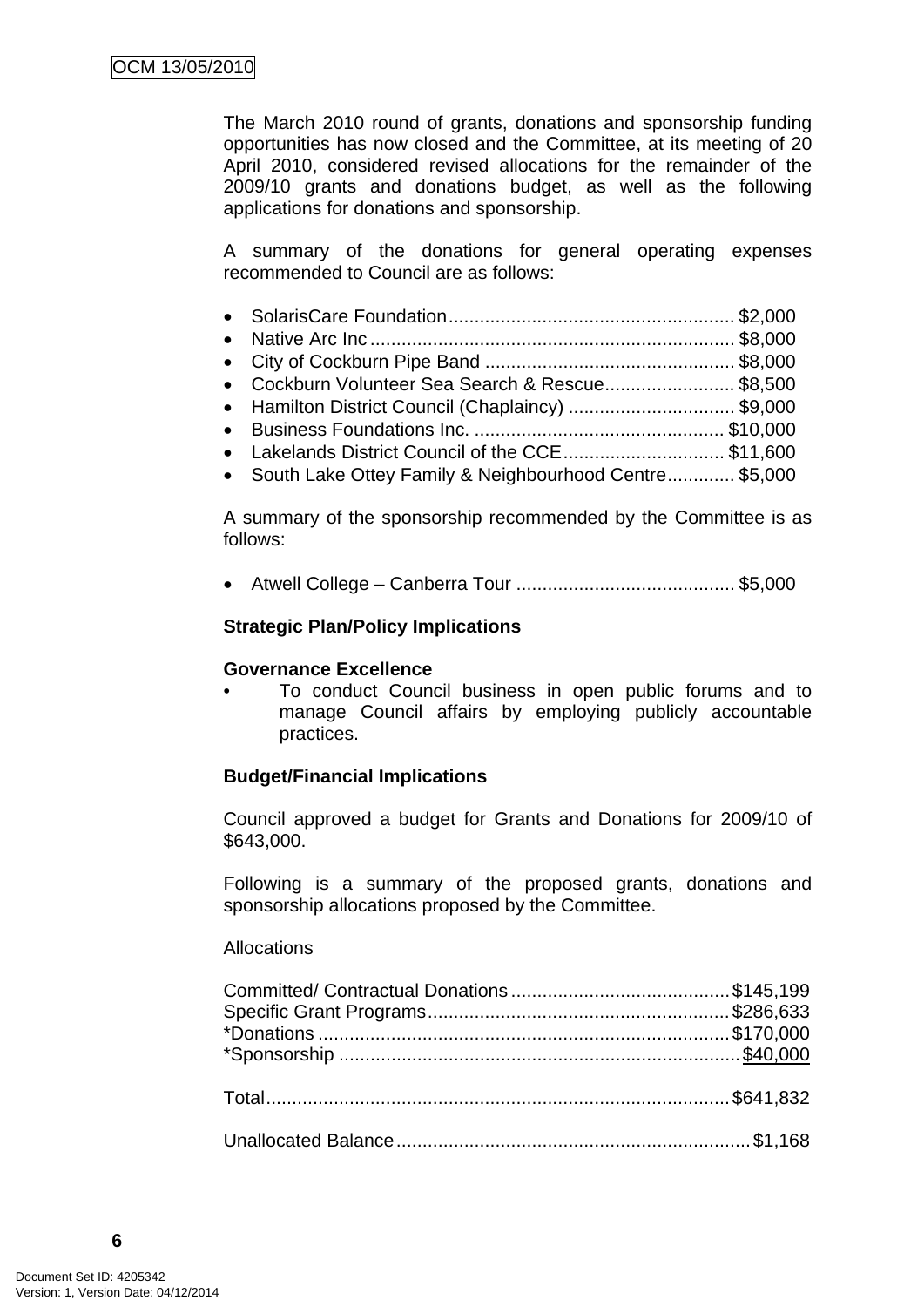\**These allocated funds are available to be drawn upon in response to applications from organisations and individuals. Should Council adopt the Committee recommendation, the balance of funding available will be \$42,177 for donations and \$10,000 for sponsorship.*

### **Legal Implications**

N/A

### **Community Consultation**

In the lead up to the March 2010 round, grants, donations and sponsorship funding opportunities were promoted through the local media and Council networks. The promotional campaign has comprised:

- Three advertisements in the Cockburn Gazette's City Update on 23/02/10, 09/03/10 and 23/03/10.
- One advertisement in the February edition of the Cockburn Soundings.
- Promotion to community groups through the Community Development Service Unit email networks and contacts.
- Promotion to community organisations through the Volunteer Resource Centre's Volunteer Wave newsletter.
- All members of the Cockburn Community Development Group, Regional Parents Group and Regional Seniors Group have been encouraged to participate in the City's grants program.

### **Attachment(s)**

Minutes of the Grants and Donations Committee Meeting - 20 April 2010.

### **Advice to Proponent(s)/Submissioners**

N/A

### **Implications of Section 3.18(3) Local Government Act, 1995**

Nil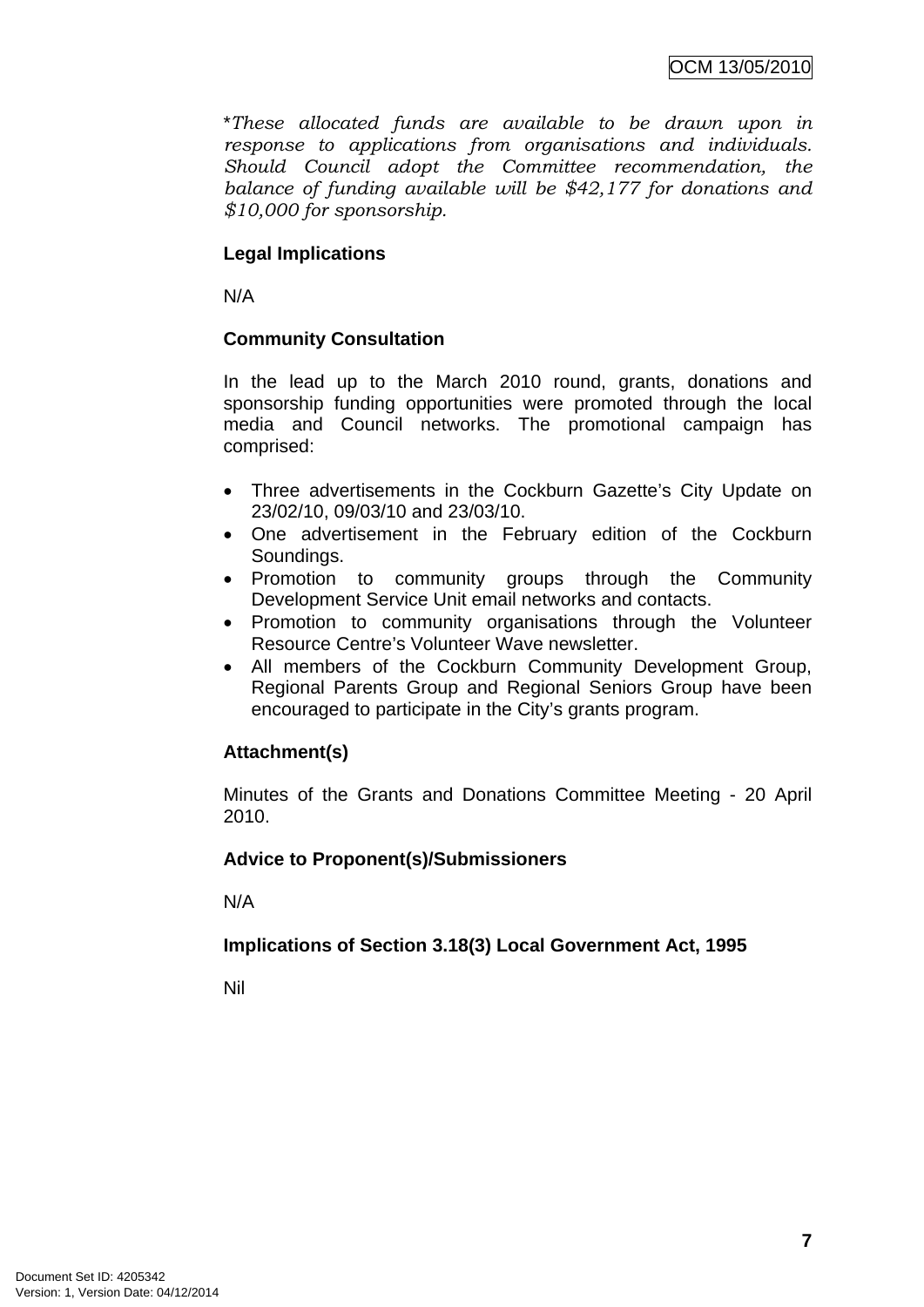### <span id="page-11-0"></span>**14. PLANNING AND DEVELOPMENT DIVISION ISSUES**

#### **14.1 (OCM 13/05/2010) - PROPOSAL FOR MS SOCIETY OF WA (INC) TO ESTABLISH RESPITE HOME ON RESERVE NO. 27691 REDMOND ROAD, HAMILTON HILL (2200881) (A TROSIC / L GATT) (ATTACH)**

**RECOMMENDATION** That Council:

- (1) provides in-principle support to the MS Society of WA (Inc) ("MS Society") for the development of a respite home on Reserve 27691 Redmond Road, Hamilton Hill;
- (2) seeks Department of Planning approval to Reserve 27691 being designated as surplus to the public open space needs of the surrounding area, via the preparation of a comprehensive analysis of public open space distribution and function for the surrounding area;
- (3) subject to 2 being approved, Council supports the MS Society in its application to the Minister for Lands to have conditional tenure granted to it (at a nominal fee) for Reserve 27691 Redmond Road, Hamilton Hill, pursuant to Section 75 of the *Land Administration Act 1997*. The conditional tenure in this case being for a respite home for people with MS; and
- (4) requests City staff to assist the MS Society where possible in making this request to the Minister for Lands.

### **COUNCIL DECISION**

#### **Background**

Council resolution (Minute No. 2393) of the Ordinary Council Meeting held on 20 April 2004 supported the establishment of residential accommodation (independent living units) for the MS Society of WA (Inc) ("MS Society") on approximately  $1100m^2$  of the (now former) Reserve 42381 Redmond Road, Hamilton Hill. This land was granted to the MS Society by way of conditional tenure pursuant to Section 75 of the *Land Administration Act 1997* (refer to agenda attachments). This independent living unit development is now approaching completion.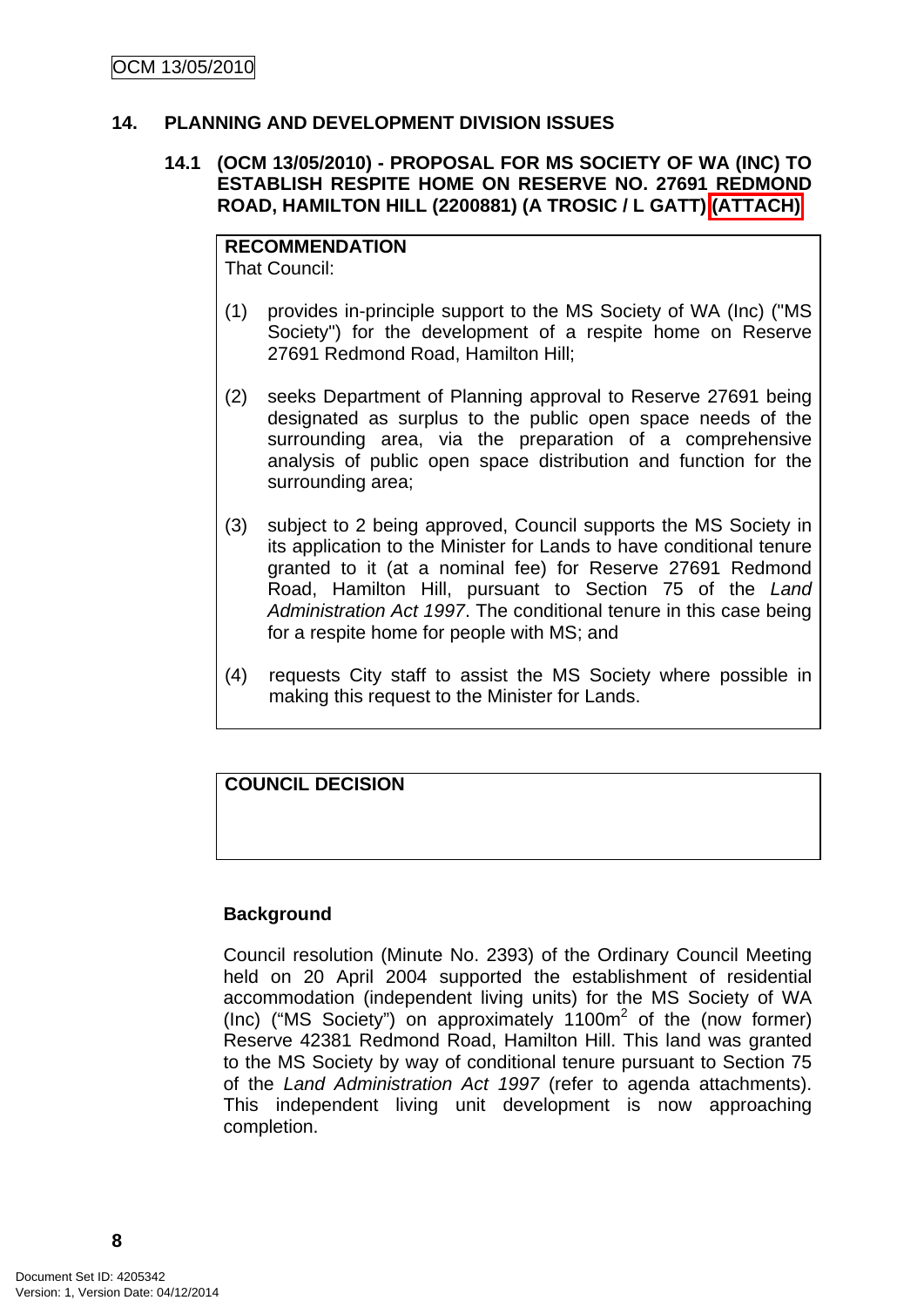This previous Council report (copy provided in the agenda attachments) also identified a future need of the MS Society to establish a respite home on another piece of land nearby. While not specifically acted upon at the time, it was noted by the City of Cockburn Disability Advisory Committee that respite care was "a significant area of need in the City of Cockburn Age Friendly Strategic Plan".

The purpose of this report is to consider supporting the MS Society's request to acquire conditional land tenure on Reserve 27691 Redmond Road, Hamilton Hill. This reserve constitutes the remaining portion of former Reserve 42381, and has no identifiable purpose or function as public open space for the surrounding area.

### **Submission**

The MS Society is seeking Council's support to acquiring conditional tenure of Reserve 27691 Redmond Road, Hamilton Hill, pursuant to Section 75 of the *Land Administration Act 1997*. The conditional tenure is to allow a respite home to be built on the land for people with MS. As the final decision is at the absolute discretion of the Minister for Lands, it is important for the MS Society to be able to demonstrate that they have local government support for their proposal.

#### **Report**

The recently adopted Age Friendly Strategic Plan has focused on the need for the City of Cockburn to identify opportunities to develop supported accommodation as an integral component of future care needs within the City.

The construction of the MS Society's independent living units on portion of former Reserve 42381 is nearing completion, and is an action which is consistent with the adopted Age Friendly Strategic Plan. This facility will provide high support accommodation for younger people with MS. Six residents have already been identified, with half coming from within the City of Cockburn. The independent living units are likely to be finalised before the end of this financial year.

### New Proposal - Respite Home

As foreshadowed in the previous report to Council dealing with the independent living units, the MS Society has now arrived at the need to construct a respite home on land adjacent to the independent living units. This land is Reserve 27691 Redmond Road, Hamilton Hill, and constitutes  $807m^2$  of land with no identified function for current or future public open space - it is surplus to the recreational needs of the surrounding area.

The MS Society has secured a grant from the Disability Services Commission for the construction of the five to six bedroom respite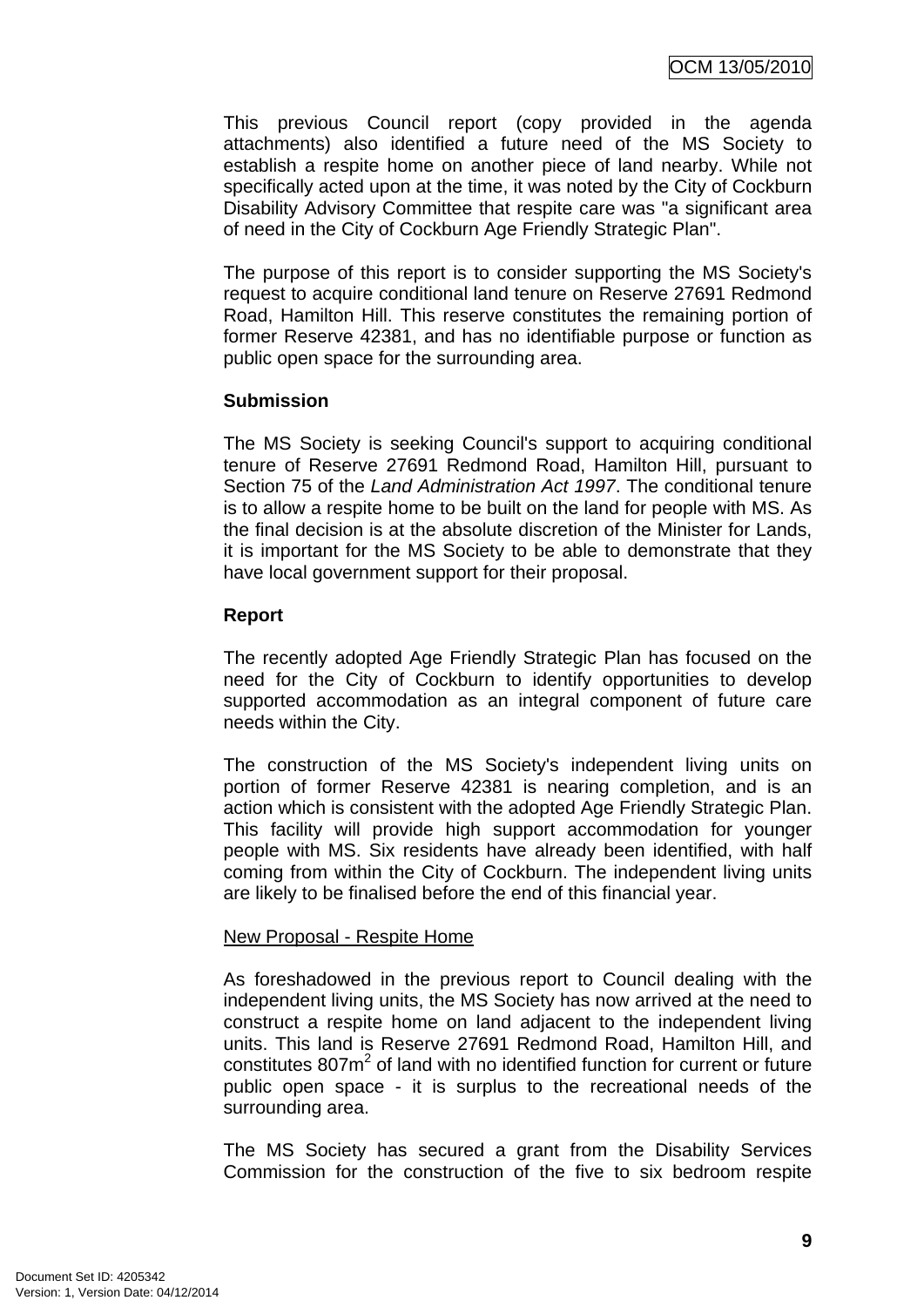home. In terms of background, it was originally envisaged that the MS Society would lease a portion of the Jean Willis Centre reserve, and demolish an existing building on the site. Once this building was demolished, the MS Society would construct their new respite home.

While previously identified as the only option available to the MS Society, an alternative site (Reserve 27691) has now been identified which is located appropriately and which will importantly not require the demolition of an existing building being used at the Jean Willis Centre.

Reserve 27691 is currently reserve land, with a management order in favour of the City of Cockburn. It is essentially proposed that the MS Society seek conditional tenure of the land (i.e. to own it out right), with its use in perpetuity being limited to that of a respite home. This will involve a decision of the Minster of Lands, as well as the City surrendering care, control and maintenance of the reserve in the same process.

#### Conditional Land Tenure Explained

Conditional tenure land is fee simple land (i.e. land owned outright) subject to conditions of use of the land registered against the certificate of title. The conditions are such conditions determined by the Minister for the use of the land, usually requiring that the land be used only for a designated purpose.

Conditional tenure land may be transferred either for nominal value, or for a discounted price; and is generally granted reflecting the restrictions placed on the land's use or the value to the community of the service provided on the land (e.g. aged persons' home, or church). The State Government's equity in the land consists of the difference between the land's unimproved market value at the time of transfer, and the price paid by the recipient of the title for the land. Where a nominal price was paid, the State's equity is 100%. This is essentially the arrangement being pursued by the MS Society.

Conditional tenure land replaced 'Crown Grants in Trust' formerly issued under Section 33(4) of the *Land Act 1933* over reserved land, limited to a specific purpose. When conditional tenure is granted under Section 75, memorials/interests are lodged against the land to secure the intended development outcome and guard against uncontrolled transfer of the land.

The State Government gives clear indication that grants of conditional tenure should be used very sparingly. In fact, the circumstances justifying the use of this tenure approach are considered extremely limited in today's context. The MS Society is aware of this, and that the final decision rests in the absolute discretion of the Minster for Lands.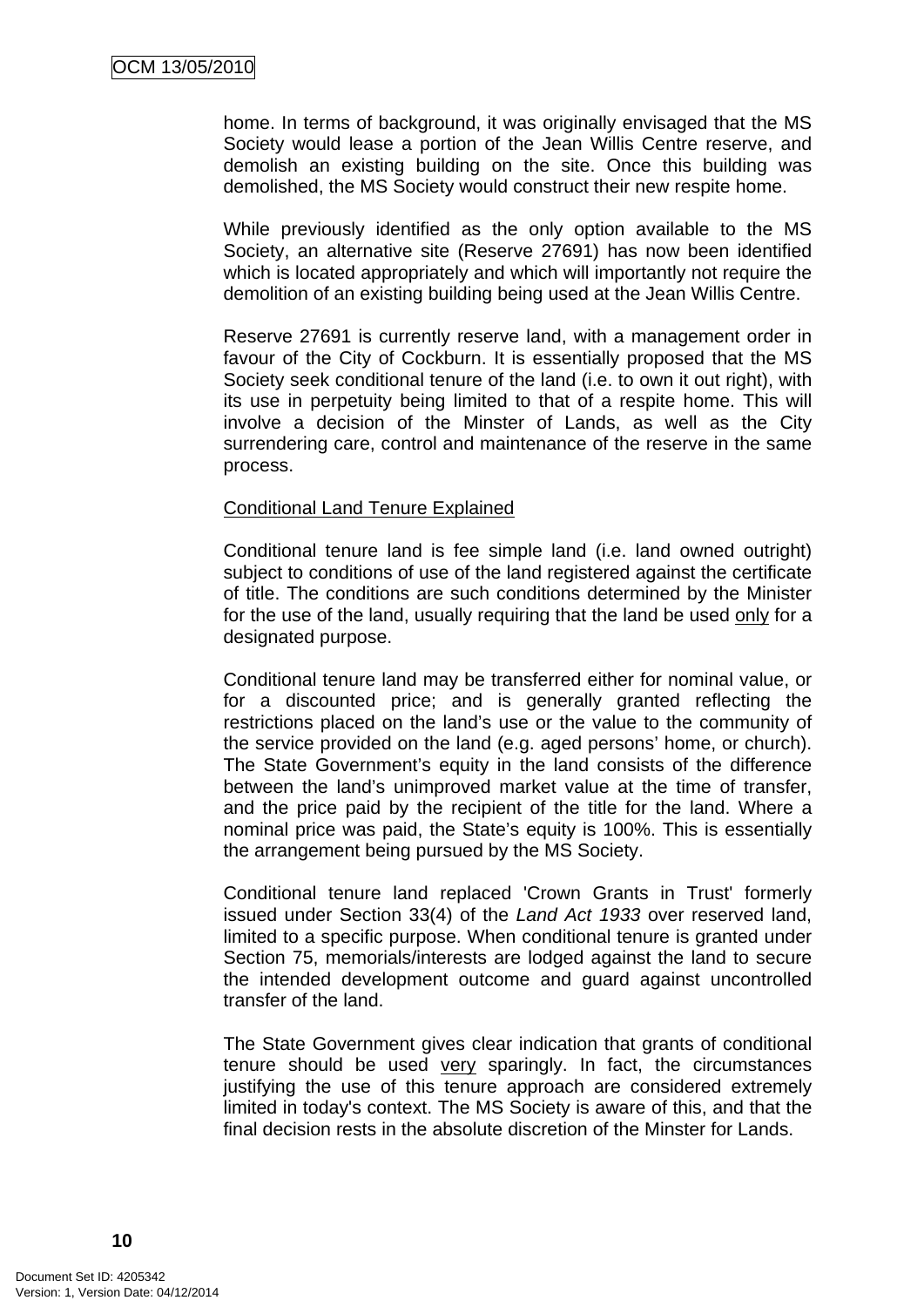# Support for the MS Society

For the MS Society's proposal to succeed, they would need to have the clear support of the City. Furthermore, the City would need to prepare a public open space assessment for the land to adequately demonstrate to the Department of Planning and State Land Services that the land under question is indeed surplus to requirements, and can be considered for conditional land tenure in favour of the MS Society. This forms the basis of the recommendation to Council.

# **Strategic Plan/Policy Implications**

### **Infrastructure Development**

- To construct and maintain community facilities that meet community needs.
- To provide an appropriate range of recreation areas that meets the needs of all age groups within the community.

### **Governance Excellence**

• To conduct Council business in open public forums and to manage Council affairs by employing publicly accountable practices.

### **Budget/Financial Implications**

The main implications for the City to be aware of concern the relinquishing of land which it currently enjoys a management order for the purposes of public recreation. However as this land is not functional and not intended to be identified for public open space, it can be considered as largely redundant.

### **Legal Implications**

Section 75 of the *Land Administration Act 1997* refers.

### **Community Consultation**

Consultation has been undertaken with surrounding residents who have not raised any objection to the proposal.

# **Attachment(s)**

- 1. Site Plan
- 2. Council report dated 20 April 2004

### **Advice to Proponent(s)/Submissioners**

The Proponent(s) have been advised that this matter is to be considered at the May 2010 Council Meeting.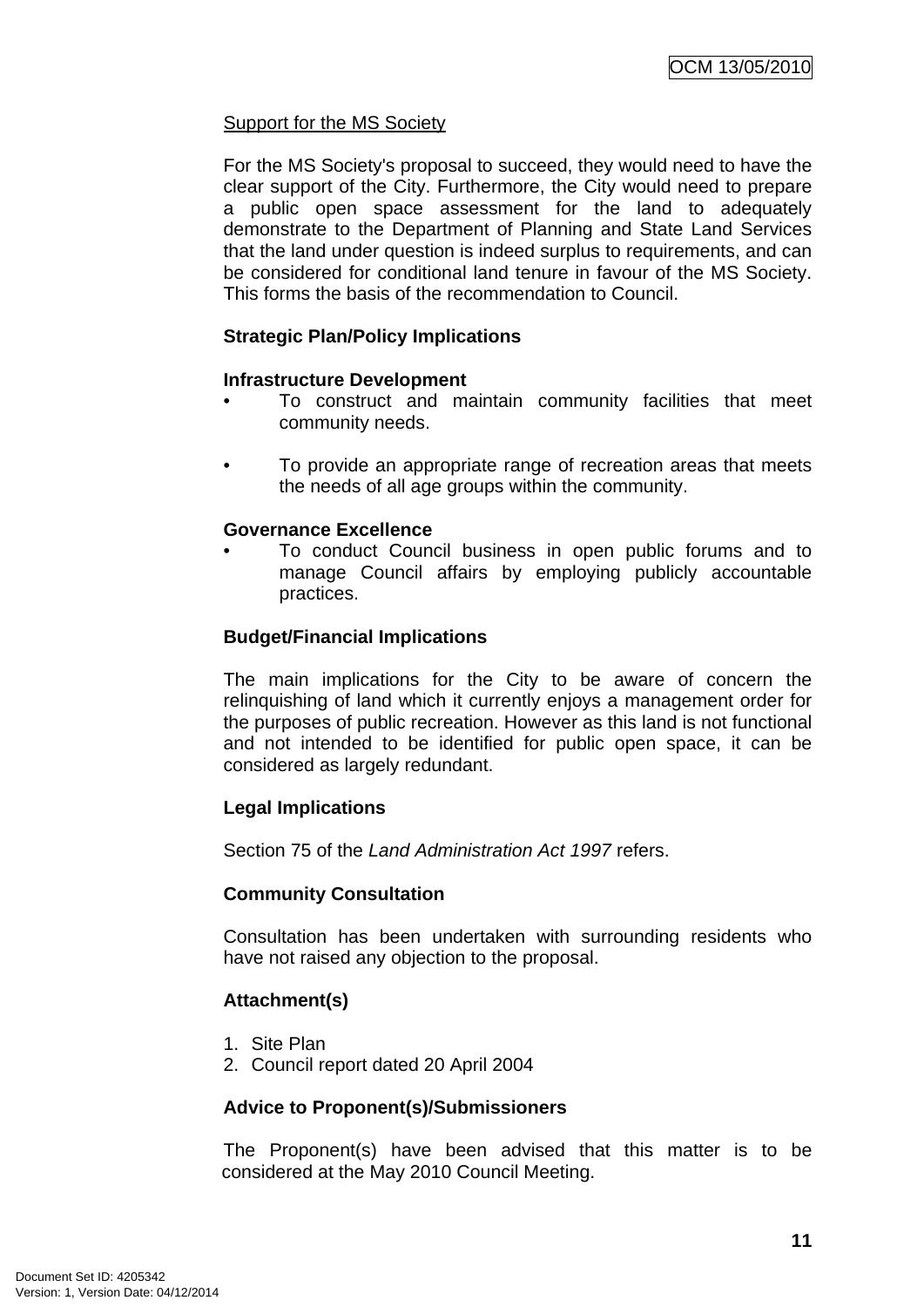### <span id="page-15-0"></span>**Implications of Section 3.18(3) Local Government Act, 1995**

Nil.

**14.2 (OCM 13/05/2010) - CITY OF COCKBURN WORKPLACE TRAVEL PLAN 2010 - 2012 (HS/L/003) (G STREET) (ATTACH)** 

#### **RECOMMENDATION** That Council:

- (1) endorse the City's Workplace Travel Plan; and
- (2) review the City of Cockburn Workplace Travel Plan in 2012.

# **COUNCIL DECISION**

### **Background**

High level of car use is a concern because of road congestion and parking problems, air pollution, changing oil supply, inadequate physical activity for health reasons and personal cost of vehicle travel.

The City of Cockburn has made a commitment to reduce the environmental impact of its activities and promote employee well being through the Sustainability Policy and Sustainability Strategy (2006).

On an average weekday 40.39 million trips are made in the Perth-Peel regions, with 84% of these trips made by private motor vehicle, mostly solo by car. Surveys of staff and visitors have found travel to and from the city of Cockburn Administration Centre are similar to that of the rest of the Perth-Peel region.

The City of Cockburn, with assistance from the Department of Transport has employed a TravelSmart Officer for the period July 2009 - Jan 2013 to enable travellers in the City of Cockburn to reduce their solo travel.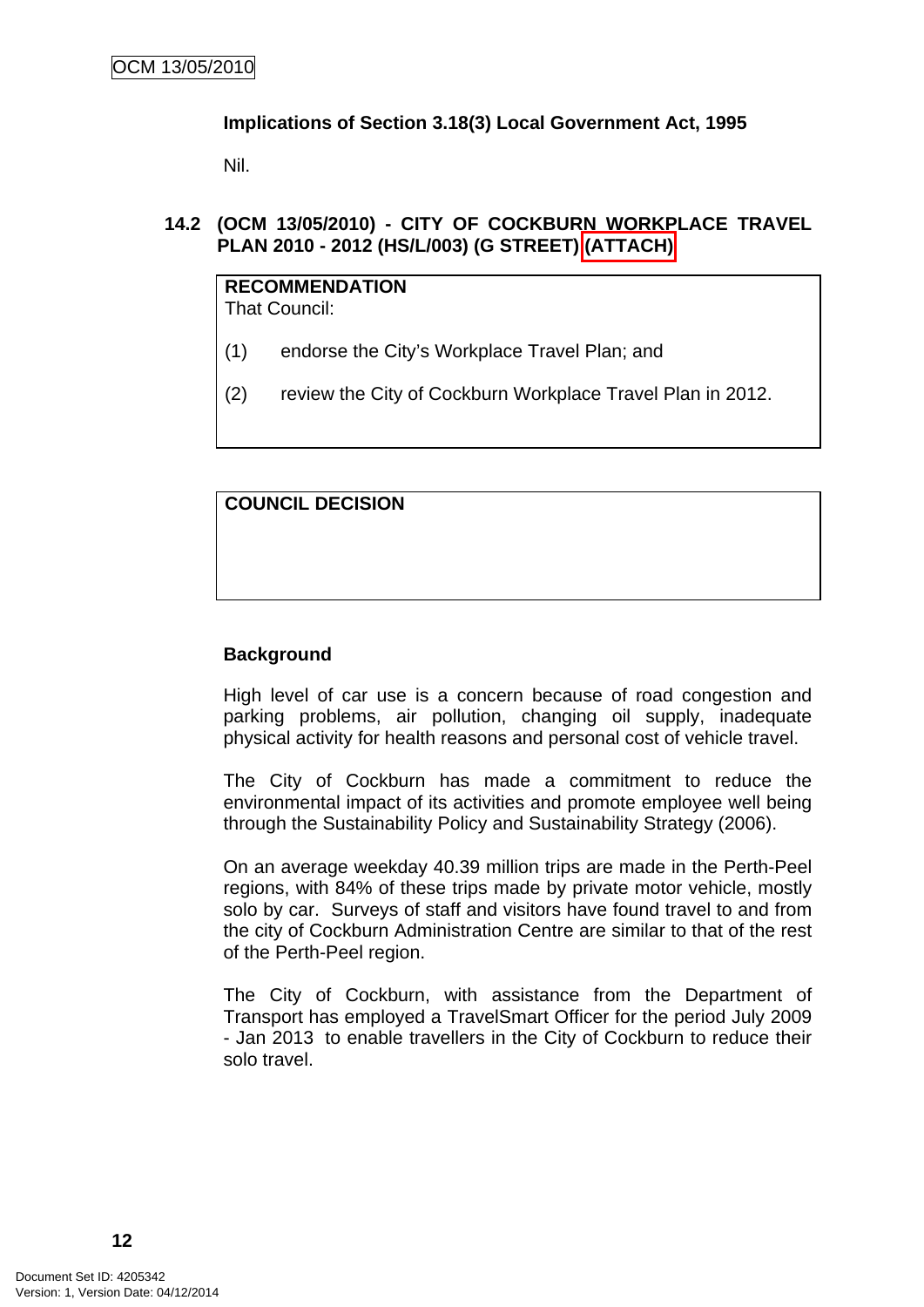### **Submission**

The City's TravelSmart Officer with input from the TravelSmart Reference Group has a developed a Workplace Travel Plan for endorsement of Council.

### **Report**

The City of Cockburn Workplace Travel Plan provides a framework for staff and visitors to the City of Cockburn to reduce their car-use. Through this plan the City seeks to minimise its environmental footprint, enhance accessibility and maximise health and financial benefits for employees and clients through TravelSmart behaviour. TravelSmart behaviour can be defined as reducing single-occupant vehicle travel through walking, cycling, using public transport, carpooling, teleworking and travel-blending. Travel-blending includes use of multiple modes of transport, and doing multiple tasks per trip.

Specifically, the objectives of the plan are to:

- Reduce employee solo car commuting from 87% to 77% in two years and increase the proportion of trips to/from the site that employees and clients/visitors make using travel alternatives (carpooling, public transport, cycling or walking).
- Reduce visitor vehicle commuting from 85% to 80% in two years.
- Initiate and maintain an environment that is supportive of walking, cycling and public transport use to sustain the above two objectives.
- Employ the following strategies to achieve these objectives:

*Strategy 1: Encourage sustainable travel choices for staff commuting* by developing an access guide, introducing a car-pooling register, running public transport promotional programs, providing cycling education, information and incentives, encouraging staff participation in TravelSmart to Work events, establishing promoting and maintaining a TravelSmart pledge scheme

*Strategy 2: Encourage sustainable travel choices for business trips* by introducing corporate Smart Riders for staff use for business travel, promoting use of the bike fleet and allowing the vehicle-booking system to include green star rating of vehicles.

*Strategy 3: Encourage sustainable travel choices by visitors* by providing information to visitors in the form of access guides and signage and promoting the TravelSmart Pledge to visitors

*Strategy 4: Enhance workplace access and facilities* by installing secure bicycle parking facilities and monitoring usage, investigating opportunities for improved public transport and installing way-finding signage around Administration Centre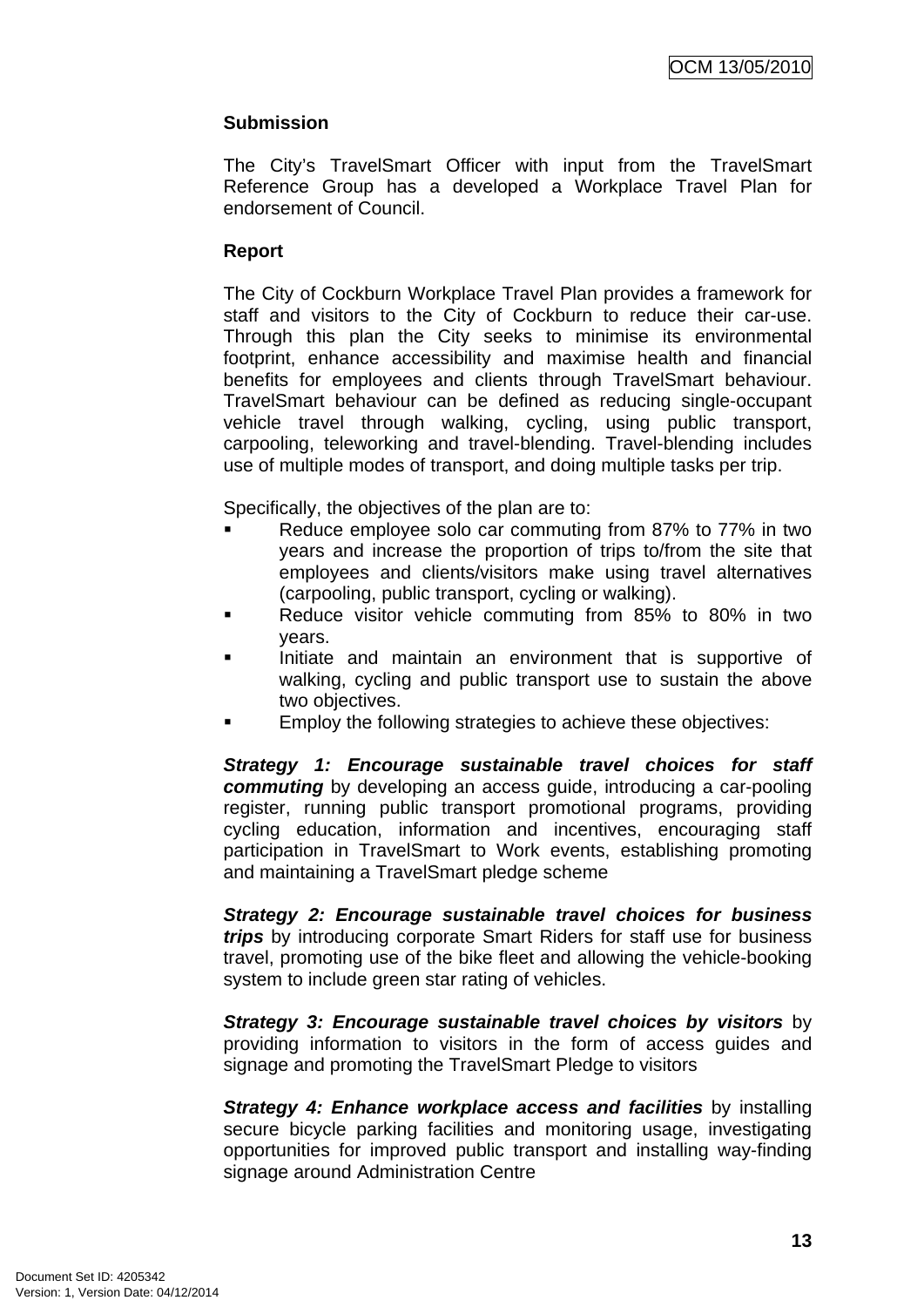A comprehensive review of the plan will be conducted in May 2012.

### **Strategic Plan/Policy Implications**

### **Governance Excellence**

• To maintain a professional, well-trained and healthy workforce that is responsive to the community's needs.

### **Transport Optimisation**

- To ensure the City develops a transport network that provides maximum utility for its users, while minimizing environmental and social impacts.
- To construct and maintain roads which are convenient and safe for vehicles, cyclists and pedestrians.
- To achieve provision of an effective public transport system that provides maximum amenity, connectivity and integration for the community.

#### **Infrastructure Development**

• To construct and maintain community facilities that meet community needs.

### **Budget/Financial Implications**

Short term costs and long term savings will be identified as the plan is implemented.

### **Legal Implications**

N/A

### **Community Consultation**

A survey of visitors to Senior Centre was conducted. Tally of visitors to Administration front counter and Spearwood Library Survey of Staff at Administration Centre, Library and Senior Centre

### **Attachment(s)**

City of Cockburn Workplace Travel Plan

### **Advice to Proponent(s)/Submissioners**

N/A

### **Implications of Section 3.18(3) Local Government Act, 1995**

Nil.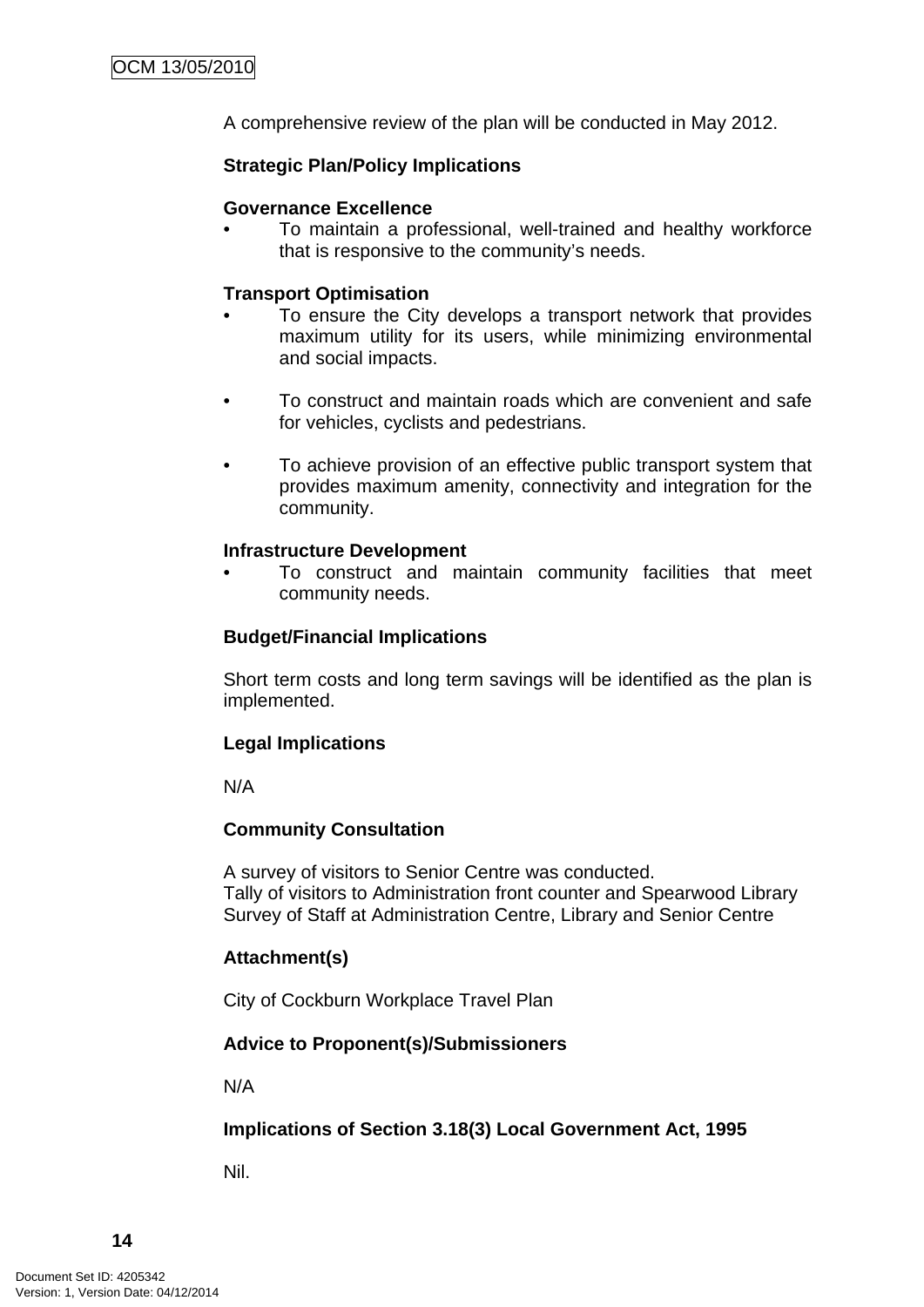<span id="page-18-0"></span>**14.3 (OCM 13/05/2010) - PROPOSED SCHEME AMENDMENT NO. 82 - REZONING OF VARIOUS PROPERTIES WITHIN THE COCKBURN COAST DISTRICT STRUCTURE PLAN AREA AND PREPARATION OF DRAFT LOCAL PLANNING POLICY (NEWMARKET PRECINCT DESIGN GUIDELINES) - APPLICANT: CITY OF COCKBURN - OWNER: VARIOUS (93082) (D DI RENZO) (ATTACH)** 

# **RECOMMENDATION**

That Council:

- (1) in pursuance of Section 75 of the *Planning and Development Act 2005* ("Act"), initiate an amendment to City of Cockburn Town Planning Scheme No. 3 ("Scheme") for the purposes of:
	- 1. Rezoning Lots 100 and 101 Cockburn Road, Hamilton Hill from 'Mixed Business' to 'Special Use No. 19', and introducing a new 'Special Use No. 19' into Schedule 4 as follows:

| No.             | <b>Description</b><br>of Land                                                                                 | <b>Special Use</b>                                                                                                                                                                                                                                                                                | <b>Conditions</b>                                                                                                                                                                                            |  |  |
|-----------------|---------------------------------------------------------------------------------------------------------------|---------------------------------------------------------------------------------------------------------------------------------------------------------------------------------------------------------------------------------------------------------------------------------------------------|--------------------------------------------------------------------------------------------------------------------------------------------------------------------------------------------------------------|--|--|
| <b>SU</b><br>19 | Local<br><b>Activity</b><br><b>Node</b><br>(Cockburn<br>Coast<br><b>District</b><br><b>Structure</b><br>Plan) | 1 <sub>1</sub><br><b>Child Care Premises</b><br>Civic Use<br>Home Occupation<br>Home Office<br><b>Bank</b><br>Office<br>Restaurant<br>Consulting rooms                                                                                                                                            | 1 <sub>1</sub><br>These uses shall<br>be treated as 'P'<br>uses pursuant to<br>clause 4.3.3.<br>2.<br>These uses shall<br>be treated as 'D'                                                                  |  |  |
|                 | Lots 100 and<br>101                                                                                           | <b>Convenience Store</b><br>Lunch Bar                                                                                                                                                                                                                                                             | uses pursuant to<br>clause 4.3.3.<br>3.<br>These uses                                                                                                                                                        |  |  |
|                 | Cockburn<br>Road,<br><b>Hamilton Hill</b>                                                                     | 2 <sub>1</sub><br>Garden Centre<br>Place of Worship<br><b>Tourist Accommodation</b><br><b>Amusement Parlour</b><br><b>Betting Agency</b><br><b>Public Amusement</b><br><b>Reception Centre</b><br><b>Recreation - Private</b><br><b>Health Studio</b><br><b>Bed and Breakfast</b><br>Hotel/Tavern | are<br>permissible<br>only<br>where there are<br>non-residential<br>uses at ground<br>floor (street level),<br>and they shall be<br>treated<br>'P'<br>as<br>uses<br>in<br>with<br>accordance<br>clause 4.3.3 |  |  |
|                 |                                                                                                               | 3.<br>Dwellings (R60):<br>Aged or Dependent<br>Persons<br>Caretaker's Dwelling<br><b>Grouped Dwelling</b><br><b>Multiple Dwelling</b><br><b>Residential Building</b><br><b>Fast Food Outlet</b><br>4.                                                                                             | 4.<br>This use is only<br>permissible where<br>it<br>does<br>not<br>drive<br>support<br>through facilities,<br>shall<br>and it l<br>be<br>treated as a 'D'<br>use pursuant to<br>clause 4.3.3.               |  |  |
|                 |                                                                                                               | 5.<br>Shop                                                                                                                                                                                                                                                                                        | 5 <sub>1</sub><br><b>This</b><br>is<br>use<br>permissible where<br>the gross lettable                                                                                                                        |  |  |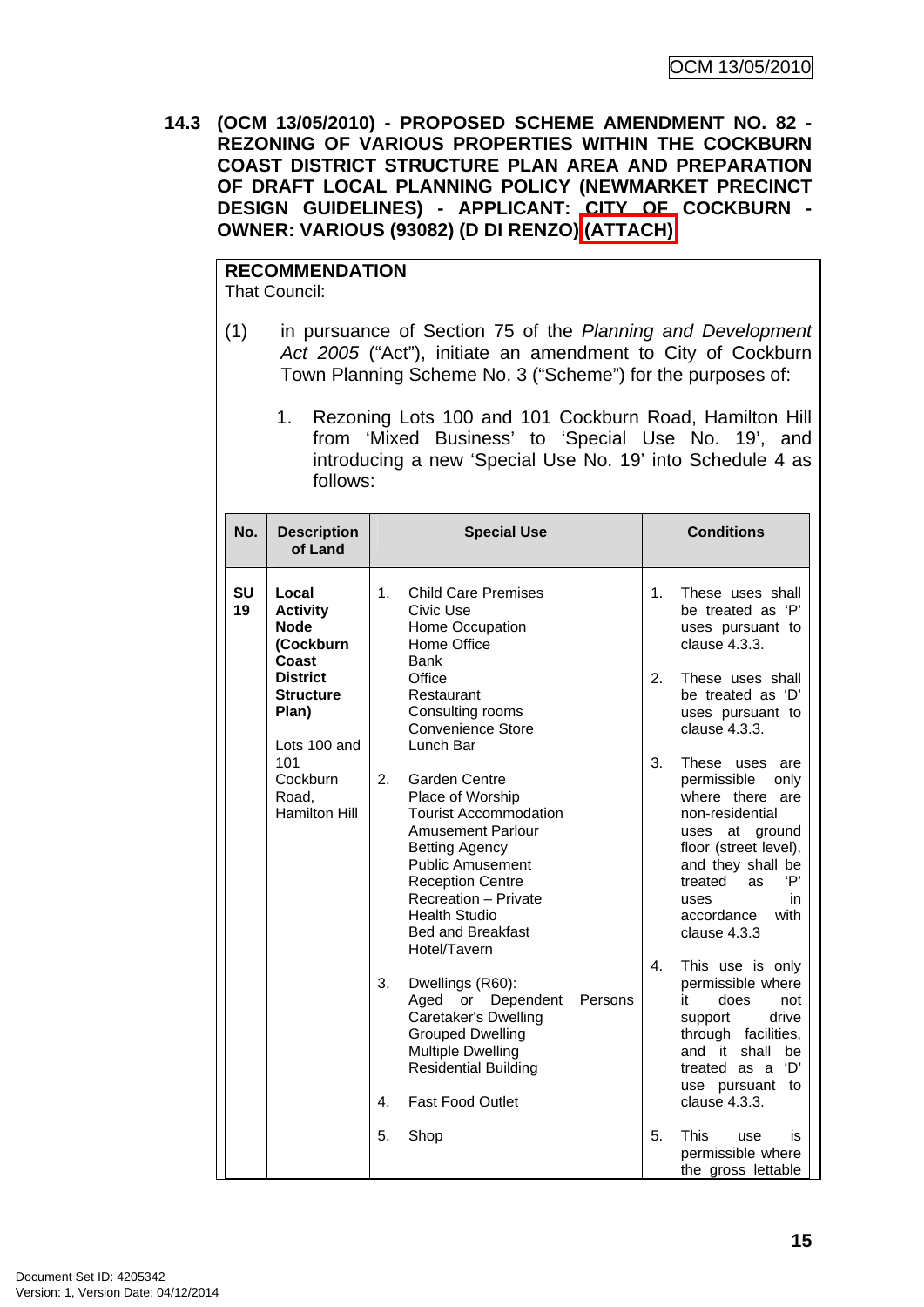|                 | 2.                                                                                                                                                                                                                                                                                                                                                                         | Rezoning Lots 37 and 102 Cockburn Road, Lot 1 and 2<br>Bellion Drive, Portion Lot 2 Bellion Drive, Lots 52 and 202<br>Boyd Crescent, Lots 21 and 201 Rockingham Road,                                                                                                                                                                                                                                                                                                                                                                                                                                                                                                                                                                                                                                                                                                                                       | area is no more<br>than $200m^2$ , and<br>shall be treated<br>P'<br>a<br>use<br>as<br>pursuant<br>to<br>clause 4.3.3.                                                                                                                                                                                                                                                                                                                                                                                                                                                                                                                                                                                                                                                                                                           |
|-----------------|----------------------------------------------------------------------------------------------------------------------------------------------------------------------------------------------------------------------------------------------------------------------------------------------------------------------------------------------------------------------------|-------------------------------------------------------------------------------------------------------------------------------------------------------------------------------------------------------------------------------------------------------------------------------------------------------------------------------------------------------------------------------------------------------------------------------------------------------------------------------------------------------------------------------------------------------------------------------------------------------------------------------------------------------------------------------------------------------------------------------------------------------------------------------------------------------------------------------------------------------------------------------------------------------------|---------------------------------------------------------------------------------------------------------------------------------------------------------------------------------------------------------------------------------------------------------------------------------------------------------------------------------------------------------------------------------------------------------------------------------------------------------------------------------------------------------------------------------------------------------------------------------------------------------------------------------------------------------------------------------------------------------------------------------------------------------------------------------------------------------------------------------|
| No.             | <b>Description</b><br>of Land                                                                                                                                                                                                                                                                                                                                              | Hamilton Hill from 'Mixed Business', 'Residential' and 'Local<br>Centre' to 'Special Use No. 20' and introducing a new<br>'Special Use No. 20' into Schedule 4 as follows:<br><b>Special Use</b>                                                                                                                                                                                                                                                                                                                                                                                                                                                                                                                                                                                                                                                                                                            | <b>Conditions</b>                                                                                                                                                                                                                                                                                                                                                                                                                                                                                                                                                                                                                                                                                                                                                                                                               |
| <b>SU</b><br>20 | Mixed<br>Use<br>(Cockburn<br>Coast<br><b>District</b><br><b>Structure</b><br>Plan)<br>Lots 37 and<br>102 Cockburn<br>Road, Lots 1<br>and 2 Bellion<br>Drive, Lots 6,<br>52 and 202<br>Boyd<br>Crescent,<br>Lots 4, 5, 11,<br>21, 51 and<br>201<br>Rockingham<br>Road, Portion<br>Lot<br>$\overline{2}$<br>Rockingham<br>Road,<br>14<br>Boyd<br>Crescent,<br>Hamilton Hill. | 1.<br><b>Bed and Breakfast</b><br><b>Child Care Premises</b><br>Civic Use<br>Office<br><b>Club Premises</b><br>Motel<br><b>Reception Centre</b><br><b>Recreation - Private</b><br>Restaurant<br><b>Consulting Rooms</b><br><b>Health Studio</b><br><b>Convenience Store</b><br>Lunch bar<br>Bank<br>Cinema/Theatre<br><b>Funeral Parlour</b><br><b>Hardware Store</b><br>2.<br>Dwellings (R60):<br>Aged or Dependent Persons<br>Caretaker's Dwelling<br><b>Grouped Dwelling</b><br><b>Multiple Dwelling</b><br>3.<br>Showroom<br>4.<br><b>Residential Building</b><br><b>Tourist Accommodation</b><br><b>Garden Centre</b><br>Market<br><b>Veterinary Consulting Rooms</b><br>Veterinary Hospital<br><b>Amusement Parlour</b><br><b>Betting Agency</b><br><b>Medical Centre</b><br>Hospital<br>Motor Vehicle Hire Premises<br>Motor Vehicle Wash<br><b>Petrol Filling Station</b><br><b>Service Station</b> | These uses shall be<br>1.<br>treated as 'P' uses<br>pursuant to clause<br>4.3.3.<br>2.<br>buildings<br>Where<br>public<br>front<br>the<br>these<br>street<br>uses<br>are only permissible<br>where the ground<br>floor (street level) is<br>designed<br>to<br>accommodate future<br>non-residential<br>uses, and in all<br>cases these uses<br>shall be treated as<br>'D'<br>uses<br>in<br>accordance<br>with<br>clause 4.3.3<br>3.<br>Showroom limited to<br>floor<br>οf<br>area<br>a<br>$750m2$ as a stand<br>alone<br>development<br>unless it is part of a<br>comprehensive<br>mixed<br>use<br>development,<br>and<br>shall be treated as a<br>'D' use pursuant to<br>clause 4.3.3.<br>4.<br>These uses shall be<br>treated as 'D' uses<br>pursuant to clause<br>4.3.3.<br>5.<br>This use shall be<br>treated as a 'D' use, |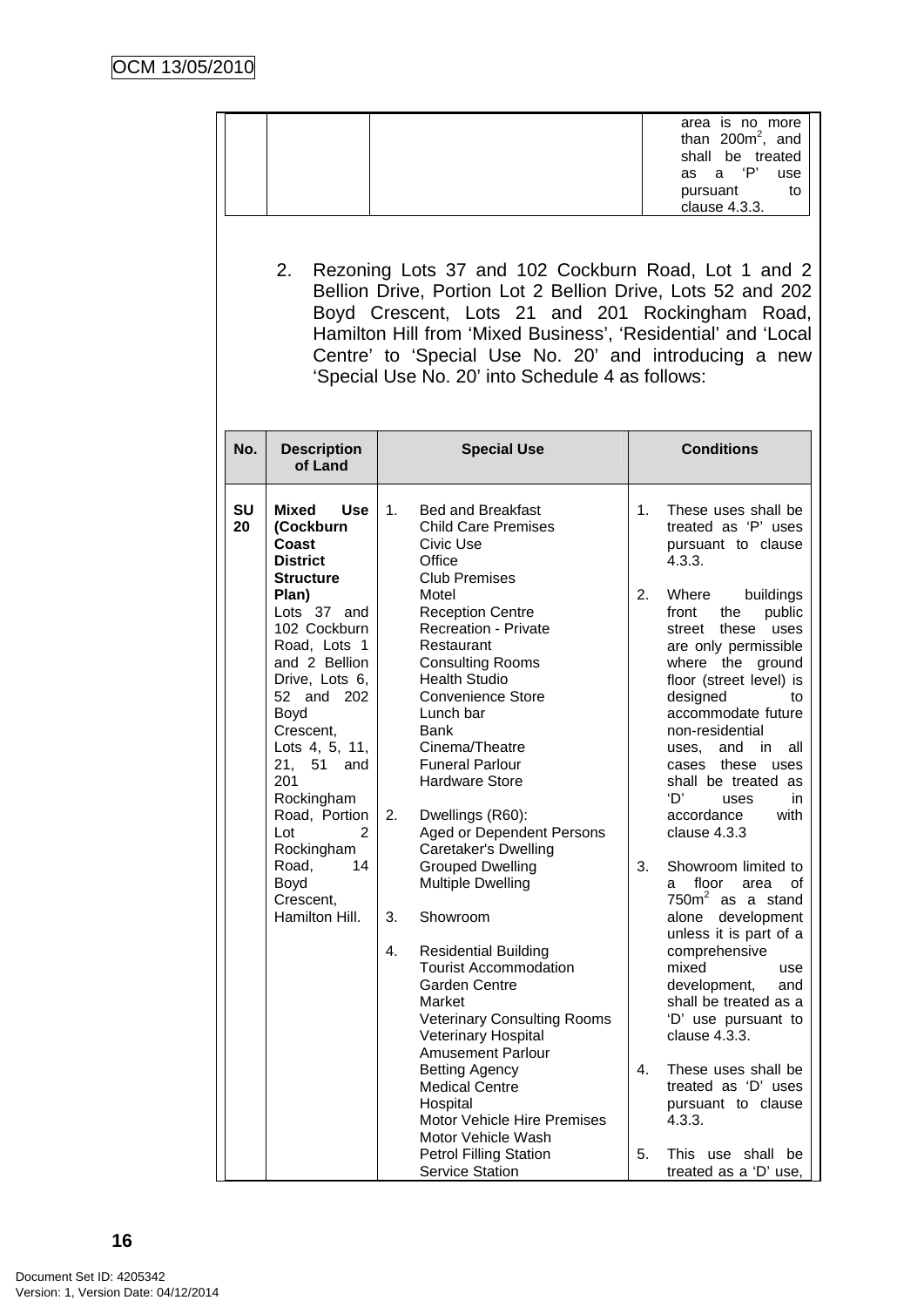|    | Cottage Industry<br>Light Industry<br>Service Industry<br>Warehouse<br>Motor Vehicle Repair<br>Hotel/Tavern                                                                                                                              |    | pursuant to clause<br>4.3.3<br>however<br>advertising<br>Ωf<br>development<br>applications may be<br>required.                                                                           |
|----|------------------------------------------------------------------------------------------------------------------------------------------------------------------------------------------------------------------------------------------|----|------------------------------------------------------------------------------------------------------------------------------------------------------------------------------------------|
|    | 5.<br>Place of Worship                                                                                                                                                                                                                   | 6. | This use is only<br>permissible where it                                                                                                                                                 |
|    | <b>Fast Food Premises</b><br>6.                                                                                                                                                                                                          |    | does<br>not<br>support<br>through<br>drive                                                                                                                                               |
|    | 7.<br>Shop                                                                                                                                                                                                                               |    | facilities, and it shall<br>be treated as a 'D'<br>use pursuant<br>to<br>clause 4.3.3.                                                                                                   |
|    |                                                                                                                                                                                                                                          | 7. | Shop floor<br>area<br>restricted to a floor<br>area between 150m <sup>2</sup><br>and $7502$ , and this<br>use shall be treated<br>'D'<br>a.<br>use<br>as<br>pursuant to clause<br>4.3.3. |
| 3. | Rezoning Lots 44 and 45 Boyd Crescent, and No. 7 and No.<br>11 Boyd Crescent, Hamilton Hill from 'Mixed Business' and<br>'Residential' to 'Special Use No. 21' and introducing a new<br>'Special Use No. 21' into Schedule 4 as follows: |    |                                                                                                                                                                                          |

| No.             | <b>Description of</b><br>Land                                                                  | <b>Special Use</b>                                                                                                                                                                | <b>Conditions</b>                                                                                                               |  |
|-----------------|------------------------------------------------------------------------------------------------|-----------------------------------------------------------------------------------------------------------------------------------------------------------------------------------|---------------------------------------------------------------------------------------------------------------------------------|--|
| <b>SU</b><br>21 | <b>Residential</b><br>(Cockburn<br><b>District</b><br>Coast<br><b>Structure Plan)</b>          | 1.<br>Home Occupation<br>Home Office<br><b>Dwellings</b><br>Multiple<br>(R-<br>Code)                                                                                              | These uses shall be<br>1.<br>treated as 'P' uses<br>pursuant to clause<br>4.3.3.                                                |  |
|                 | No. 7, No. 11<br>Boyd Crescent,<br>Lot 44 and Lot 45<br>Boyd Crescent,<br><b>Hamilton Hill</b> | 2.<br>Ancillary Accommodation<br><b>Bed and Breakfast</b><br><b>Child Care Premises</b><br>Civic Use<br><b>Educational Establishment</b><br><b>Home Business</b><br>Lodging House | 2.<br>These uses shall be<br>treated as 'D' uses<br>pursuant to clause<br>4.3.3.                                                |  |
|                 |                                                                                                | Single House<br>3.<br>Dwellings (R60):<br>Aged<br>Dependent<br>or<br>Persons                                                                                                      | 3.<br>Where<br>buildings<br>public<br>front<br>the<br>these<br>uses<br>street<br>are only permissible<br>where the ground       |  |
|                 |                                                                                                | Caretaker's<br>Grouped                                                                                                                                                            | floor (street level) is<br>designed<br>to<br>accommodate future                                                                 |  |
|                 |                                                                                                | <b>Residential Building</b><br>4.<br>Home Store                                                                                                                                   | non-residential<br>uses, and in<br>all<br>these<br>cases<br>uses<br>shall be treated as<br>'D' uses pursuant to<br>clause 4.3.3 |  |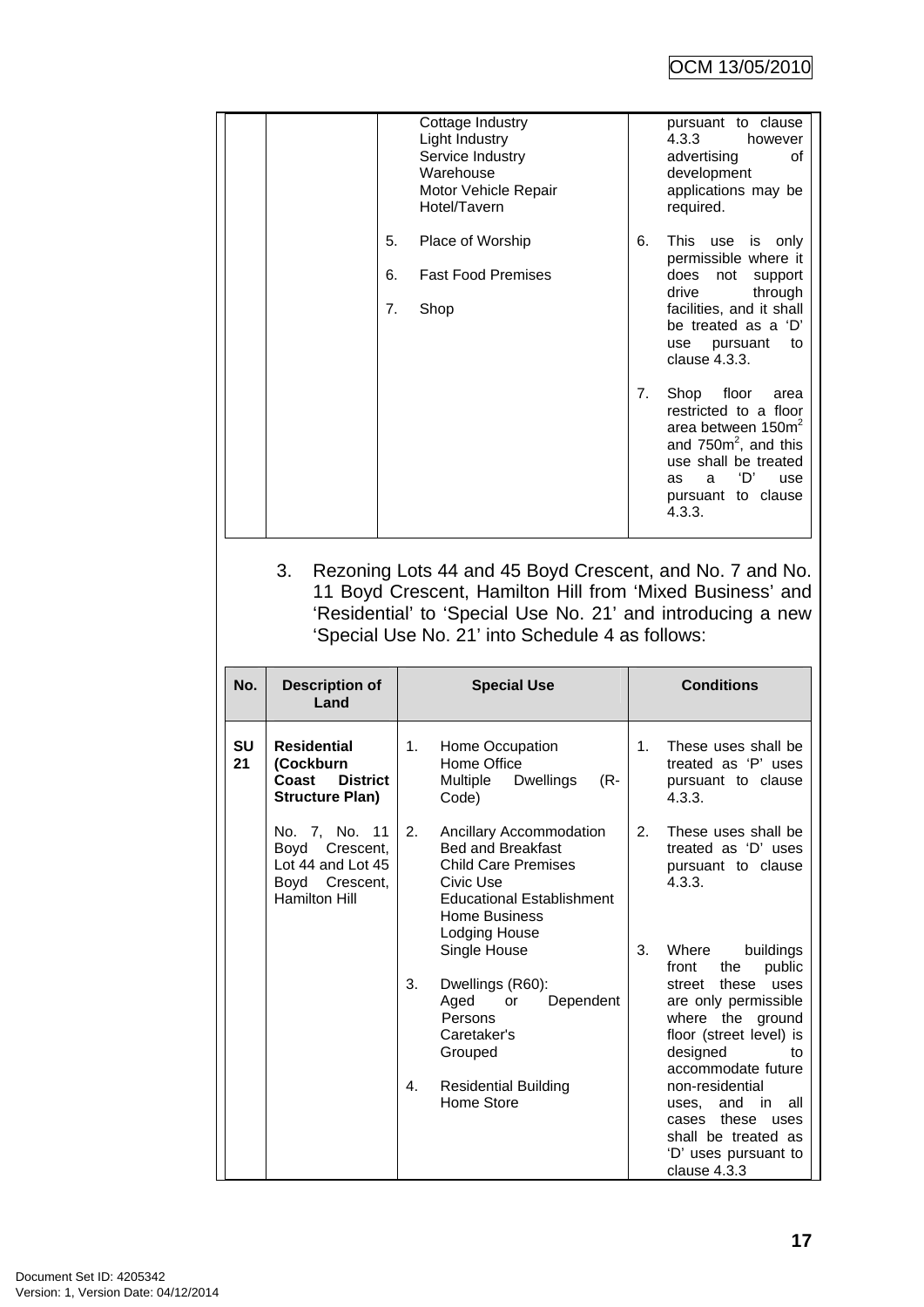|                 | 4.<br>Hamilton Hill;<br>5.                                                                                                                                                                                                                                                             |                                     | restricted uses, and replacing them as follows:                                                                                                                                                                                                         | 4.<br>These uses shall be<br>treated as 'D' uses,<br>pursuant to clause<br>4.3.3,<br>however<br>advertising<br>οf<br>development<br>applications may be<br>required.<br>Deleting 'Additional Use No. 13' from Lot 52 Boyd Crescent,<br>Amending 'Restricted Use No. 9' by deleting the existing |  |
|-----------------|----------------------------------------------------------------------------------------------------------------------------------------------------------------------------------------------------------------------------------------------------------------------------------------|-------------------------------------|---------------------------------------------------------------------------------------------------------------------------------------------------------------------------------------------------------------------------------------------------------|-------------------------------------------------------------------------------------------------------------------------------------------------------------------------------------------------------------------------------------------------------------------------------------------------|--|
| No.             | <b>Description of Land</b>                                                                                                                                                                                                                                                             |                                     | <b>Restricted Use</b>                                                                                                                                                                                                                                   | <b>Conditions</b>                                                                                                                                                                                                                                                                               |  |
| RU <sub>9</sub> | Industrial zoned<br>bounded by Rollinson<br>Road, Railway Reserve,<br>Fremantle Lot<br>McTaggart<br>Cockburn Road<br>Parks<br>Region<br>Recreation,<br>Hamilton<br>Hill.                                                                                                               | lots<br>2104<br>Cove,<br>and<br>and | Light Industry<br>Service Industry<br><b>Health Studio</b><br>Warehouse<br>Recreation - Private<br><b>Trade Display</b>                                                                                                                                 | Planning Approval that will<br>be subject to a five year<br>limit.                                                                                                                                                                                                                              |  |
|                 | 6.<br>Deleting 'Additional Use No. 16' from Schedule 2.<br>Deleting 'Restricted Use No. 9' from Lot 102, pt Lot 4 and 8<br>7.<br>Rollinson Road, Lot 303 Darkan Avenue, Lots 9 – 18, Pt Lot<br>1 Garston Way, Hamilton Hill.<br>Including a new 'Special Use No. 22' as follows:<br>8. |                                     |                                                                                                                                                                                                                                                         |                                                                                                                                                                                                                                                                                                 |  |
| No.             | <b>Description of</b><br>Land                                                                                                                                                                                                                                                          |                                     | <b>Restricted Use</b>                                                                                                                                                                                                                                   | <b>Conditions</b>                                                                                                                                                                                                                                                                               |  |
| <b>SU</b><br>22 | Lot 102, pt Lot 4 and<br>8 Rollinson Road,<br>303<br>Darkan<br>Lot<br>Avenue, Lots 9 - 18,<br>Pt Lot 1 Garston<br>Way, Hamilton Hill                                                                                                                                                   | Office<br>Shop                      | Industry - Light<br>Industry - Service<br>Industry - Cottage<br><b>Health Studio</b><br>Warehouse<br><b>Recreation - Private</b><br><b>Trade Display</b><br><b>Educational Establishment</b><br>Public amusement<br>Showroom<br><b>Reception Centre</b> | Planning Approval that<br>will be subject to a five<br>year limit.                                                                                                                                                                                                                              |  |
| (2)             | accordance<br>Regulations;                                                                                                                                                                                                                                                             |                                     |                                                                                                                                                                                                                                                         | instruct for the amendment documentation be prepared in<br>with the standard format prescribed by the                                                                                                                                                                                           |  |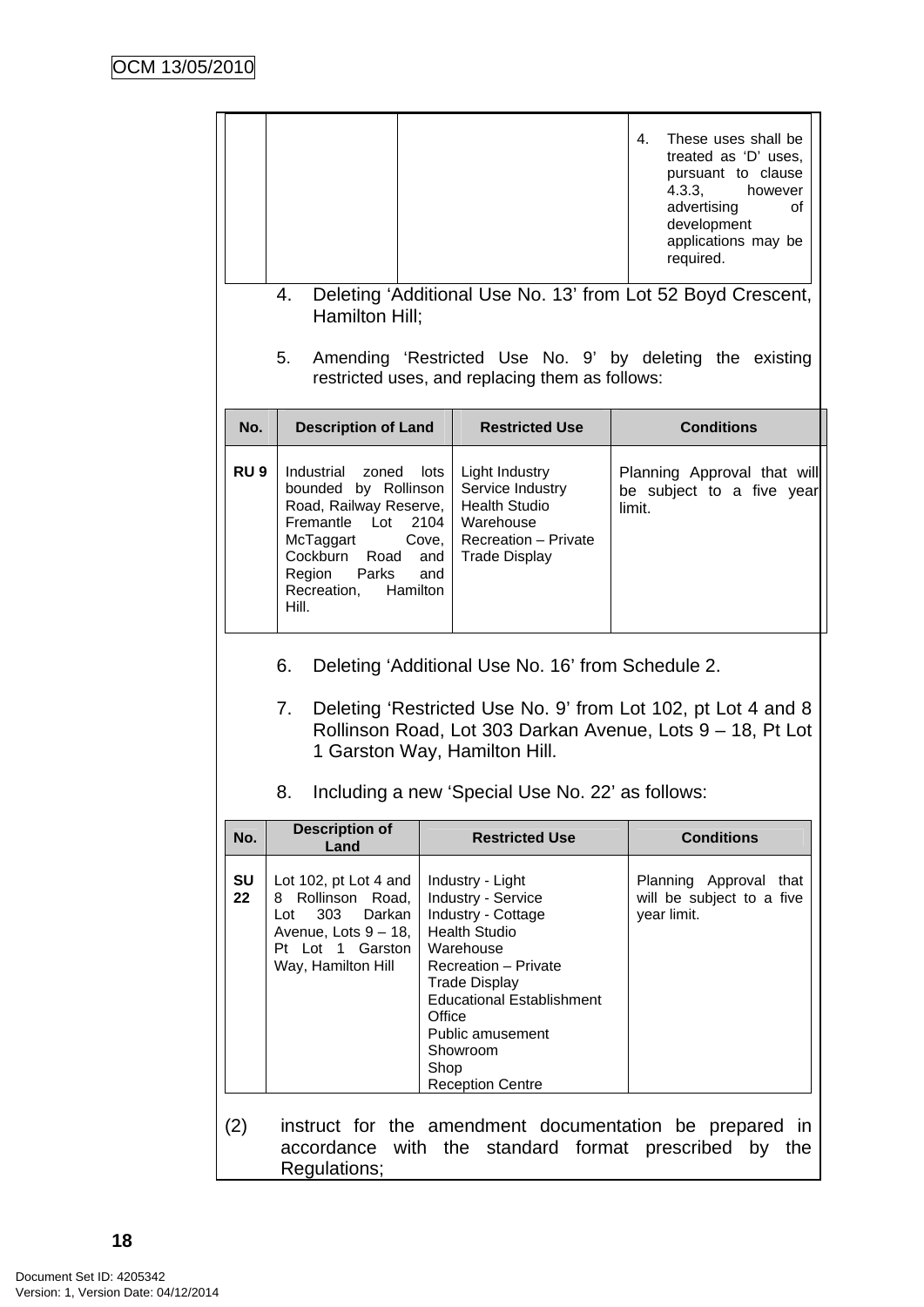- (3) note as the amendment is in the opinion of Council consistent with Regulation 25(2) of the *Town Planning Regulations 1967* ("Regulations"), and upon preparation of the necessary amendment documentation, the amendment be referred to the Environmental Protection Authority ("EPA") as required by Section 81 of the Act, and on receipt of a response from the EPA indicating that the amendment is not subject to formal environmental assessment, be advertised for a period of 42 days in accordance with the Regulations.;
- (4) in pursuance of Clause 2.3.1 of the Scheme, resolves to prepare a Local Planning Policy for the Newmarket Precinct of the Cockburn Coast District Structure Plan area; and
- (5) publishes notice of the proposed Policy in accordance with Clause 2.5.1(a) of the Scheme. Furthermore, in accordance with Clause 2.5.1(b) of the Scheme, Council publishes notice of the proposed Policy as part of the advertising of the amendment.

# **COUNCIL DECISION**

# **Background**

# *Cockburn Coast District Structure Plan*

The Cockburn Coast District Structure Plan ("District Structure Plan") has been prepared to guide future land use and transport initiatives within the area stretching between South Beach and the Port Coogee marina. The Western Australian Planning Commission "WAPC" resolved to endorse the District Structure Plan in August 2009 (Attachment 1).

The District Structure Plan sets a framework for future redevelopment of the Cockburn Coast area as an intensive, mixed use urban environment. It contains provisions relating to the desirable character of identified Precincts, including land use mix, height and built form elements. It provides a framework for guiding development, and furthering local level planning and decision making.

The WAPC has resolved to amend the Metropolitan Region Scheme ("MRS") to rezone the North Coogee industrial area to reflect the outcomes of the District Structure Plan (MRS Amendment No. 1180/41). The MRS amendment is currently being advertised for public comment until 14 May 2010. At the meeting of 8 April 2010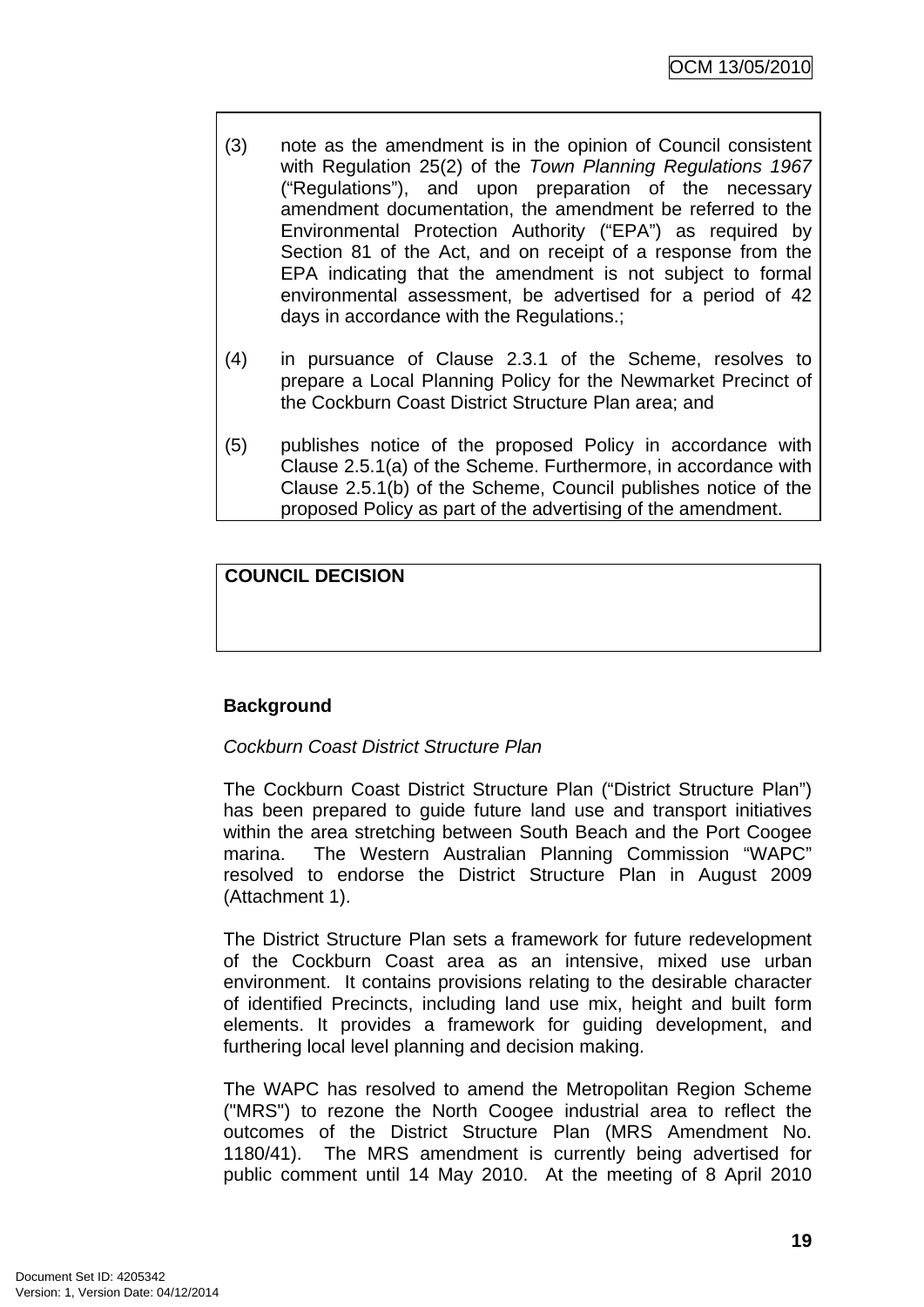Council resolved to make a submission to the WAPC supporting the proposed MRS amendment, subject to minor modifications. This submission was sent to the WAPC on 20 April 2010.

#### *Newmarket Precinct*

The Newmarket Precinct is located within the District Structure Plan area, and is bound by Rockingham Road to the north, Cockburn Road to the west and the 'Primary Regional Roads' reservation to the south and east.

The Newmarket Precinct is the only land within the District Structure Plan area and the City of Cockburn which has current urban development opportunities; given that it is zoned 'Urban' under the MRS and 'Residential', 'Business', 'Mixed Business' and 'Local Centre' under the City of Cockburn Town Planning Scheme No. 3 ("the Scheme"). For this reason, management of the existing zoning provisions against the District Structure Plan's anticipated outcomes is critical.

The Newmarket Precinct is an emerging residential area characterised by existing commercial development along Cockburn and Rockingham Roads, which are currently zoned 'Local Centre' and 'Mixed Business'. The majority of residential development within the precinct is located on Boyd Crescent and Bellion Drive, which is currently zoned 'Mixed Business' and 'Residential'. In addition to the existing medium density residential development, Boyd Crescent and Bellion Drive also contain a mixture of other uses such as automotive mechanics and cabinetmakers on the 'Mixed Business' zoned land.

It is noted that most of this area is developed, and most properties are unlikely to be redeveloped in the short to medium term. However, there are some key sites on Cockburn Road that may be redeveloped in the short term and it is still important to ensure that the zoning framework reflects the outcomes of the District Structure Plan to enable consideration of future development proposals. In particular there may be proposals for changes of use, and it is important that such proposals are considered in the context of the future vision for this area as set out in the District Structure Plan.

The District Structure Plan identifies the opportunity for the Newmarket Precinct to develop as a small village with a local activity node as a focal point. This focal point will accommodate lifestyle activities, including food and beverage establishments that cater for the emerging population and will provide a variety of dwelling types. Other nonresidential uses will be supported on the basis they can successfully coexist with residential development, either within a mixed use building or on an adjoining site.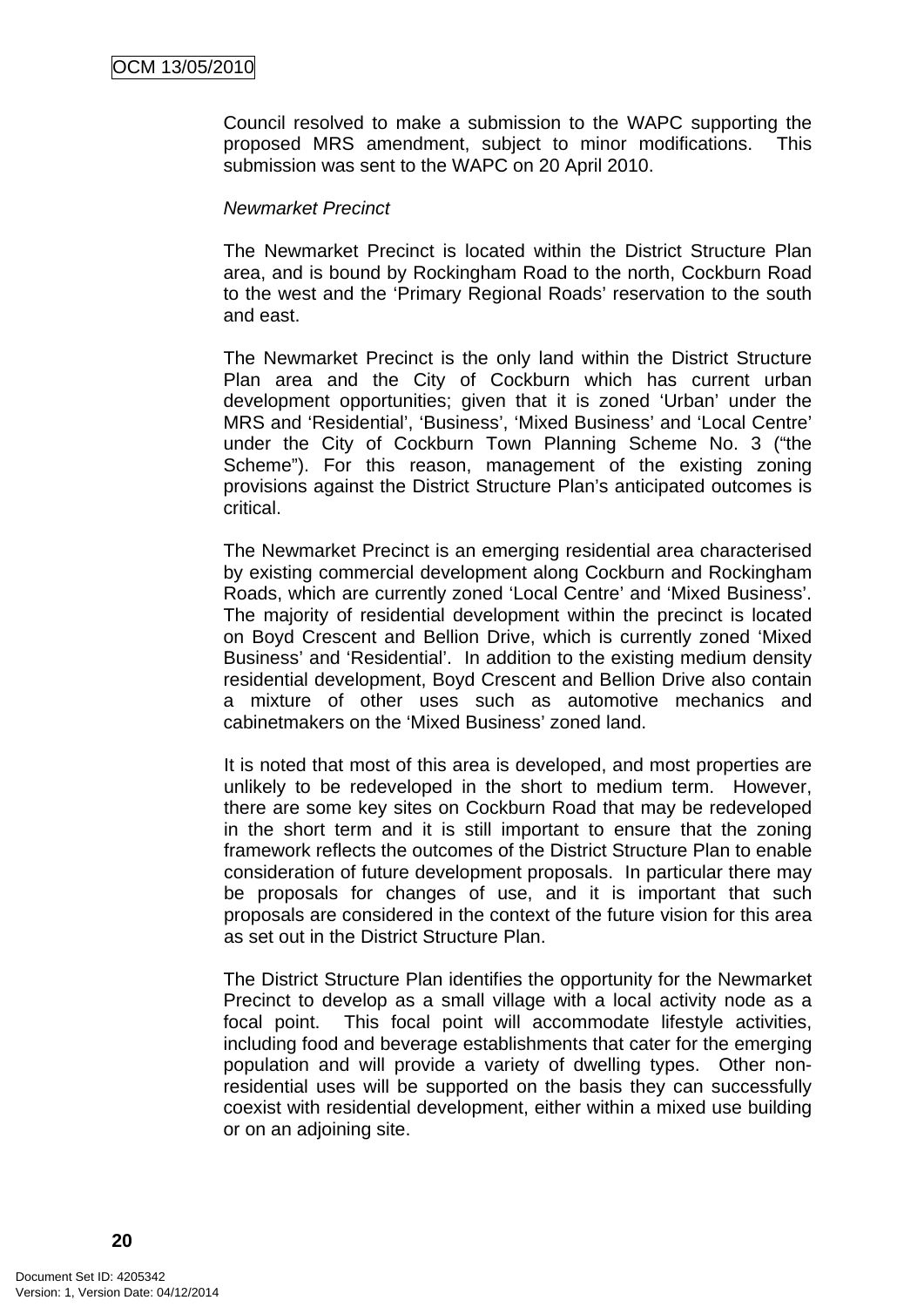The District Structure Plan identifies that the form and scale of new development within the Newmarket Precinct is to be 'urban' in character, facilitating development generally in a range of three to five storeys, complemented by significant improvements to the streetscape. Additionally, iconic development is to be facilitated through the designation of landmark and gateway site elements, commensurate with the strategic vision and objectives of the District Structure Plan.

### *Restricted Use No. 9 (RU 9)*

The majority of freehold land within the Cockburn coast area that falls outside the Newmarket Precinct is currently zoned 'Industry' under the Scheme, and included within Restricted Use No. 9 ("RU 9") (Attachment 5). RU 9 stipulates that the only uses permissible are those associated with the production of meat and allied products. Portions of this area are also covered by 'Additional Use No. 16'.

This area of land is subject to the MRS amendment and is proposed to be rezoned from 'Industry' to 'Urban Deferred', and ultimately this area will be rezoned from 'Industry' to 'Development' under the Scheme, and placed within a 'Development' Area. In the context of the MRS amendment and the outcomes of the District Structure Plan it is not considered that the current RU 9 provisions and 'Additional Use No. 16' provide an appropriate range of interim uses for the area.

### **Submission**

N/A

### **Report**

A Scheme amendment has been prepared to implement the outcomes of the District Structure Plan for the Newmarket Precinct, and to facilitate appropriate interim uses on the 'Industry' zoned land. It seeks to ensure there is an appropriate framework in place to achieve the outcomes for the Newmarket Precinct as identified in the District Structure Plan.

A draft Local Planning Policy for the Newmarket Precinct (Attachment 3) has been prepared to ensure that new developments within the Newmarket Precinct are designed with regard to the District Structure Plan.

The intent of this Policy is to support developments which conform to the general Precinct provisions, however with the important requirement that the designation of gateway and landmark elements (which have significant height allowances) must be undertaken in a comprehensive manner.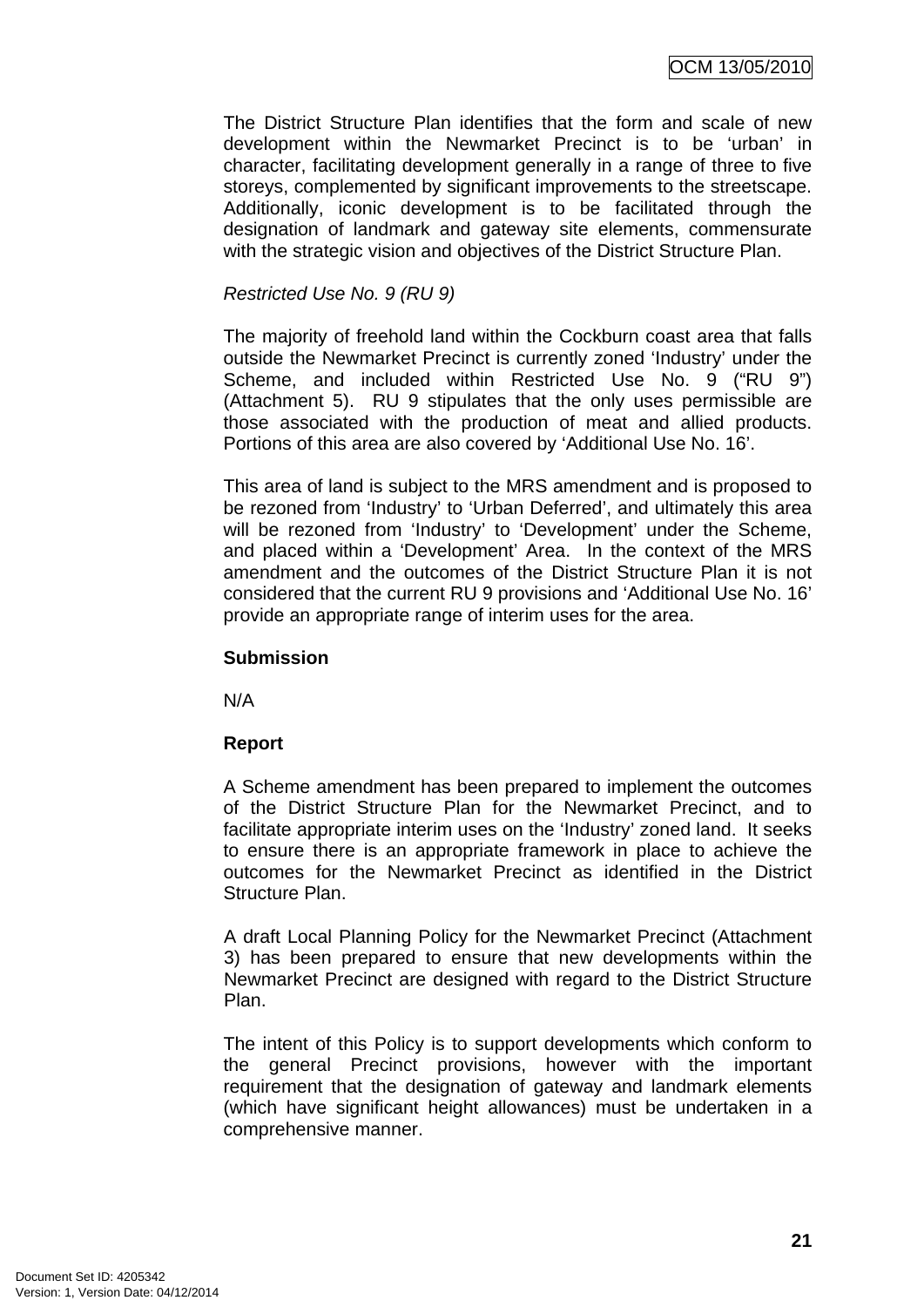### Proposed Scheme Amendment

The Cockburn Coast District Structure Plan designates three different areas within the Newmarket Precinct as follows:

- Local activity node;
- \* Residential area; and
- \* Mixed use area.

The Newmarket Precinct is currently zoned 'Local Centre', 'Mixed Business and 'Residential R60' pursuant to the Scheme, therefore without this area being rezoned there is no mechanism to implement the outcomes of the District Structure Plan. Attachment 4 shows the existing zoning of the Newmarket Precinct, and the local activity node, residential area and mixed use areas designated under the District Structure Plan.

The remaining area of the District Structure Plan is currently zoned 'Industry' under the MRS and the Scheme. Once the area is zoned 'Urban Deferred' under the MRS the intention is for this area to be rezoned to 'Development' under the Scheme and placed within a 'Development Area' and a 'Development Contribution Area'. This will facilitate the requirement for local structure plans to control land use and development, and facilitate consistency with the District Structure Plan. The local structure plans will set out the land uses, and in conjunction with the provisions of the 'Development Area' they will control land use and development in the area.

The existing zoning within the Newmarket Precinct does not correspond with the three areas designated in the District Structure Plan. In addition, the types of land uses that are outlined in the District Structure Plan for the three designated areas do not fit within any of the other zones under the Scheme.

Therefore, in this context, the amendment proposes to include each of these areas within a new 'Special Use' zone. 'Special Use' zones apply to special categories of land use which do not comfortably sit within any other zone in the Scheme. For 'Special Use' zones the permissibility of land use is set out in Schedule 4 of the Scheme, rather than being included in Table 1.

Therefore each of these 'Special Use' zones will be included in Schedule 4 of the Scheme, setting out the permissible uses. The proposed range of permissible uses has been based on achieving the objectives of the Newmarket Precinct as set out in the District Structure Plan. The District Structure Plan does not specify all of the permissible uses; however, it provides an indicative list of uses that are considered suitable and unsuitable for the designated areas.

**22**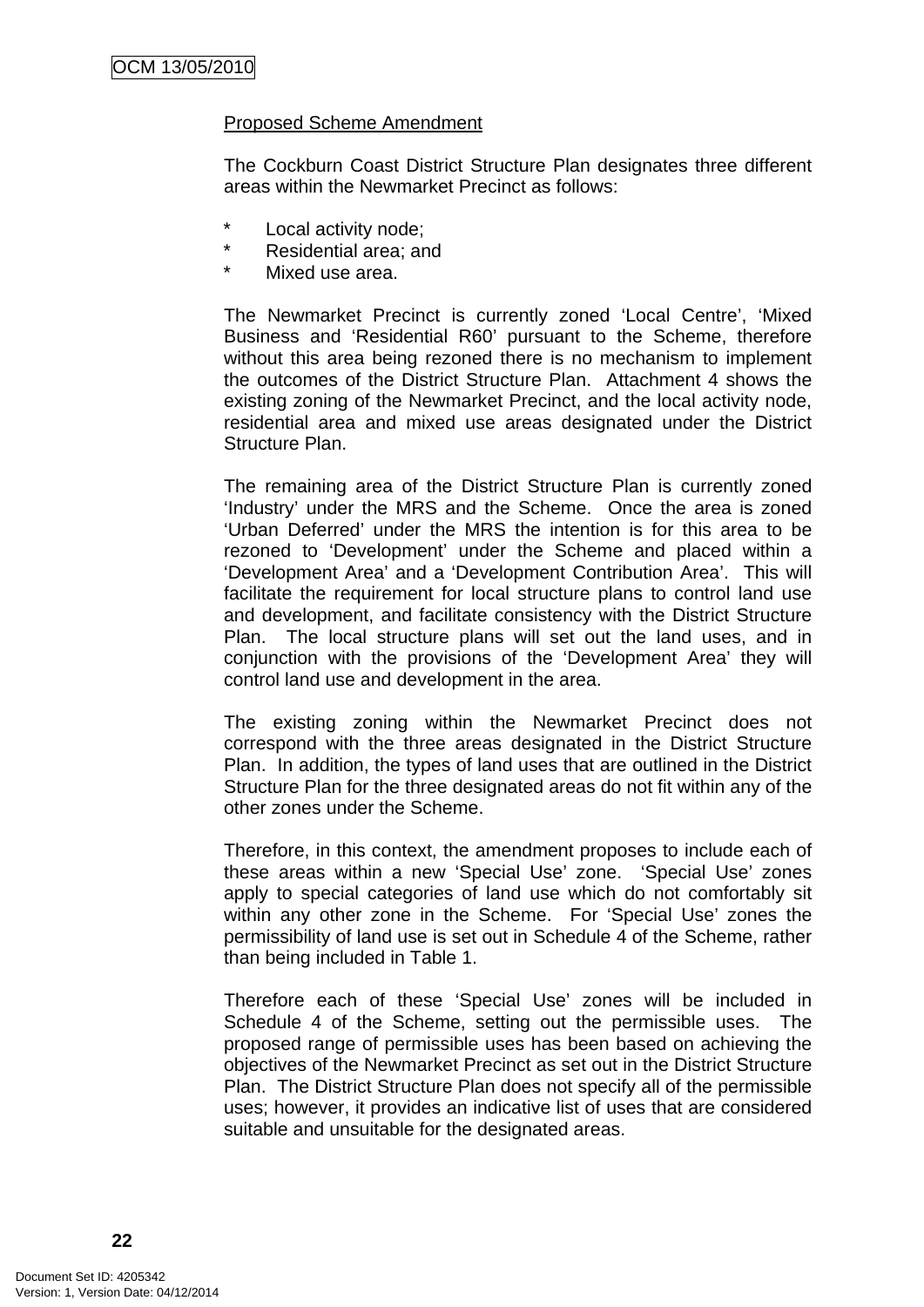The implications of the proposed zoning changes are that the provisions of the existing zoning will be replaced by the requirements set out in applicable the 'Special Use' zone. Any existing lawful development within the area that would not ordinarily be permitted under the new proposed 'Special Use' zoning would be afforded nonconforming use rights under the Scheme. Pursuant to Clause 4.8 of the Scheme, the continued use of land is allowed for the purpose for which it was being lawfully used immediately prior to the date of gazettal of the zoning change. Non-conforming use rights also allow the carrying out of development that was approved prior to the date of gazettal of the zoning change.

Pursuant to clause 7.9 of the Scheme a person cannot alter or extend a non-conforming use without planning approval. If a non-conforming use is discontinued for a period of six months the use of the land and buildings thereafter must be consistent with the provisions of the Scheme relating to the new zoning.

Each of the proposed 'Special Use' zones are discussed below. However, it should be noted that while this discussion includes an overview of the permissible land uses, reference should be made to the proposed 'Special Uses' (Schedule 4) for the full list of proposed permissible uses and the conditions associated with these uses. Where particular uses are not included in the proposed Schedule 4 this indicates the intention for these uses to not be permitted.

### *Local Activity Node – Proposed Special Use No. 19*

Within the Newmarket Precinct the local activity node is identified on the southern corner of Boyd Crescent and Cockburn Road (Lots 100 and 101 Cockburn Road, Hamilton Hill). It is intended to support the northernmost transit stop within the District Structure Plan area.

It is proposed to rezone Lot 100 and 101 Cockburn Road, Hamilton Hill from 'Mixed Business' to 'Special Use No. 19' (SU 19) to reflect the local activity node.

The District Structure Plan outlines the following key characteristics for the local activity node:

- \* Intended to contain the vast majority of the area's retail floorspace, with only limited retail use considered appropriate outside of these nodes.
- \* Retail uses to be street-based in its built form.
- Residential uses would be supported and encouraged should they be proposed.

To ensure that these objectives are realised the proposed 'Special Use No. 19' identifies a range of permissible commercial uses, such as office, restaurant and consulting rooms.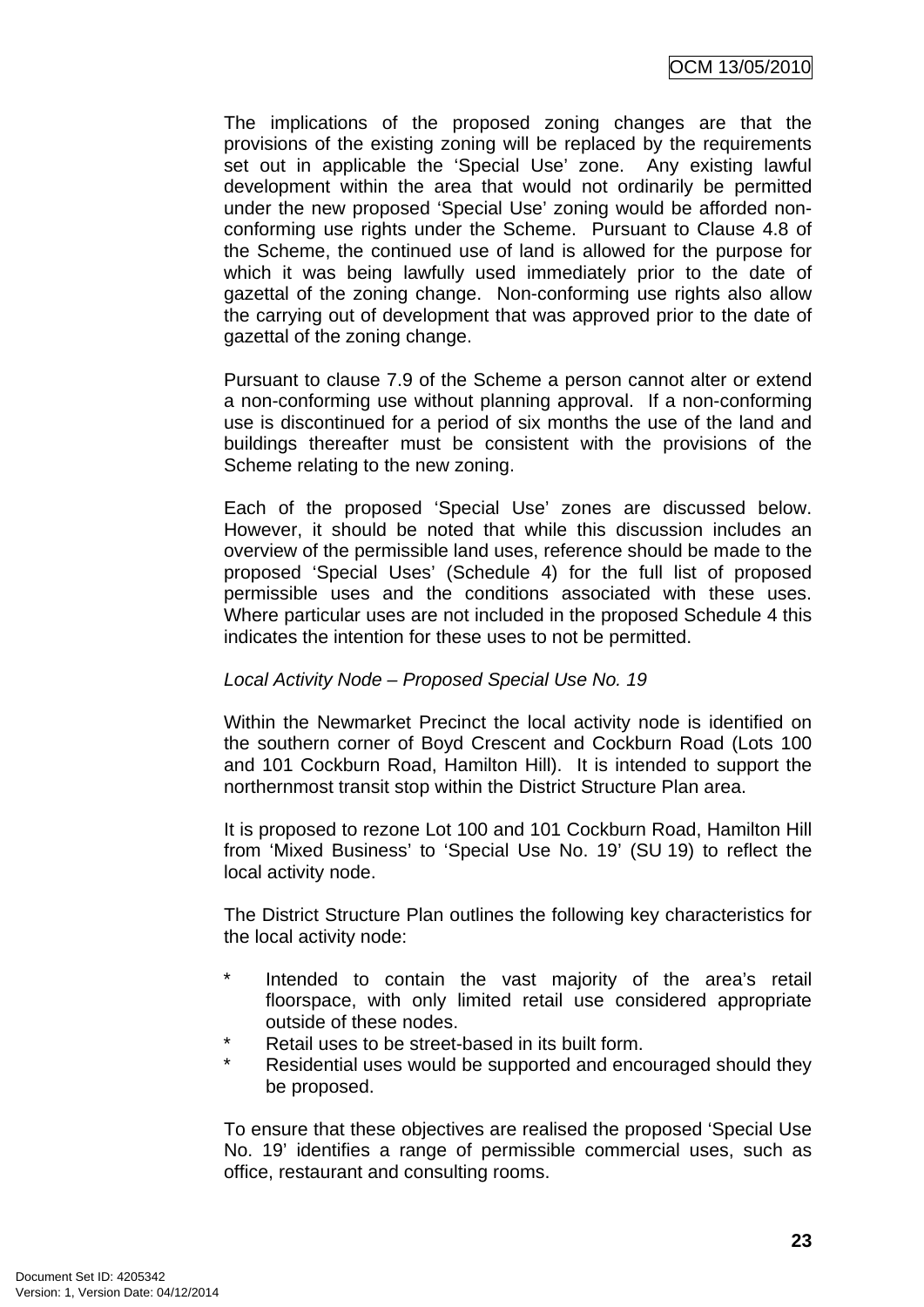A number of uses have been identified as permissible, but with conditions on the area of floor space. For example, 'shop' uses have been identified as being permissible only where the gross lettable area is no more than  $200m^2$ . Take away outlets are proposed to only be permissible where they do not support takeaway facilities. The purpose of these restrictions is to prevent one or two large retail premises consuming the entire local activity node, which would not provide the variety and vitality that is being sought in the local activity nodes.

Residential uses at a density of R60 have been identified as permissible only where there are non-residential uses at ground floor (street level). The purpose of this is to prevent the local activity node from being development solely for residential development, losing its ability to function as the retail focal point in the area.

#### *Mixed Use Area – Proposed Special Use No. 20*

The majority of the Newmarket Precinct has been identified as 'mixed use' under the District Structure Plan (i.e. Lots 37 and 102 Cockburn Road, Lot 1 and 2 Bellion Drive, Portion Lot 2 Bellion Drive, Lots 52 and 202 Boyd Crescent, Lots 21 and 201 Rockingham Road, Hamilton Hill). These lots are currently zoned 'Mixed Business', 'Residential' and 'Local Centre', and contain a mixture of residential and commercial development. It is proposed to rezone these to 'Special Use No. 20' (SU 20).

The purpose of the mixed use area is to allow the opportunity for a mix of uses to promote the redevelopment of the Cockburn coast into a vibrant and sustainable environment that integrates living, working and leisure opportunities.

The District Structure Plan outlines that uses in the mixed use area should demonstrate a positive contribution to promoting a vibrant mixed use urban environment, contribute to a continuous active street frontage and encourage pedestrian use of Cockburn Road. It outlines that planning controls should not be overly prescriptive in terms of use. Therefore on this basis the proposed 'Special Use No. 20' identifies a wide variety of permissible uses. Where it is considered that such uses could potentially impact on residential development they have been designated as 'D' uses to enable an assessment to be made of any potential impacts ('D' uses require planning approval pursuant to clause 4.3.3 of the Scheme).

Showroom uses that are stand-alone have been identified as permissible only where they have a floor area of no more than  $750m^2$ , unless they are part of a comprehensive mixed use development. This restriction is proposed to prevent a large showroom(s) consuming a large proportion of the mixed use area, which would be contrary to the objective of creating a vibrant mixed use urban environment.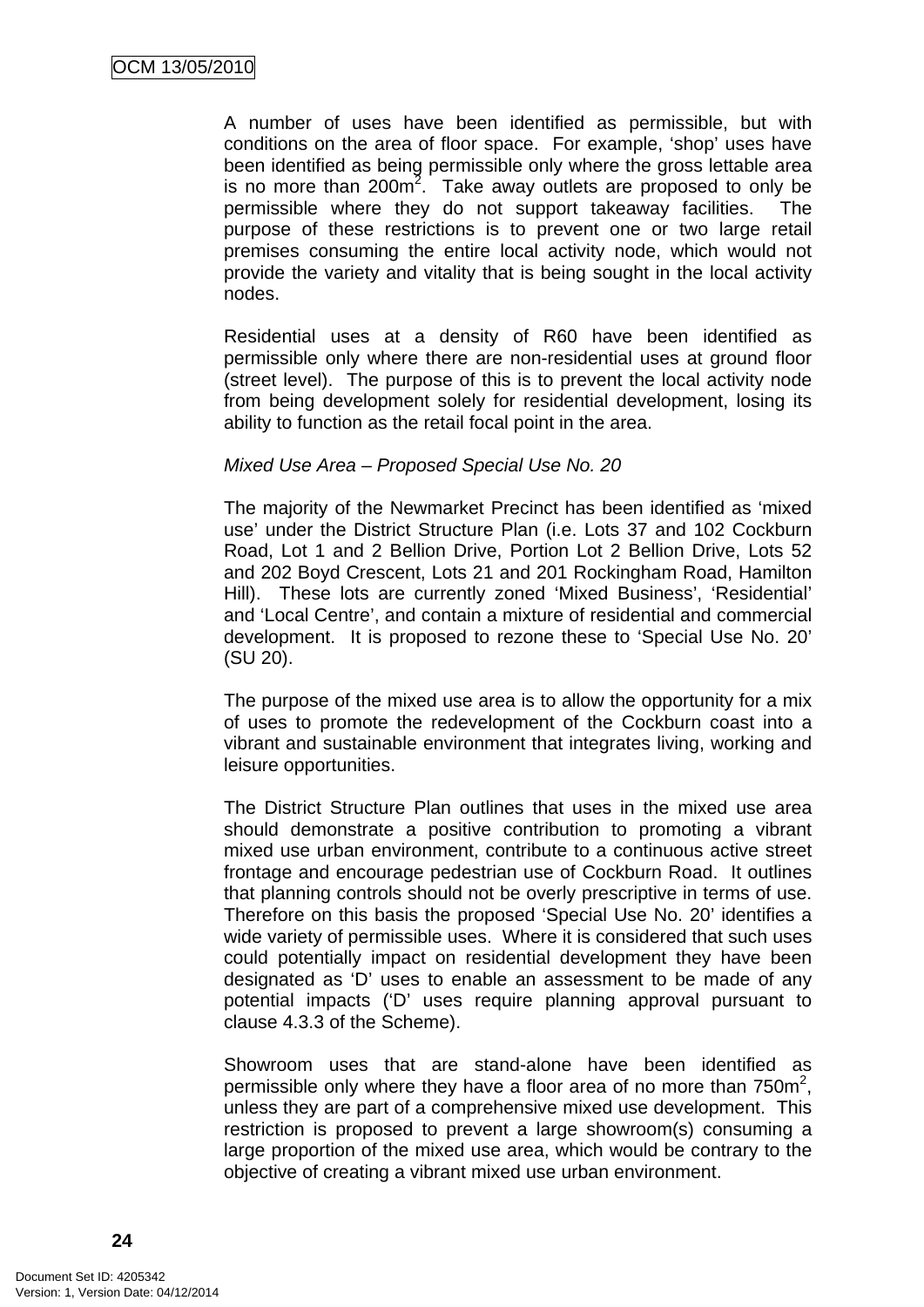OCM 13/05/2010

Residential uses at a density of R60 have been identified as permissible only where the ground floor (street level) is designed to accommodate future non-residential uses, and in all cases these uses shall be treated as 'D' uses in accordance with clause 4.3.3. The purpose of this requirement is to ensure that mixed use potential is created even at the early stages of development when the market might not yet support non-residential use. The draft Policy outlines design measures to be considered in this regard.

While the District Structure Plan identifies small retail as being appropriate there is concern that if small retail is permissible in the mixed use area there will be no ability to ensure that the local activity nodes will be the focal point for retail. It is considered imperative that there is a distinction between the mixed use and local activity node, otherwise Cockburn Road will become a long stretch of mixed use development with no focal points. Restricting 'shop' uses in the mixed use area will provide a better framework to ensure that the objectives of the local activity node are achieved. This why is recommended that shop floor area in the mixed use area be restricted to a floor area between 150 $m^2$  and 750 $m^2$ .

The District Structure Plan identifies that 'service industry' is not appropriate in the mixed use area, however it is considered that such uses at an appropriate scale could serve the resident population in this area, rather than residents having to travel outside the area for such services. Therefore this use has been identified as a 'D' use, which requires planning approval.

#### *Residential Area – Proposed Special Use No. 21*

The District Structure Plan identifies that the residential development in the Cockburn coast area will be of a density mix and built form character more intensive and vibrant than that typically created in Greenfield locations on the urban fringe.

The District Structure Plan identifies the residential area for the Newmarket Precinct as Lots 44 and 45 Boyd Crescent, and No. 7 and No. 11 Boyd Crescent, Hamilton Hill, and this is proposed to be rezoned to 'Special Use No. 21' (SU 21).

The majority of this area is currently zoned 'Residential R60', and it includes the 64 residential units (known as 'Ocean View Villas') between Boyd Crescent and Bellion Drive.

Lots 44, 45 and No. 7 Boyd Crescent, Hamilton Hill are currently zoned 'Mixed Business'. These 'Mixed Business' zoned lots currently contain primarily a mixture of light/service industry type uses. Under the new proposed zoning ('Special Use No. 21') these uses would be afforded non-conforming use rights pursuant to the Scheme.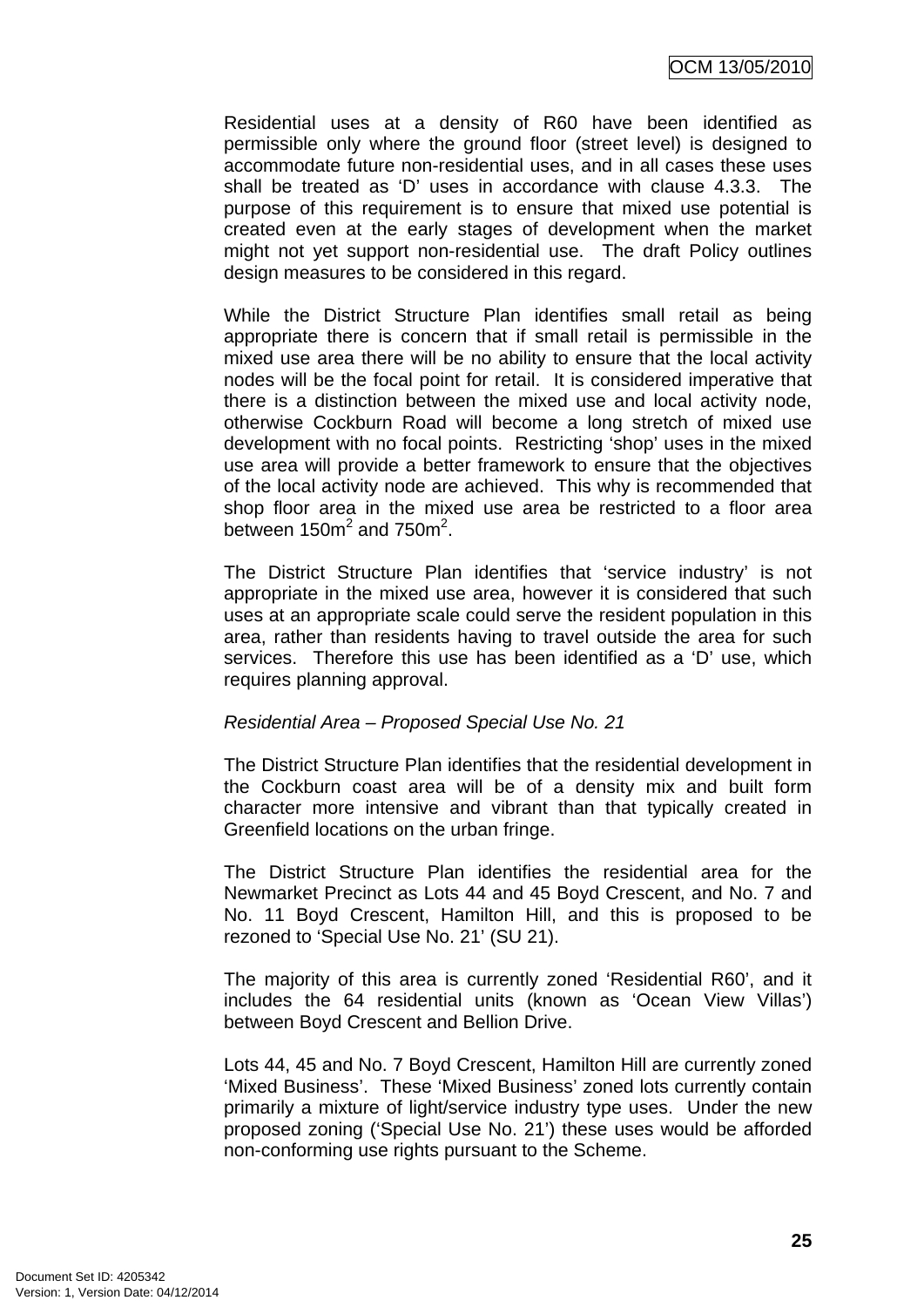The District Structure Plan outlines that a range of residential uses and home based business are suitable uses for the residential area. Accordingly the proposed 'Special Use No. 21' outlines a range residential uses as permissible at a density of R60, which is the current residential density for the 'Residential' zoned land in this area. A range of other uses have been identified as permissible where it is considered they have the potential to be accommodated without having a negative impact on residential amenity.

### *Deletion of Additional Use No. 13*

Currently there is an 'Additional Use No. 13' over Lot 52 Boyd Crescent, Hamilton Hill, which is zoned 'Mixed Business'. 'Additional Use No. 13' allows for grouped and multiple dwellings, subject to planning approval. Under a 'Mixed Business' zoning the Scheme provides that residential development is to be at a density of R60 (clause 5.8.3b).

Lot 52 Boyd Crescent was zoned 'Light Industry' under the City of Cockburn Town Planning Scheme No. 2 (now superseded), and when the City of Cockburn Town Planning Scheme No. 3 was gazetted on 20 December 2002 it was zoned 'Mixed Business' and included within 'Additional Use No. 13'.

Planning approval was granted by the City for fourteen grouped dwellings on the subject land on 5 October 2009 (valid for two years). Subsequently the WAPC granted conditional approval for a survey strata proposing 14 survey strata lots and an area of common property (corresponding with the grouped dwellings identified on the development approval) on 28 October 2009, and this is valid for four years.

Lot 52 Boyd Crescent is identified as being within the mixed use area under the District Structure Plan. It is therefore proposed that this 'Additional Use No. 13' for grouped and multiple dwellings be deleted. Under the proposed 'Special Use No. 20' (for the mixed use area), residential uses are still permissible at a density of R60, where the ground floor (fronting a public street) is designed to accommodate future non-residential uses, and the draft Policy provides more guidance in this regard. The proposed R60 coding is the same density that is currently applicable to this land. The development of fourteen grouped dwellings on Lot 52 Boyd Crescent can still be undertaken in accordance with the development approval issued on 5 October 2009.

#### *Restricted Use (RU 9)*

The 'Industry' zoned land within the District Structure Plan area is subject to the provisions of RU 9 (Attachment 5).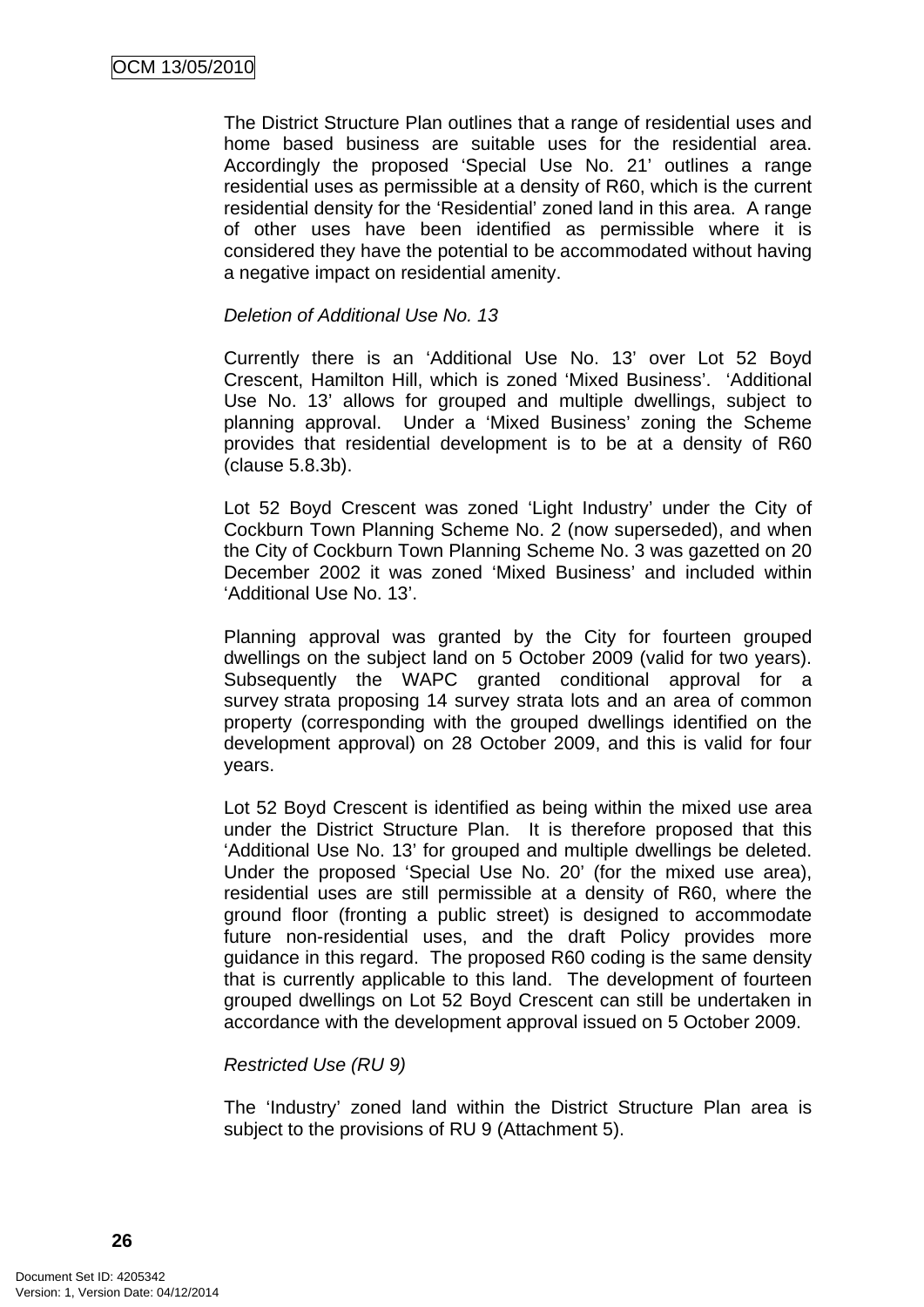A 'Restricted Use' is the only use or uses that are permitted on a specific portion of land and other uses that would otherwise be permissible in the zone are not permitted.

Currently RU 9 only facilitates uses associated with the production of meat and related products. In addition to being very limited, most of these uses are offensive trades as defined under the *Health Act 1911*.

In light of the proposed MRS Amendment No. 1180/41 for the District Structure Plan area, it is proposed that these uses be deleted and replaced with a set of benign light industrial uses that are unlikely to create conflict with future urban development, as follows:

- \* Industry Light
- \* Industry Service
- **Health Studio**
- Warehouse
- \* Recreation Private
- **Trade Display**

It is considered that the proposed modifications to RU 9 will facilitate interim uses in the area that will not adversely impact on future urban development. This is also in recognition that development in this area (particularly Emplacement Crescent) is relatively new and there are a number of vacant premises. The proposed modifications have been supported in principle by officers from the Department of Planning.

In addition, to ensure there is no conflict with future urban development, it is proposed that such uses will be subject to five year planning approvals. This is proposed to be included as a condition to the RU 9.

Any existing lawful development within the RU 9 area will be given nonconforming use rights pursuant to clause 4.8 of the Scheme.

#### *Additional Use No. 16*

Currently 'Additional Use No. 16' applies to Lot 102, pt Lot 4 and 8 Rollinson Road, Lot 303 Darkan Avenue, Lots 9 – 18, Pt Lot 1 Garston Way, Hamilton Hill within the District Structure Plan area. 'Additional Use No. 16' is for a 'Fashion Leather Park', and includes uses such as office, public amusement, private recreation, light industry, cottage industry, general industry, shop and showroom.

RU 9 also applies to this land, which creates ambiguity regarding the permissibility of uses under the Scheme. This is because pursuant to clause 4.5 of the Scheme 'Additional Uses' are intended to be permissible in addition to those of the underlying zone, whereas under clause 4.6 of the Scheme 'Restricted Uses' are intended to be the only uses permissible, notwithstanding other permissible uses in the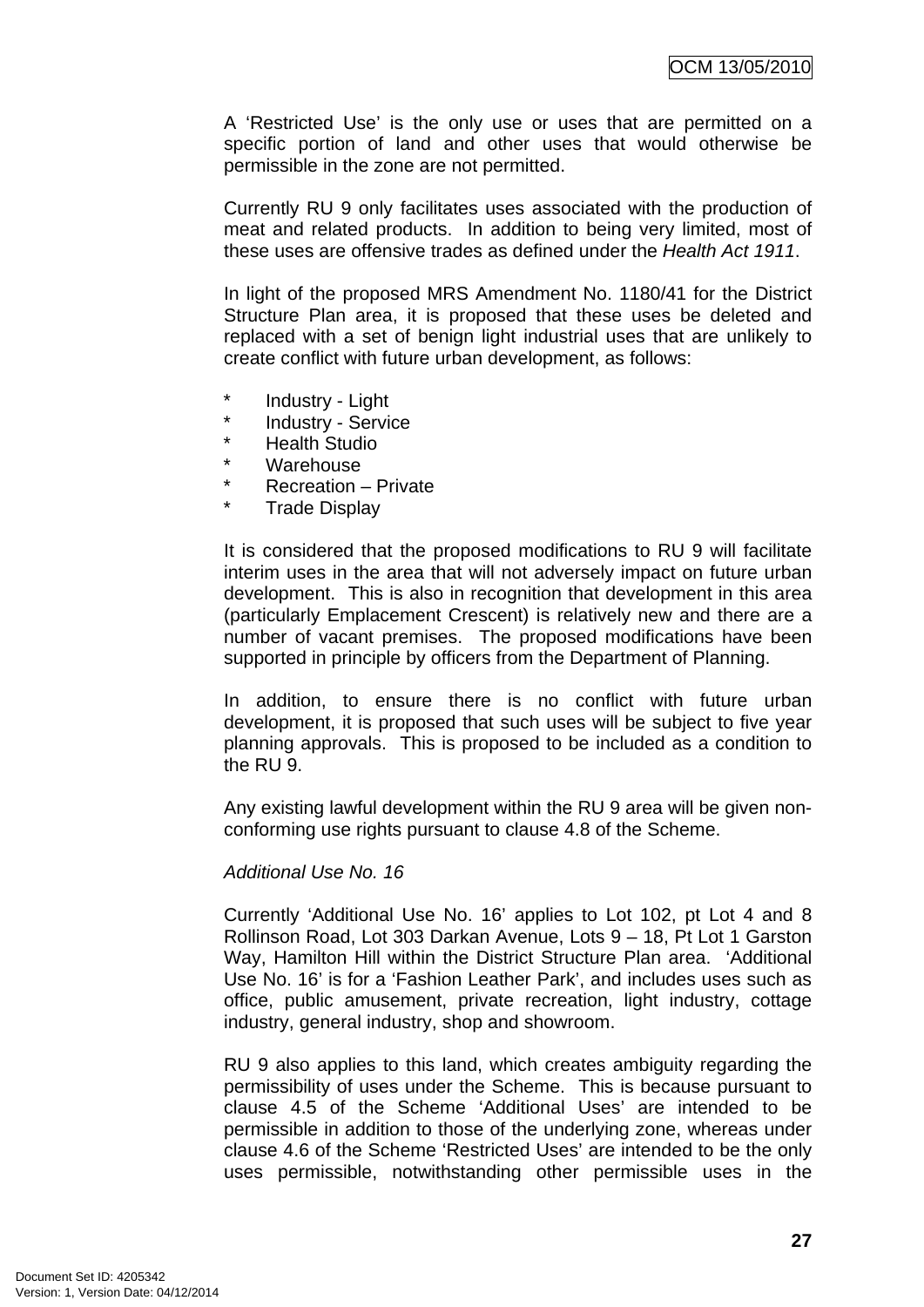underlying zone. This creates an unclear statutory framework for this area, and it is considered timely to clarify this matter, while also ensuring that the permissible uses in this area facilitate a range of appropriate interim uses.

It is therefore proposed to delete the 'Additional Use No. 16' and RU 9 from this area, and to include it within a new 'Special Use No. 22'. The intention is to facilitate most of these existing uses that are permissible under 'Additional Use No. 16', in addition to those uses proposed to be facilitated within the revised RU 9.

A 'Special Use' zone is considered to be the most appropriate zone, given that the range of uses does not correspond to any of the existing zones under the Scheme, and some of the uses that are currently permissible in 'Additional Use No. 16' (i.e. 'restaurant', 'shop', and 'reception centre;) are not permissible in the 'Industry' zone.

The majority of the uses outlined in 'Additional Use No. 16' are not considered to have the potential to conflict with future urban development, with the exception of 'Industry – General'. It is therefore proposed that 'Industry – General' be excluded from the new 'Special Use No. 22', given the potential for general industrial uses to conflict with urban development. Light, service and cottage industry uses are still proposed to be permissible. Any existing uses within the area that are 'general industry' will be afforded non-conforming use rights.

Currently 'Additional Use No. 16' includes 'Factory unit building' as a permissible use. This use was defined under the City of Cockburn Town Planning Scheme No. 3 (now superseded), when these additional uses were originally applied, however this is not defined under the current Scheme. It is considered undesirable to refer to uses that are not defined in the Scheme unless they are a special type of use, given there is no description to determine whether a use fits within the use class. It is therefore recommended that instead of including 'Factory unit building' the new 'Special Use No. 22' include 'Warehouse' as a permissible use.

It is also proposed that all of these uses be subject to five year planning approvals, given that these are only interim uses in this area ahead of the ultimate zoning ('Development').

#### Draft Local Planning Policy (Newmarket Precinct – Cockburn Coast District Structure Plan)

The proposed amendment will provide the statutory framework for the permissibility of land uses, and will impose some controls for certain land uses, however the District Structure Plan also identifies more specific built form outcomes.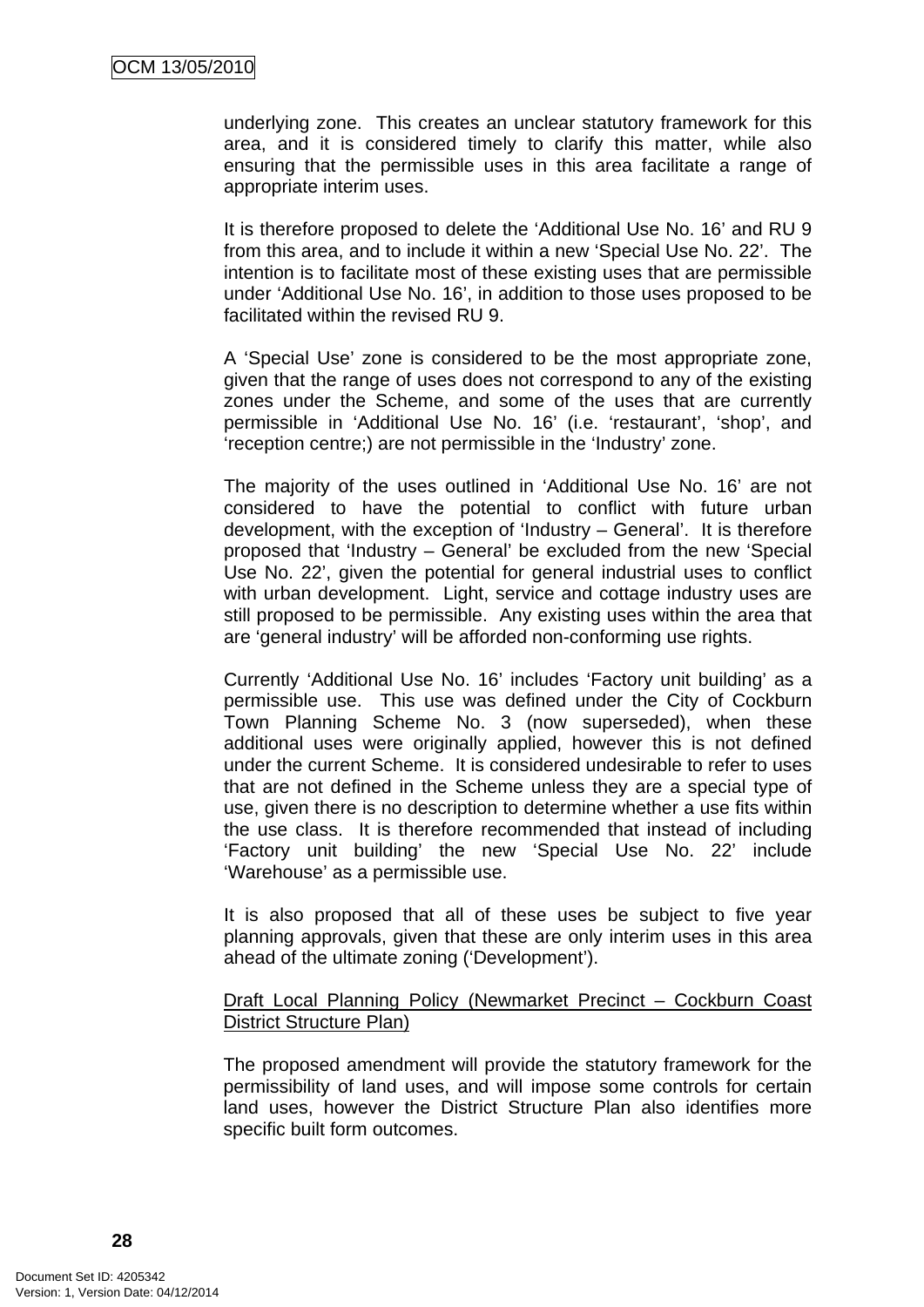It considered that further guidance is required to ensure that these design objectives are achieved. Therefore a draft local planning policy has been prepared to ensure that development conforms to the general Newmarket Precinct provisions outlined in the District Structure Plan, with the important requirement that the designation of gateway and landmark elements (which have significant height allowances) must be undertaken in a comprehensive manner.

The Policy seeks to cover both anticipated development objectives, as well as the requirements for interim developer contributions towards required infrastructure. It is proposed to apply to all land contained within the Newmarket Precinct, and all envisaged land uses.

Some of the key objectives of the Policy are:

- To provide a mix of dwelling types to cater for a range of living options.
- \* To promote a vibrant and sustainable environment that integrates living, working and leisure opportunities.
- \* To encourage lower level of car dependence for those travelling to and within the area by promoting public and non-motorised transport options.
- \* To ensure that any development deals with both the designation and distribution of height across the Precinct in a comprehensive manner.
- \* To ensure the efficient and effective upgrade of infrastructure to support orderly development and meet the demands arising from new development.

The Draft Policy is included at Attachment 3, and specific sections of the Policy are discussed below.

### *Residential Land Use*

The draft Policy stipulates that proposals for residential development should demonstrate diversity in dwelling types, through the incorporation of different sized and designed dwellings (as part of the one project). While it may be the case that not all dwelling types will be presented as part of one development there is an expectation that a number of different types comprise every proposal.

It also outlines that measures should be taken to ensure that the ground floor level of new residential development (fronting a public street) can be converted to non-residential uses when the demand arises. This includes a minimum 3.6m floor to ceiling height at the ground floor level.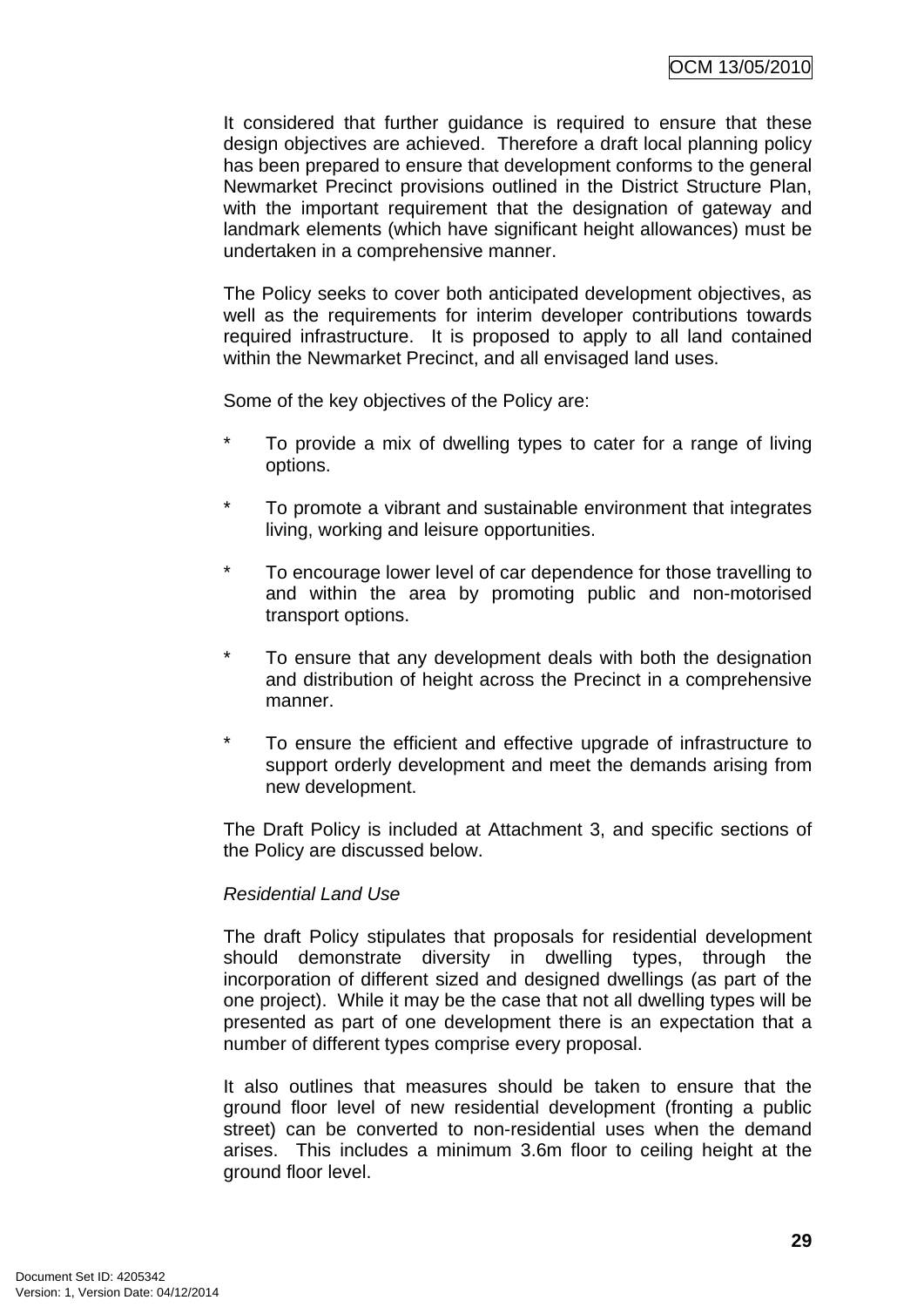### *Mixed Use*

The draft Policy seeks to ensure that mixed use potential is created even at the early stages of development when the market might not yet support non-residential use. Buildings that front a public street should be constructed in a robust way that will allow for retrofitting to occur at a later date (e.g. residential capacity on the ground floor with the ability to retrofit into the future for commercial uses).

### *Local Activity Node*

The draft Policy outlines that large mall based retail with large expanses of car parking will not be supported; and that built form within the local activity node will be expected to have a strong interface with Cockburn Road through nil to minimum setbacks to the lot boundary. This is consistent with the objectives set out in the District Structure Plan.

#### *Transport*

The draft Policy outlines that the higher order road layout should be in accordance with the District Structure Plan, and that any development seeking alterations and/or additions to the lower road network must be supported by detailed design work to demonstrate that proposed alterations align with the intent of the District Structure Plan.

To ensure appropriate permeability, the draft Policy outlines that development on Lot 2 Bellion Drive, Hamilton Hill will require the ceding of land and construction of an additional road network connection between Boyd Crescent and Bellion Drive, following the construction of Cockburn Coast Drive. It is expected that the land and construction of this road would be provided by the landowner.

The draft Policy seeks to ensure that development provides a positive contribution through pedestrian-oriented uses at ground level, with consideration for non-motorised transport options. Measures include designing buildings with a focus on pedestrian and cyclist amenity and safety, while accommodating on street parking and slow vehicle speeds in certain locations.

In response to the objective for multimodal transport, the draft Policy encourages the provision of cash-in-lieu payments for a reduction in onsite parking, and the provision of cycling end-of-trip facilities.

The draft Policy seeks to minimise the impact of expanses of parking, and identifies that where possible parking should be located in a basement or part basement arrangement (depending on the topography of the land).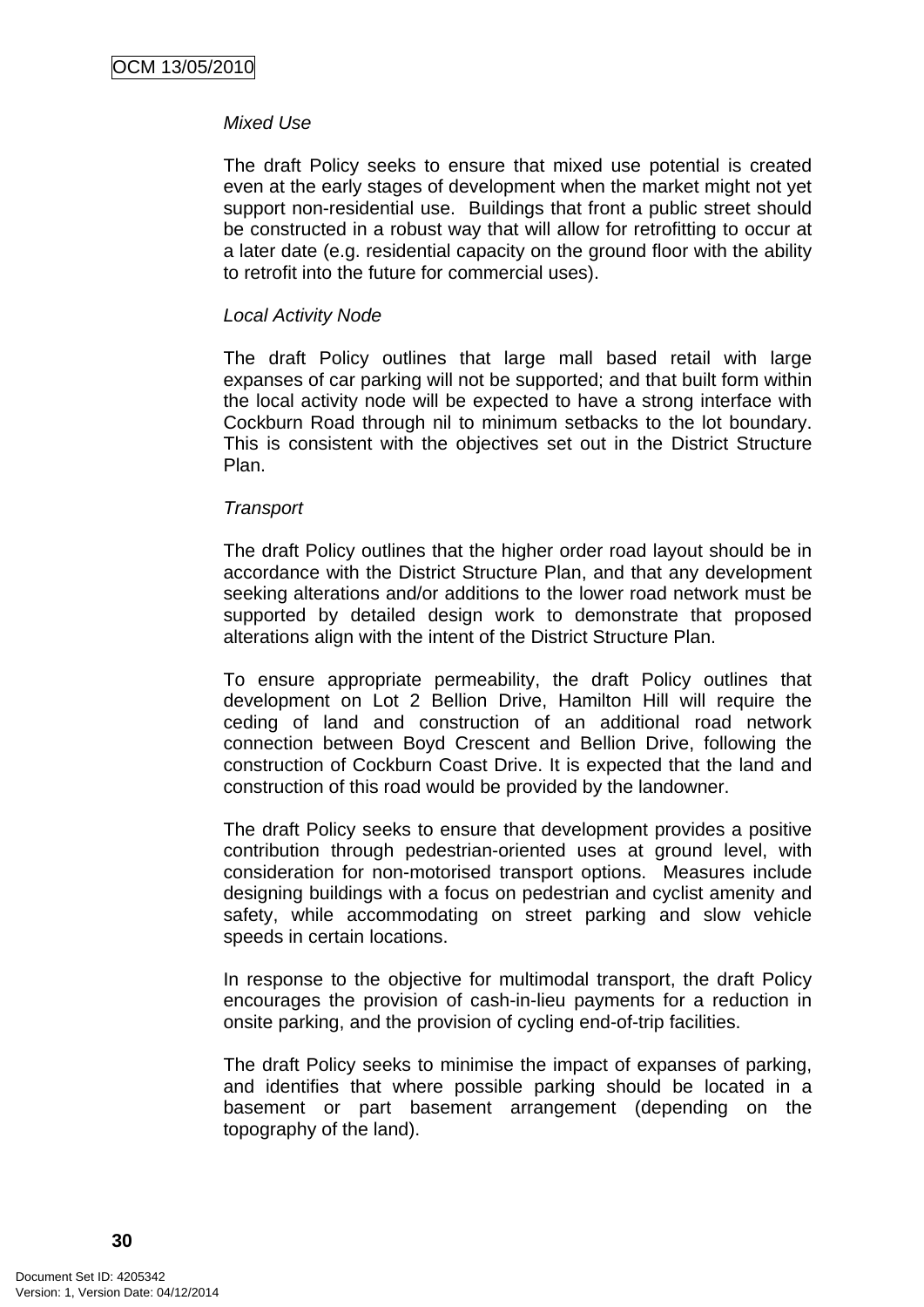### *Built Form*

The draft Policy seeks to ensure that all development takes into account and sufficiently responds to the key elements of the District Structure Plan and exhibits appropriate design outcomes. A number of criteria are provided for this purpose, including encouraging active frontages by maximising the number of windows and doors open to the street, and applying appropriate architectural treatments to avoid expanses of blank walls.

The draft Policy sets out provisions for development abutting Cockburn Coast Drive and the Rollinson Road link (east of Cockburn Road), seeking development that is oriented and designed to provide an outlook to the road and Beeliar Regional Park, despite the fact that direct vehicular access cannot be accommodated.

### *General Heights*

It is acknowledged that the height and typology of development within the Cockburn Coast will be one of the project's most defining features. In this respect, it is important to ensure that any development that occurs within the Newmarket Precinct deals with both the designation and distribution of height across the area in a comprehensive manner.

The draft Policy proposes the following maximum heights, which are consistent with those set out in the District Structure Plan:

- Along Cockburn Road and Rockingham Road the District Structure Plan four storeys (and not exceeding 17m in height), with a maximum of five storeys (and not exceeding 21m in height) if a 3m terrace setback or loft level.
- \* For secondary streets throughout the precinct a maximum building heights of three to four storeys (and not exceeding 17m in height).

# *Location of Landmark and Gateway Sites*

The draft Policy sets out location specific provisions should be satisfied in relation to identifying the landmark and gateway sites for the Precinct, including the following:

- \* Only a single landmark site and two gateway sites will be considered within the Precinct.
- \* The landmark site should be located at a strategic location focussed along the prominent ridgeline which forms the visual backdrop to the Precinct and broader Cockburn Coast area. The south western corner of the intersection the future Cockburn Coast Drive and Rockingham Road is the preferred location for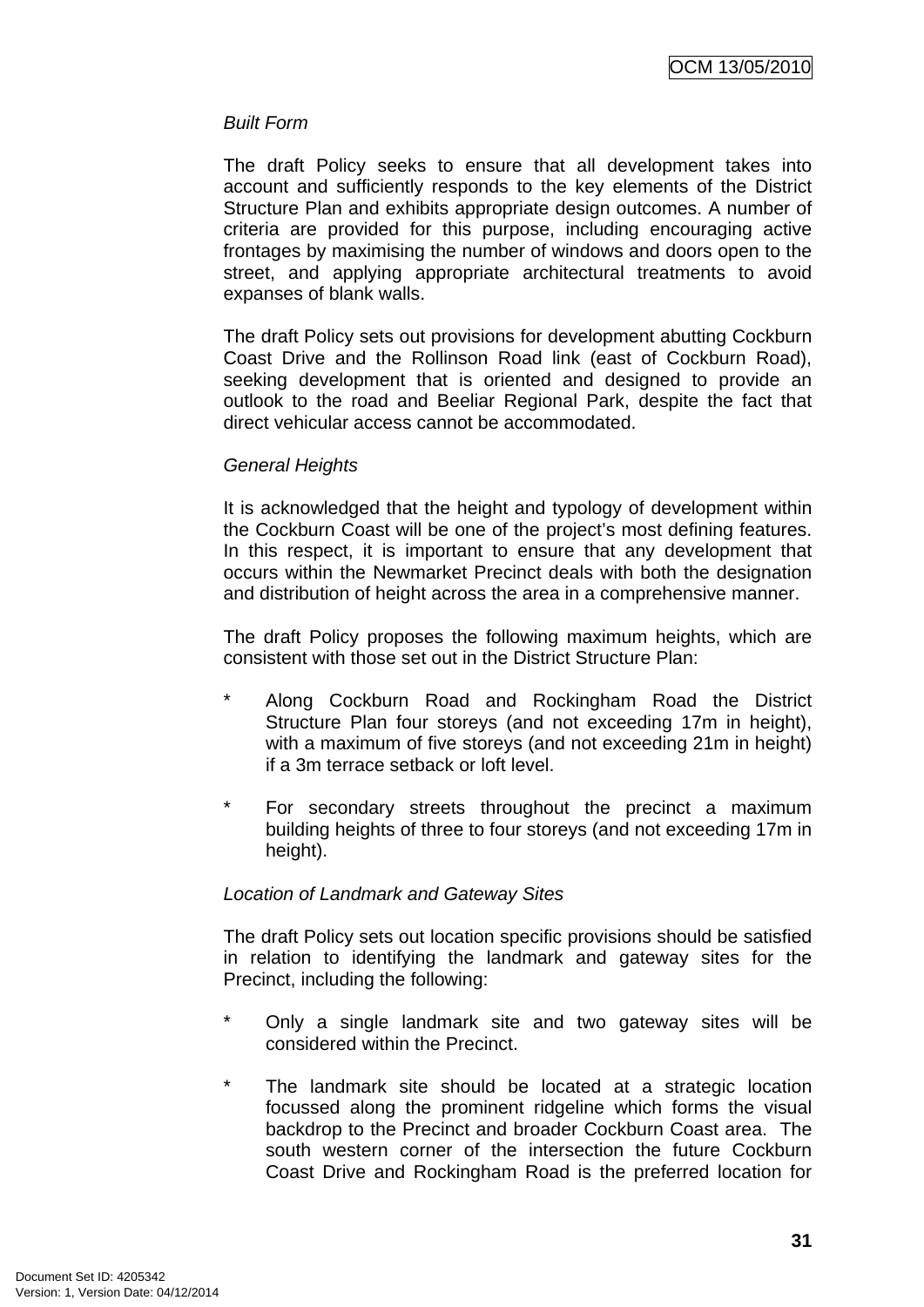the landmark development as an entry statement to the project area.

A gateway site is to be located on the northeast side of the intersection between Cockburn Road and the future Rollinson Road extension to Cockburn Coast Drive. This road link will form one of the key entrances into the Cockburn Coast area.

### *Provisions for Landmark and Gateway Sites*

The draft Policy sets out the following height and built form specific provisions in relation to development of the landmark and gateway sites for the Precinct:

- The landmark site development is permitted to be up to 16 storeys (and not exceeding 49m in height).
- The gateway site development is permitted to be up to eight storeys (and not exceeding 32m in height).

The draft Policy also sets out design guidance to ensure that development reinforces the desired future character of the Cockburn Coast area. This will be achieved through the development of high quality structures of architectural and environmental merit which contribute to a lively streetscape, and which will complement developments on adjoining sites.

#### *Signage*

Signage and other appropriate forms of advertising are accepted as elements that are integral to mixed-use locations such as the Newmarket Precinct. The draft Policy seeks to ensure that there is not a general proliferation of signage. The acceptability of proposed signage will be based on the successful integration of signage in a manner that contributes to, and reinforces the built and streetscape environments.

### *Cost contributions*

The draft Policy seeks to cover the requirements for interim developer contributions towards required infrastructure. As previously discussed, the remaining area of the Cockburn Coast District Structure Plan area will be rezoned from 'Industry' to 'Development' pursuant to the Scheme, and placed within a 'Development Area' and 'Development Contribution Area' (DCA) after it has been rezoned to 'Urban Deferred' under the MRS. This will enable a developer contribution plan to be prepared pursuant to clause 6.3 of the Scheme, to provide for the equitable sharing of costs of infrastructure.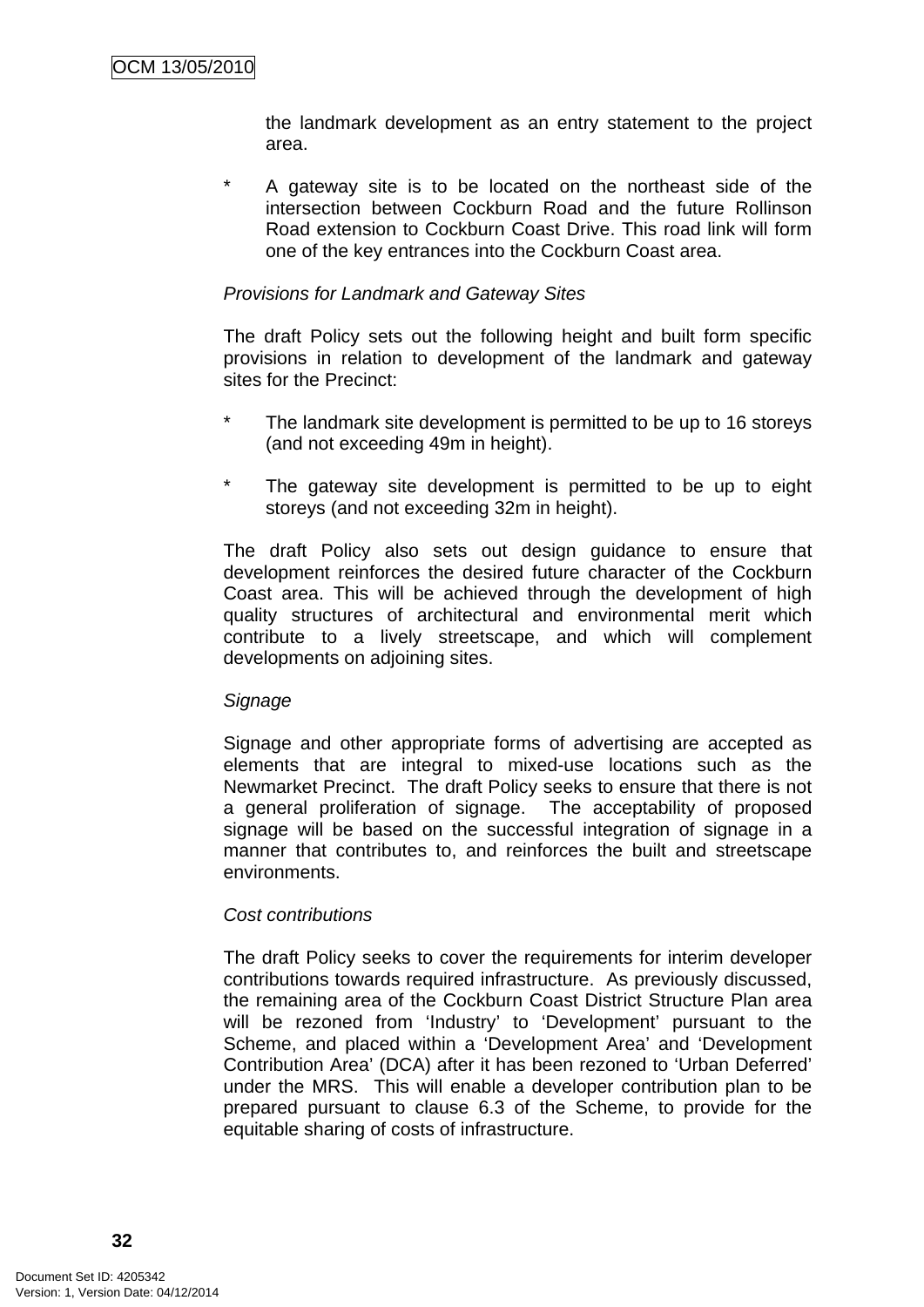However, the Newmarket Precinct is already zoned for development, and it is considered imperative that measures are put in place to ensure that there is an equitable sharing of costs for upgrades to infrastructure if it is required.

The draft Policy outlines that proponents of developments will be required to contribute to the upgrading of infrastructure and streetscapes within the Newmarket Precinct. This will typically include (but is not limited to) cost contributions for:

- \* Streets/roads (including kerbing, draining and resurfacing)
- Service, utility and drainage upgrades
- \* Streetscape elements (such as pavement, lighting, trees, furniture)
- Footpaths and dual use-paths
- Traffic management devices
- \* Transit facilities<br>\* Public open spa
- Public open space (land requirements and development of public open space)
- \* Primary schools
- \* Public art.

Service, utility and drainage upgrades as a result of development will typically require contribution as specified by the utilities provider. It is proposed that other developer contributions (particularly in relation to community facilities) will be specified by the City.

These contributions will be enforced by application of conditions of development and/or subdivision approvals in the absence of a developer contribution scheme being applied to the broader Cockburn Coast area.

# **Conclusion**

The proposed amendment will ensure that future development within the Newmarket Precinct is consistent with the objectives of the District Structure Plan.

The proposed amendment to the RU 9 provisions, and other 'Additional Uses' throughout the District Structure Plan area will provide a range of interim uses for this area that will minimise conflict with future urban uses.

Accordingly it is recommended that Council adopt Scheme Amendment No. 82 and undertake landowner, government agency and community consultation in accordance with the normal amendment procedures.

The draft Policy will provide a comprehensive set of criteria for development within the Newmarket Precinct, and is therefore recommended that Council, in pursuance of Clause 2.3.1 of the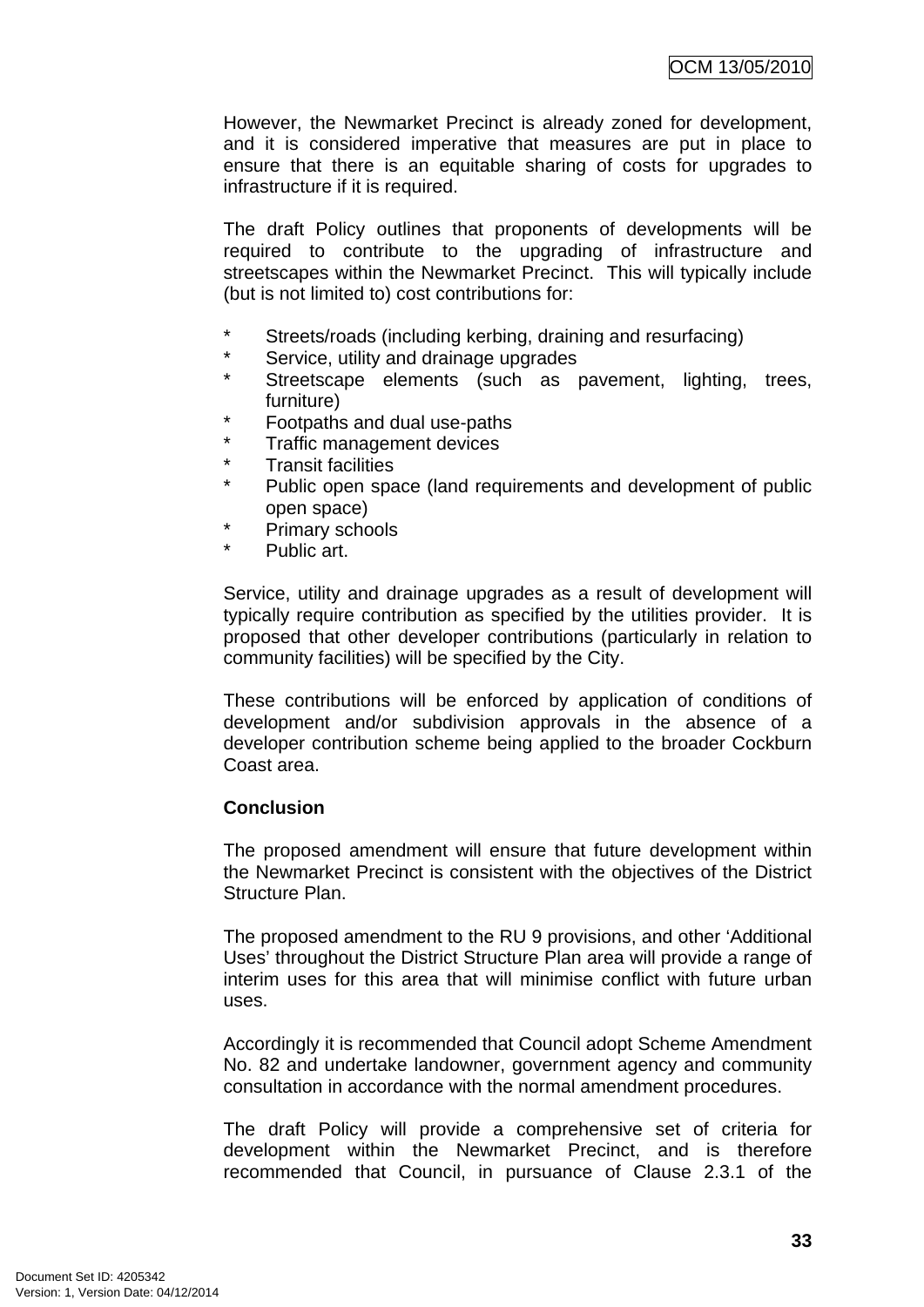Scheme, resolves to prepare a Local Planning Policy for the Newmarket Precinct.

# **Strategic Plan/Policy Implications**

# **Demographic Planning**

- To ensure the planning of the City is based on an approach that has the potential to achieve high levels of convenience and prosperity for its citizens.
- To ensure development will enhance the levels of amenity currently enjoyed by the community.

# **Lifestyle and Aspiration Achievement**

• To foster a sense of community spirit within the district generally and neighbourhoods in particular.

# **Budget/Financial Implications**

N/A

# **Legal Implications**

N/A

# **Community Consultation**

In accordance with the *Town Planning Regulations 1967* consultation is to be undertaken subsequent to the local government adopting the Scheme Amendment and the Environmental Protection Authority (EPA) advising that the proposal is environmentally acceptable. This requires the amendment to be advertised for a minimum of 42 days.

The draft Local Planning Policy will be advertised in accordance with clause 2.5 of the Scheme. This includes a notice of the proposed Policy in a newspaper for two consecutive weeks in accordance with clause 2.5.1(a), and furthermore notice of the proposed Policy will be included as part of the advertising of the amendment.

Extensive community consultation has been undertaken in the preparation of the Cockburn Coast District Structure Plan, and the purpose of the proposed Amendment and draft Policy are to implement this Structure Plan.

# **Attachment(s)**

- 1. Cockburn Coast District Structure Plan
- 2. Scheme Amendment
- 3. Draft Local Planning Policy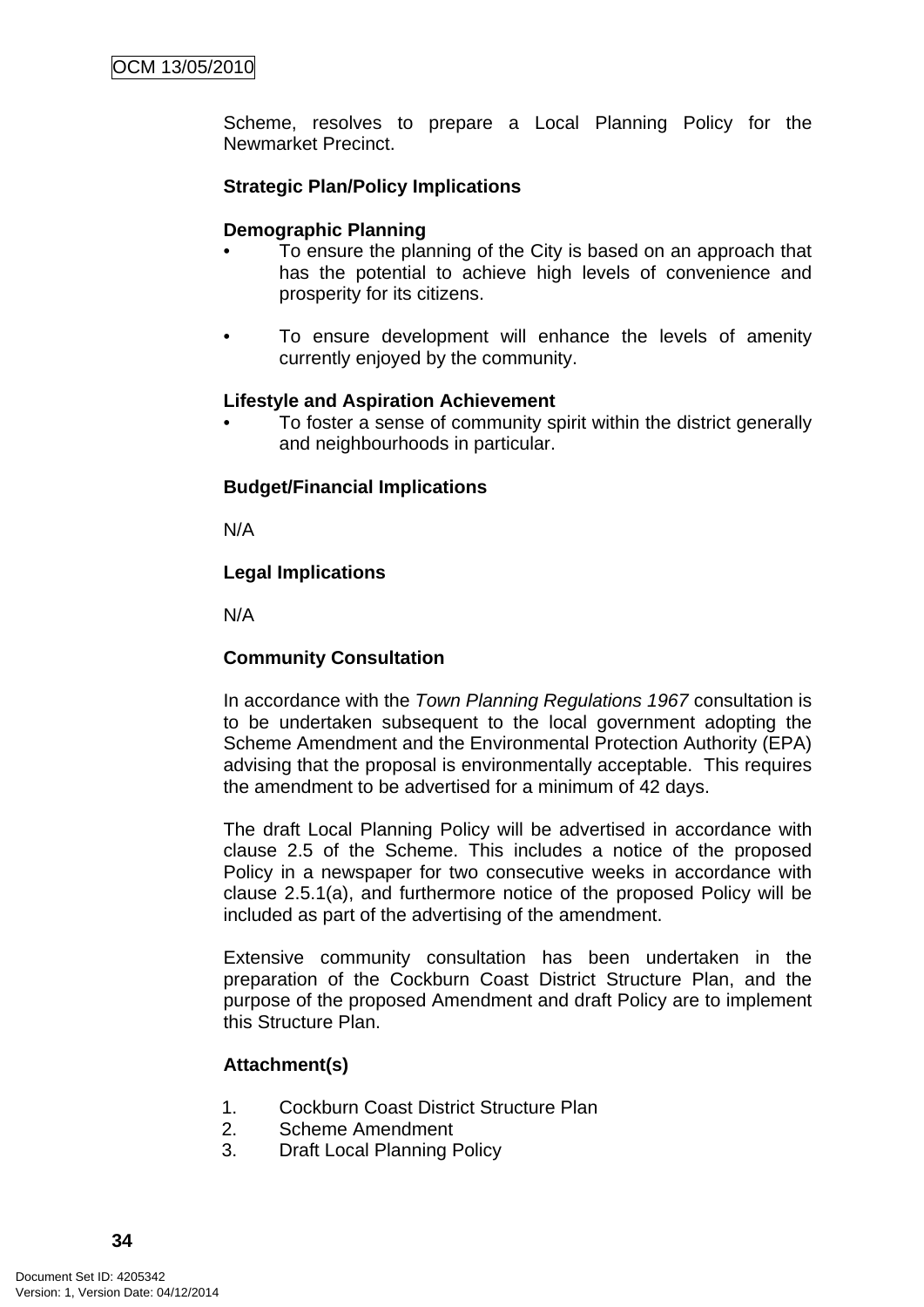- 4. Existing zoning of Newmarket Precinct and proposed areas overlayed.
- 5. 'Restricted Use No. 9' Area

# **Advice to Proponent(s)/Submissioners**

N/A

**Implications of Section 3.18(3) Local Government Act, 1995**

Nil.

**14.4 (OCM 13/05/2010) - AMENDMENT NO. 74 - REZONING OF LOTS 512 TO 515 COCKBURN ROAD, AND PORTIONS OF KIESEY STREET AND BEACH ROAD, COOGEE (ADOPTION FOR FINAL APPROVAL) - APPLICANT: CITY OF COCKBURN - OWNER: MAIN ROADS WA (93074) (D DI RENZO) (ATTACH)** 

**RECOMMENDATION** That Council:

- (1) endorse the Schedule of Submissions prepared in respect of Amendment No. 74 to City of Cockburn Town Planning Scheme No. 3 ("Scheme").
- (2) adopt for final approval Amendment No. 74 to the Scheme for the purposes of:
	- 1. Rezoning Lots 512, 513, 514 and 515 Cockburn Road, Coogee from 'no zone' and 'Residential R20' to 'Development Zone' as shown on the Scheme Amendment map.
	- 2. Rezoning unzoned portions of Kiesey Street and Beach Road, Coogee to 'Local Road'.
	- 3. Amend the Scheme Map to designate Lots 512, 513, 514 and 515 Cockburn Road, Coogee as 'DA 31'.
	- 4. Amend 'Schedule 11 Development Areas' by including 'DA 31 – Cockburn Road, Coogee' as follows:

| Ref<br>No.   | Area          | <b>Provisions</b>                                                                     |
|--------------|---------------|---------------------------------------------------------------------------------------|
| <b>DA 31</b> | Cockburn Road | 1. An approved Structure Plan together with<br>all approved amendments shall apply to |
|              | (Development  | the land in order to guide subdivision and                                            |

# **Schedule 11 – Development Areas**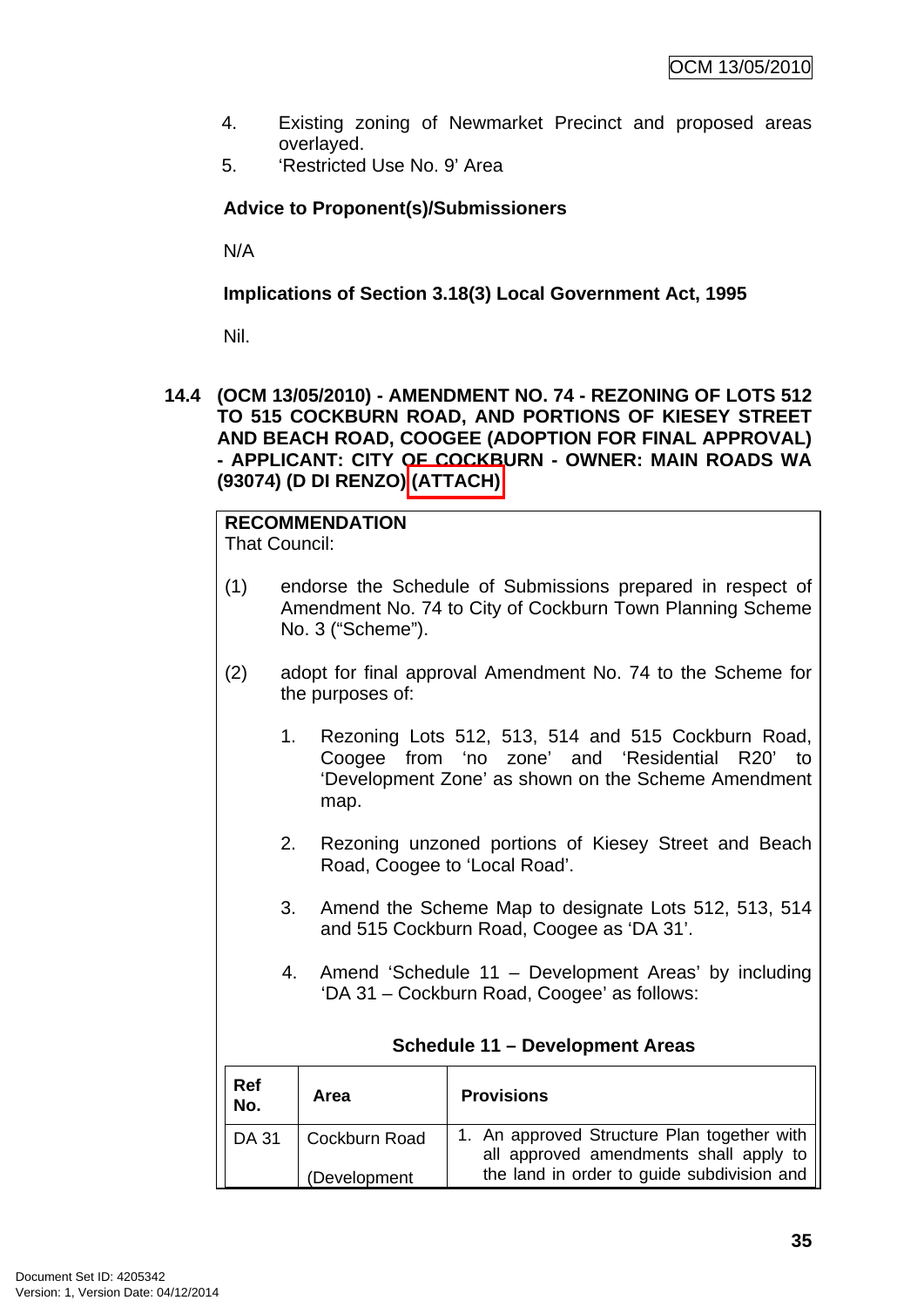| Zone) | development.                                                                                                                                                                                                                                                                                                                                                                                                                                                                                                          |
|-------|-----------------------------------------------------------------------------------------------------------------------------------------------------------------------------------------------------------------------------------------------------------------------------------------------------------------------------------------------------------------------------------------------------------------------------------------------------------------------------------------------------------------------|
|       | 2. The Structure Plan is to provide for<br>residential development and may include<br>the sympathetic adaptation of the Heritage<br>Places for commercial and tourist related<br>uses that are compatible with residential<br>amenity and consistent with<br>the<br><b>Conservation Plan.</b>                                                                                                                                                                                                                         |
|       | 3. The Structure Plan is to facilitate the<br>conservation and protection of the cultural<br>heritage significance of the Heritage<br>Places and their setting, consistent with<br>the Conservation Plan.                                                                                                                                                                                                                                                                                                             |
|       | 4. The Structure Plan is to provide<br>coordinated access to Lots 513 - 515<br>Cockburn Road from Kiesey Street.                                                                                                                                                                                                                                                                                                                                                                                                      |
|       | 5. The provisions of the Scheme shall apply<br>to the land uses classified under the<br>Structure Plan in accordance with Clause<br>6.2.6.3.                                                                                                                                                                                                                                                                                                                                                                          |
|       | 6. No subdivision or development will be<br>supported within the Development Area<br>until the Structure Plan has been approved<br>by the local government and endorsed by<br>Western<br>the<br>Australian<br>Planning<br>Commission (WAPC).                                                                                                                                                                                                                                                                          |
|       | 7. The local government may adopt Detailed<br>Area Plan(s) pursuant to Clause 6.2.15 for<br>any part of the Development Area as<br>defined on the approved Structure Plan.<br>All subdivision, land use and development<br>for a particular lot(s) the subject of a<br>Detailed Area Plan shall accord with the<br>adopted Detailed Area Plan including any<br>incorporated special development controls<br>and guidelines in addition to any other<br>requirements of the approved Structure<br>Plan and the Scheme. |

Subject to the following modifications being undertaken first:

- 1. Renumbering the proposed 'Development Area' to DA 32.
- 2. Modifying the Scheme Amendment map so that the proposed 'Local Road' reflects the amendment to the Metropolitan Region Scheme for Beach Road.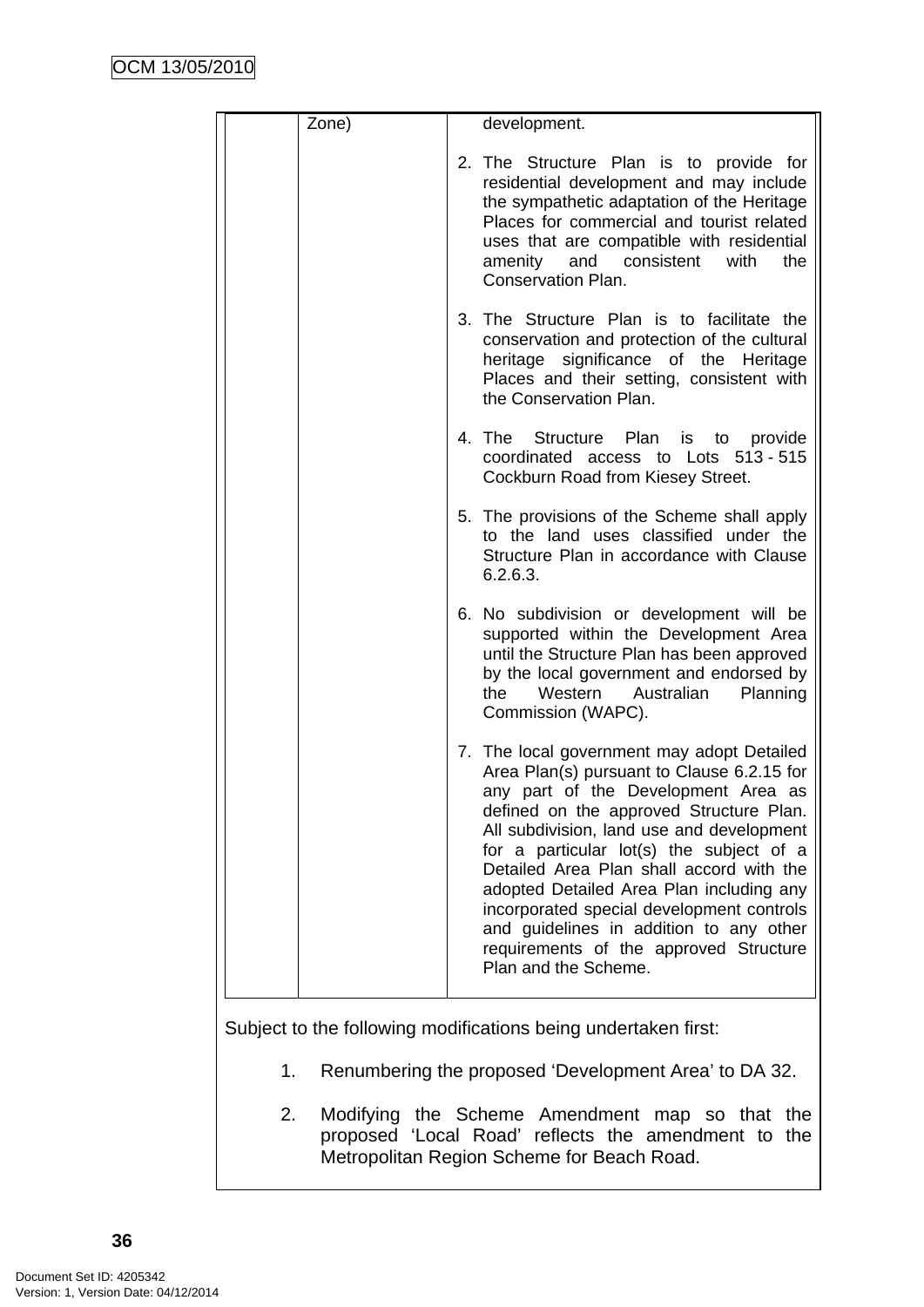- 3. Inclusion of the following additional provisions in DA 32:
	- 8. The maximum building height of any development shall be in accordance with the City of Cockburn's Local Planning Policy APD53 – Coogee Residential Height Requirements.
	- 9. The Structure Plan is to provide a traffic management and safety assessment.
- **(**3) ensure the amendment documentation once modified in accordance with 2 be signed and sealed without modification and then submitted to the Western Australian Planning Commission along with the endorsed Schedule of Submissions and steps taken to advertise the amendment with a request for the endorsement of final approval by the Hon. Minister for Planning; and
- (4) notify those parties that made a submission, of the decision of Council.

# **COUNCIL DECISION**

# **Background**

Lots 512 to 515 Cockburn Road and adjacent portions of Kiesey Street and Beach Road, Coogee were rezoned on 1 May 2007 from 'Primary Regional Road' to 'Urban' under the Metropolitan Region Scheme ("MRS"). A Scheme Amendment is now required to ensure the City of Cockburn Town Planning Scheme No. 3 ("the Scheme") is consistent with the MRS, in accordance with clause 124(3) of the *Planning and Development Act 2005*.

Lot 512 Cockburn Road, Coogee contains the Coogee Hotel and Post Office, and these places are included on the City's Municipal Heritage Inventory ("MHI"), and the Heritage List pursuant to the Scheme. Together they are also included on the State Register of Heritage Places pursuant to section 46 of the *Heritage of Western Australia Act 1990* (Place no. 03648).

A Conservation Plan was prepared for the Coogee Hotel and Post Office in December 1999 on behalf of Main Roads Western Australia. It outlines the heritage significance of Coogee Hotel and Post Office, and identifies general conservation policies to provide guidance and direction in their future use, development and conservation.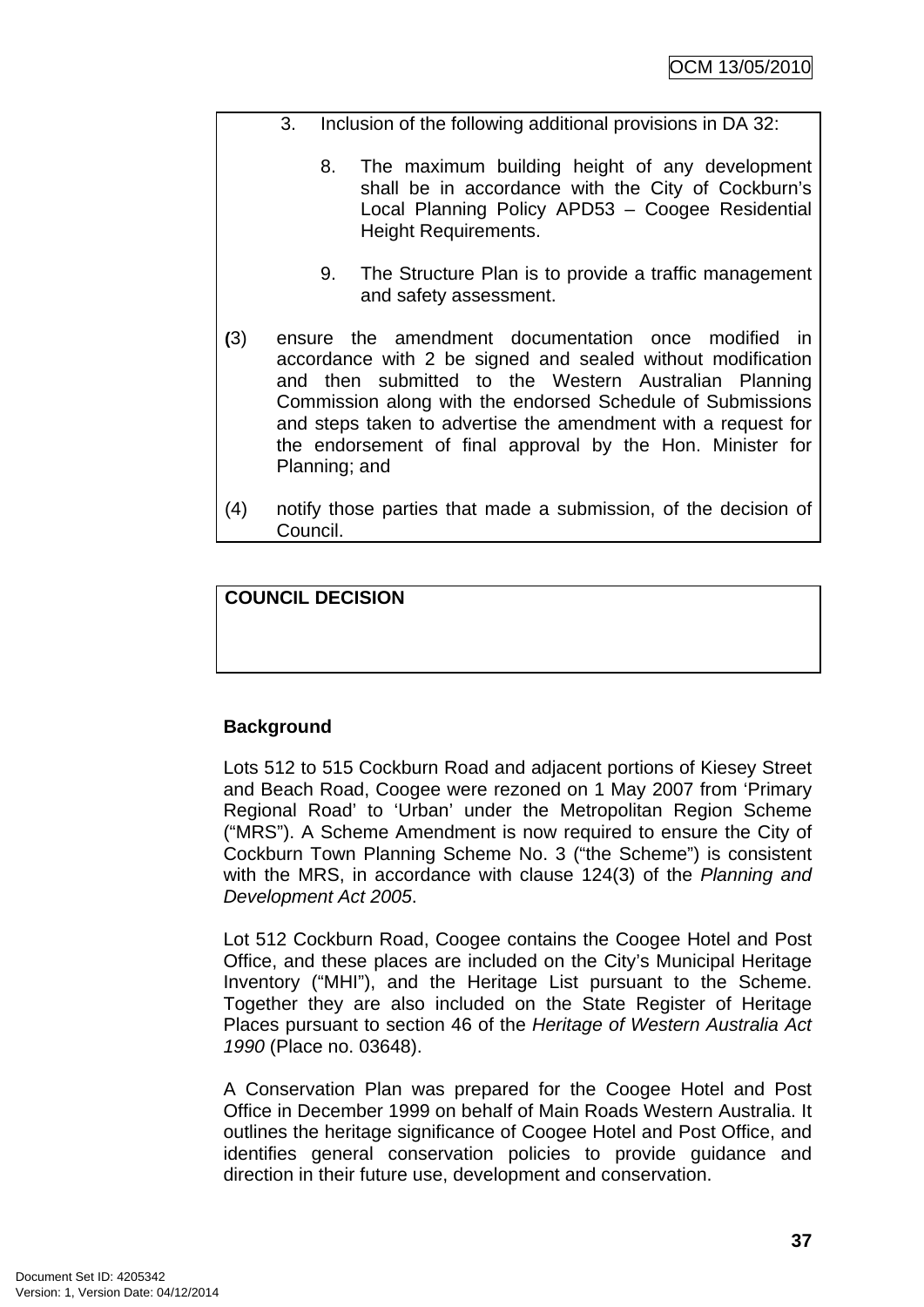Council adopted Scheme Amendment No. 74 at the meeting of 13 August 2009 (Min No. 4013). It was subsequently advertised for public comment ending on 22 December 2009.

At the meeting of 11 March 2010 Council deferred a decision given that a number of questions and issues were raised at the meeting, and further information was requested (Min No. 4191). This further information is now included in this report.

# **Submission**

N/A

# **Report**

A Scheme Amendment has been prepared for Lots 512 to 515 Cockburn Road, and portions of Beach Road and Kiesey Street, Coogee.

Further to Council's decision at the meeting of 11 March this report provides further information and discussion regarding the reasons for the recommended 'Development' zoning for the whole of the subject land. It also recommends some additional provisions for the 'Development' Area to address concerns raised in the submissions regarding traffic; and concerns raised at the Council meeting regarding building heights on the subject land.

# Rezoning of Lots 512-515 Cockburn Road, Coogee

The subject land has been rezoned under the MRS from 'Primary Regional Road' to 'Urban', and it is now unzoned pursuant to the Scheme, with a portion of Lot 512 currently zoned 'Residential R20'.

To ensure the Scheme is consistent with the MRS it is proposed to rezone Lots 513 to 515 Cockburn Road, Coogee to 'Development Zone', within a 'Development Area'. This will allow the land to be subdivided and developed once a structure plan and all relevant approvals have been prepared and adopted. This is the usual zoning for development areas within the City, and provides an excellent degree of flexibility particularly with regard to focusing on a performance based planning outcome.

Importantly, the inclusion of all lots within a 'Development Area' will provide the opportunity for an integrated development, focused on protection of cultural heritage values.

A number of submissions that were received during the advertising period suggested that the subject land should be rezoned to 'Residential R20' to preclude commercial development. It is not considered that rezoning the subject land to 'Residential' is a preferred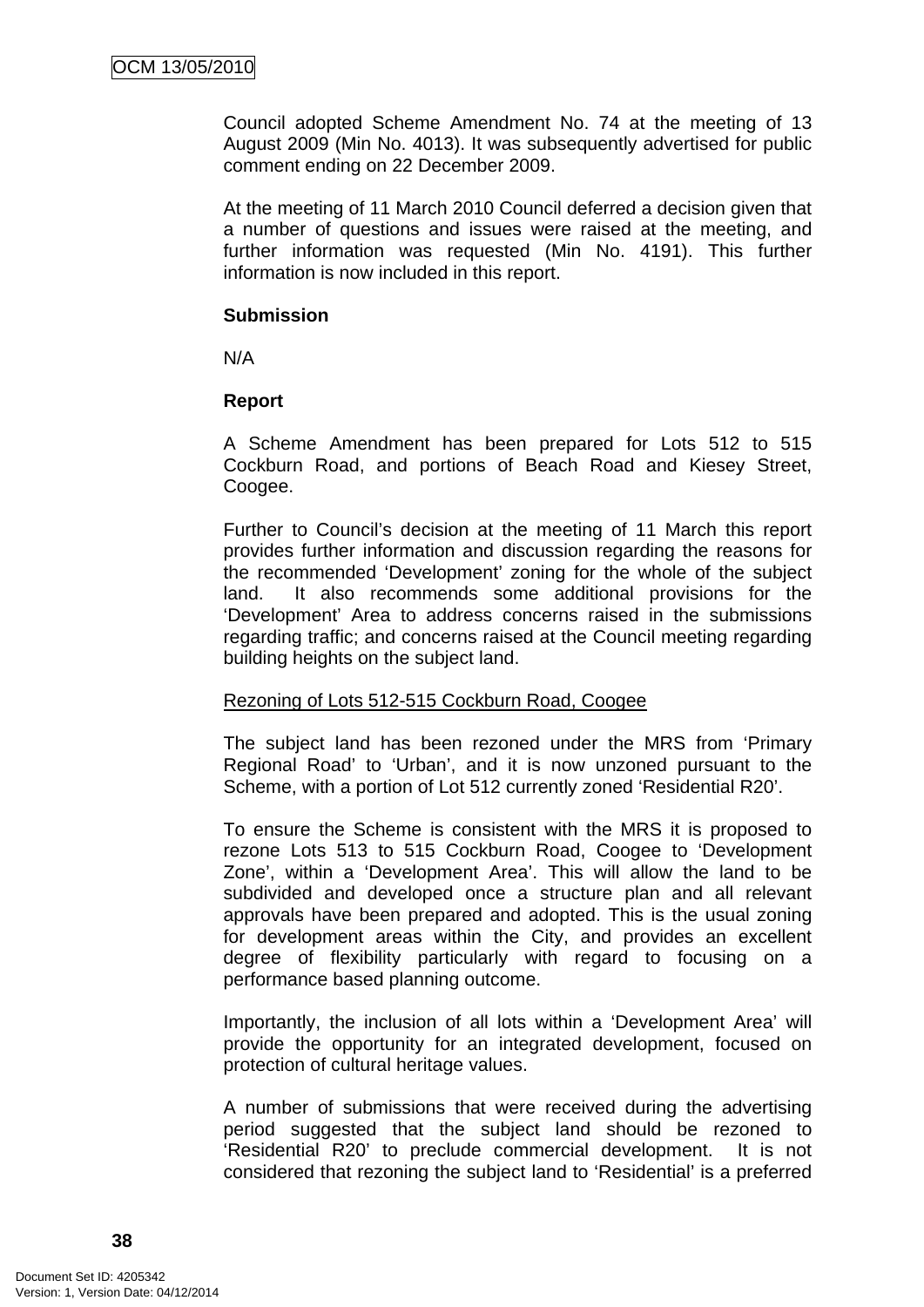alternative, because it would enable the land to be subdivided in an ad hoc manner (without a comprehensive structure plan). It is also important to note that if Lot 512 Cockburn Road (containing the Heritage places) was rezoned to 'Residential' discretion would still exist under the Scheme for commercial uses to be considered on the land.

The requirement for a structure plan will provide the opportunity for orderly and proper planning, which will ensure appropriate access can be considered. In this regard it is important to note that if only Lot 512 is included in the 'Development' zone it is likely to be developed in isolation, and vehicular access will have to be from Beach Road. There will be no flexibility to propose any alternative access.

Any future structure plan would also be advertised for public comment, providing the community with the opportunity to comment on a specific proposal for the subject land in the future.

Lots 513-515 Cockburn Road, Coogee are existing lots that range in area from 881  $m^2$  and 981  $m^2$ . There were some submissions received suggesting that these lots be zoned 'Residential R20' instead of 'Development' so that they would each accommodate one single residential dwelling. This would leave only Lot 512 (containing the Heritage Buildings) within the 'Development' zone, and this would enable Lot 512 to be developed in isolation.

It is important to note that Lot 512 Cockburn Road is constrained by the siting of the two heritage listed buildings, and the requirement to maintain the setting of these buildings. If the planning framework allows the development of Lot 512 in isolation this provides limited opportunity to accommodate a viable proposal on Lot 512 which addresses the cultural heritage significance while addressing the feasibility of restoring and/or adapting the buildings which will be a requirement of the Heritage Agreement. This could mean that restoration of the place may be unfeasible given the limited scope to accommodate development on the site.

*State Planning Policy No. 3.5 Historic Heritage Conservation* ("SPP 3.5") identifies that adaption of buildings for new uses will often be the key to conservation of heritage places that no longer serve their original function, and will often require imagination and flexibility. The development of Lot 512 is considered in isolation it may be difficult to formulate a proposal that makes restoration of the buildings feasible while protecting the setting of the heritage buildings, and protecting residential amenity.

#### 'Development Area' Provisions

The subdivision and development of all land in the City that is zoned 'Development' is controlled by appropriate provisions contained in 'Schedule 11 - Development Areas' of the Scheme. It is proposed to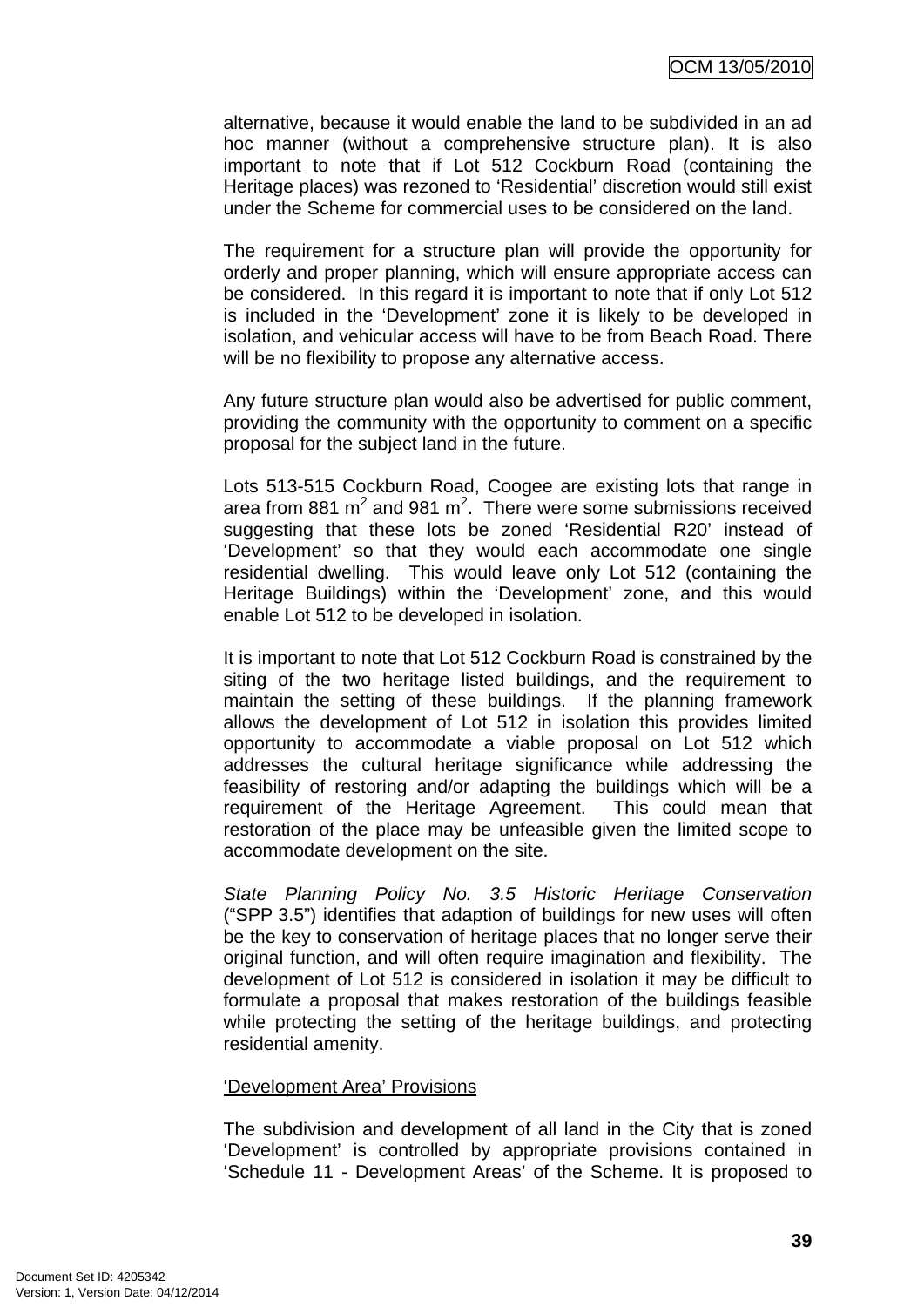designate this area as 'DA 32 – Cockburn Road'. This area was previously proposed to be designated 'DA 31', however, this number has already been allocated to another area.

The proposed 'Development Area' provisions include the requirement for the adoption of a structure plan as required by the Scheme. A structure plan will effectively zone and designate R-Codes to the land, and outline development requirements.

The proposed 'Development Area' provisions stipulate that the structure plan is to provide for residential development and may include the sympathetic adaptation of the Heritage Places for commercial and/or tourist based uses that are compatible with residential amenity and the Conservation Plan. This will provide the opportunity for the Coogee Hotel and Post Office to have an appropriate viable use into the future.

The proposed 'Development Area' provisions also outline that the structure plan is to facilitate the conservation and protection of the cultural heritage significance of the Heritage Places and their setting, in accordance with the Conservation Plan. The Conservation Plan outlines general conservation policies that provide guidance and direction in the future use, development and conservation of the places. This includes policies relating to the physical context of the Coogee Hotel and Post Office, to ensure that any future development retains an appropriate setting for these buildings.

The proposed 'Development Area' provisions also stipulate that the structure plan is to provide coordinated access to Lots 513 - 515 Cockburn Road from Kiesey Street, so that there is no new access provided to Cockburn Road.

Given the concern that has been raised regarding the potential impact of traffic it is recommended that an additional requirement be included in the 'Development Area' provisions requiring a traffic management and safety assessment to be submitted with any proposed Structure Plan.

## Rezoning of Road Reserves

The amendment also proposes to rezone portions of Kiesey Street and Beach Road, Coogee to 'Local Road', consistent with the MRS and Scheme. The MRS has been amended since Amendment No. 76 was initiated by Council, resulting in a minor change to the MRS zoning of Beach Road (near the intersection with Cockburn Road). Therefore it is recommended that the Scheme Amendment map be modified to reflect the MRS zoning.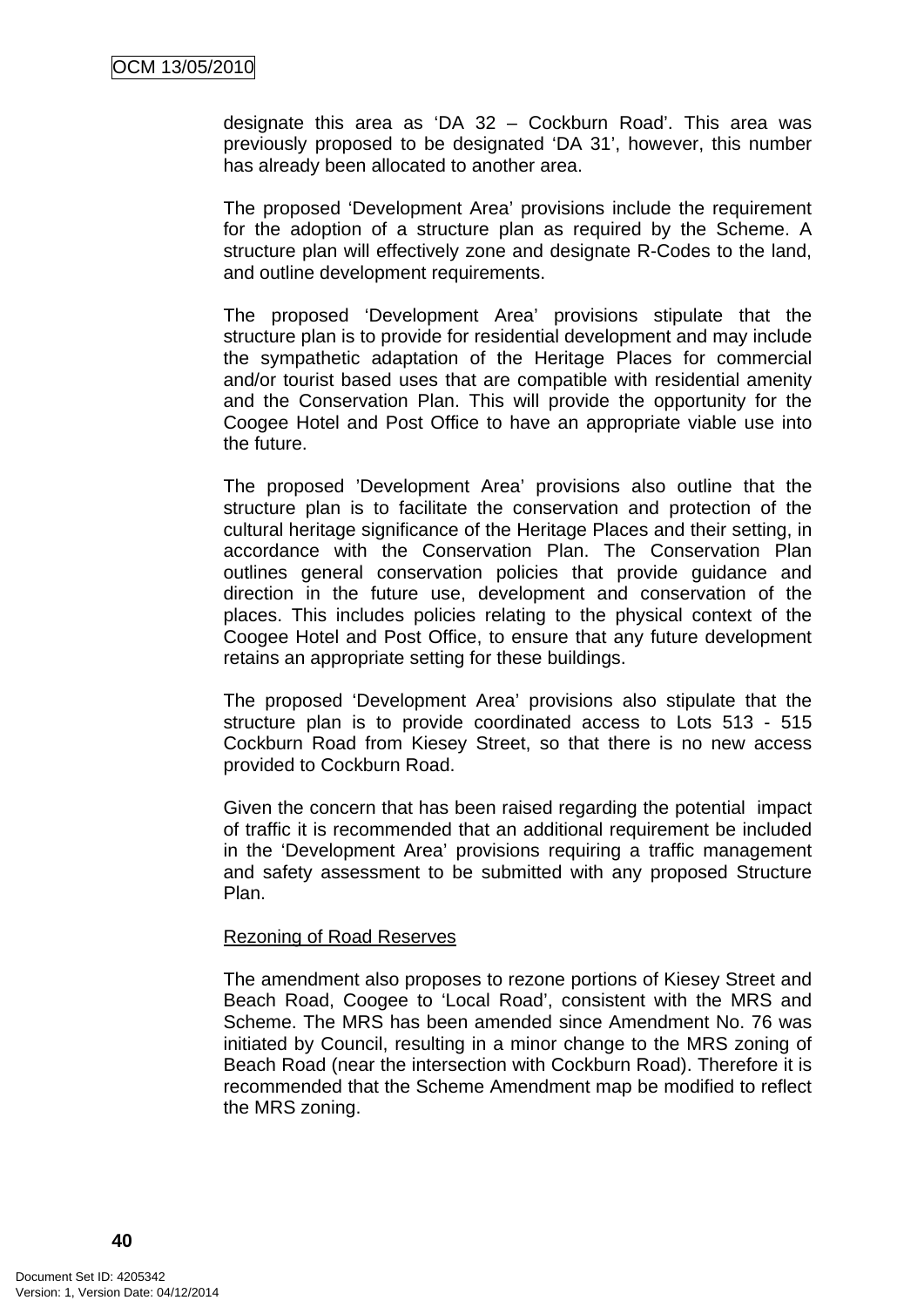# Building Heights

At the meeting of 11 March 2010 there was some discussion regarding the potential future impact of building heights. Council has a Local Planning Policy APD53 (Coogee Residential Heights Requirements) which specifies that the maximum building height of residential development in Coogee shall be limited to:

- (1) Top of wall (roof over) 7m
- (2) Top of Wall (parapet) 8m
- (3) Top of pitched roof 10m

To address concerns regarding future building heights on the subject land it is recommended that an additional clause be included in the proposed 'Development Area' provisions specifying that all development on the subject land is to comply with these height limits.

# **Consultation**

The proposed Scheme Amendment was advertised for public comment, and a total of 26 submissions were received. There were no objections received from government agencies.

There were 20 submissions received from members of the community, and 18 of these were objections. All submissions are outlined and addressed in the Schedule of Submissions (Attachment 3). A map has been provided as a confidential attachment showing where letters were sent, and where submissions were received.

The following key issues were raised in the submissions:

- \* Objection to commercial uses on the subject land and concern regarding the impact that these uses may have in regard to noise and traffic.
- \* Concern regarding the protection of the heritage places.

The proposed 'Development Area' provisions clearly state that the structure plan is to provide for residential development, and may include the sympathetic adaption of the Heritage Places for commercial and tourist related uses that are compatible with residential amenity. It is not intended that the subject land will function as a commercial centre; rather the provisions seek to enable some flexibility to accommodate a viable use within the heritage listed buildings, in conjunction with residential development.

SPP 3.5 acknowledges that in some cases, the conservation and protection of a heritage place may require a change of use to ensure a reasonable beneficial use or return. Adaptive re-use of a heritage building without compromising its heritage qualities can often be one of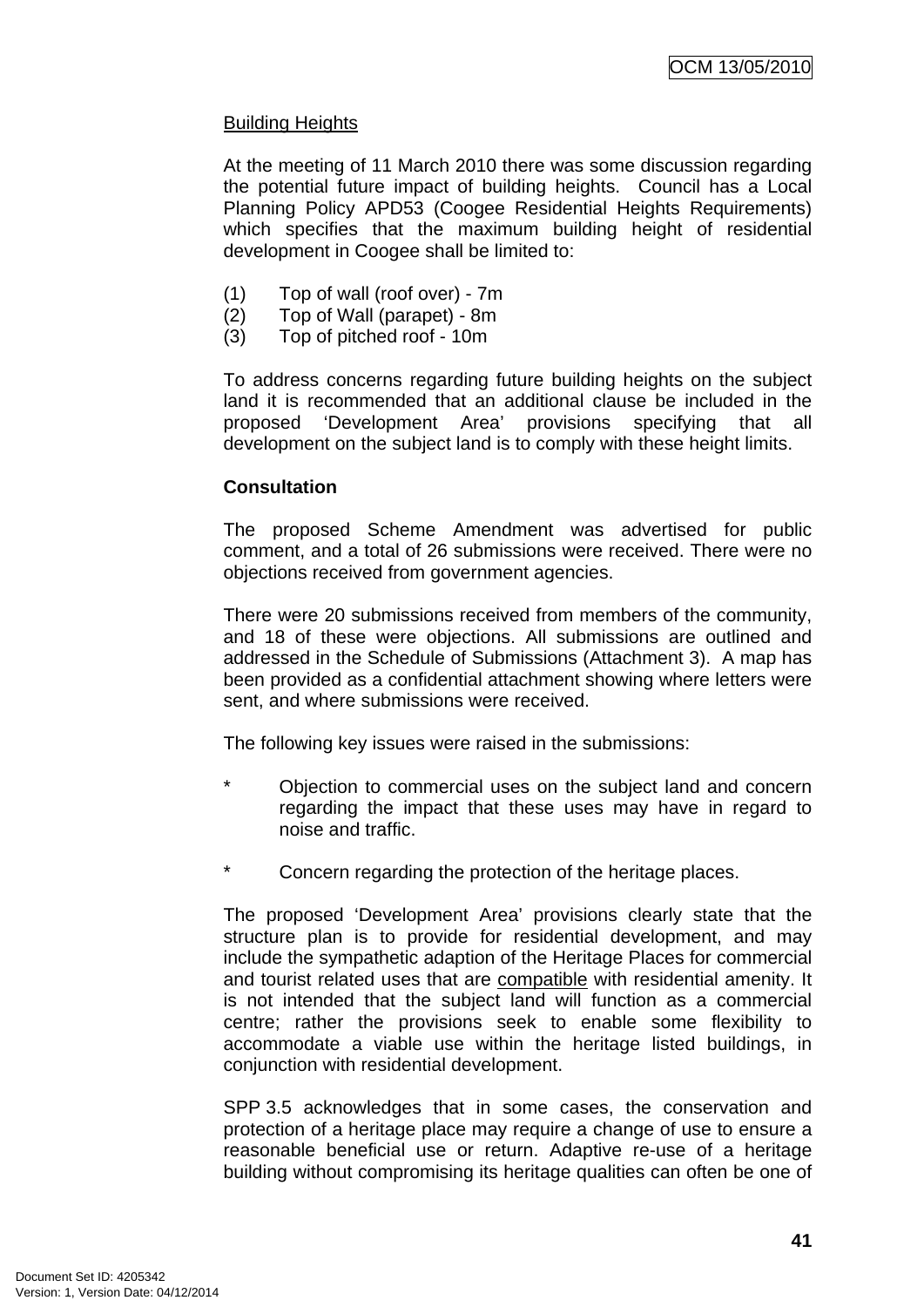the best ways of ensuring its future conservation. This is why it is considered important to provide some flexibility under the proposed 'Development Area' provisions to consider other uses within the heritage buildings.

Furthermore, any proposal for commercial use(s) on the subject land would require planning consent, and would be subject to rigorous assessment, including the traffic and noise impacts, and an additional requirement is recommended for inclusion in the 'Development' Area provisions to address this. This is supportive of the concerns raised in the submissions received.

To address concerns regarding future building heights on the subject land it is also recommended that an additional clause be included in the proposed 'Development Area' provisions specifying that all development on the subject land is to comply with these height limits.

The Coogee Hotel and Post Office are included on the State Register of Heritage Places, and pursuant to the *Planning and Development Act 2005* any development of a place on the State Register requires approval from the local government on the advice of the Heritage Council of WA. As outlined in SPP 3.5, demolition of a State heritage place is rarely appropriate. Main Roads WA currently own the subject land, and they are in the process of preparing a Heritage Agreement pursuant to section 29 of the *Heritage of Western Australia Act 1990* that will outline the remaining conservation works to be completed by a future purchaser.

In accordance with Section 79 of the *Planning and Development Act 2005*, the Amendment was referred to the Heritage Council of WA for advice, and they advised that they had no objections.

# **Conclusion**

The proposed Scheme amendment of Lots 512-515 Cockburn Road, Coogee will ensure coordinated development of the subject land, and the appropriate integration and protection of the Coogee Hotel and Post Office.

The proposed rezoning of the subject land as a whole to 'Development' within a 'Development Area; is considered to provide the best opportunity for facilitating feasible restoration of the heritage buildings and accommodating a viable use.

Accordingly it is recommended that Council adopt Scheme Amendment No. 74 for final approval, subject to modifications to include additional provisions for the proposed 'Development Area' to address concerns regarding traffic, and building heights.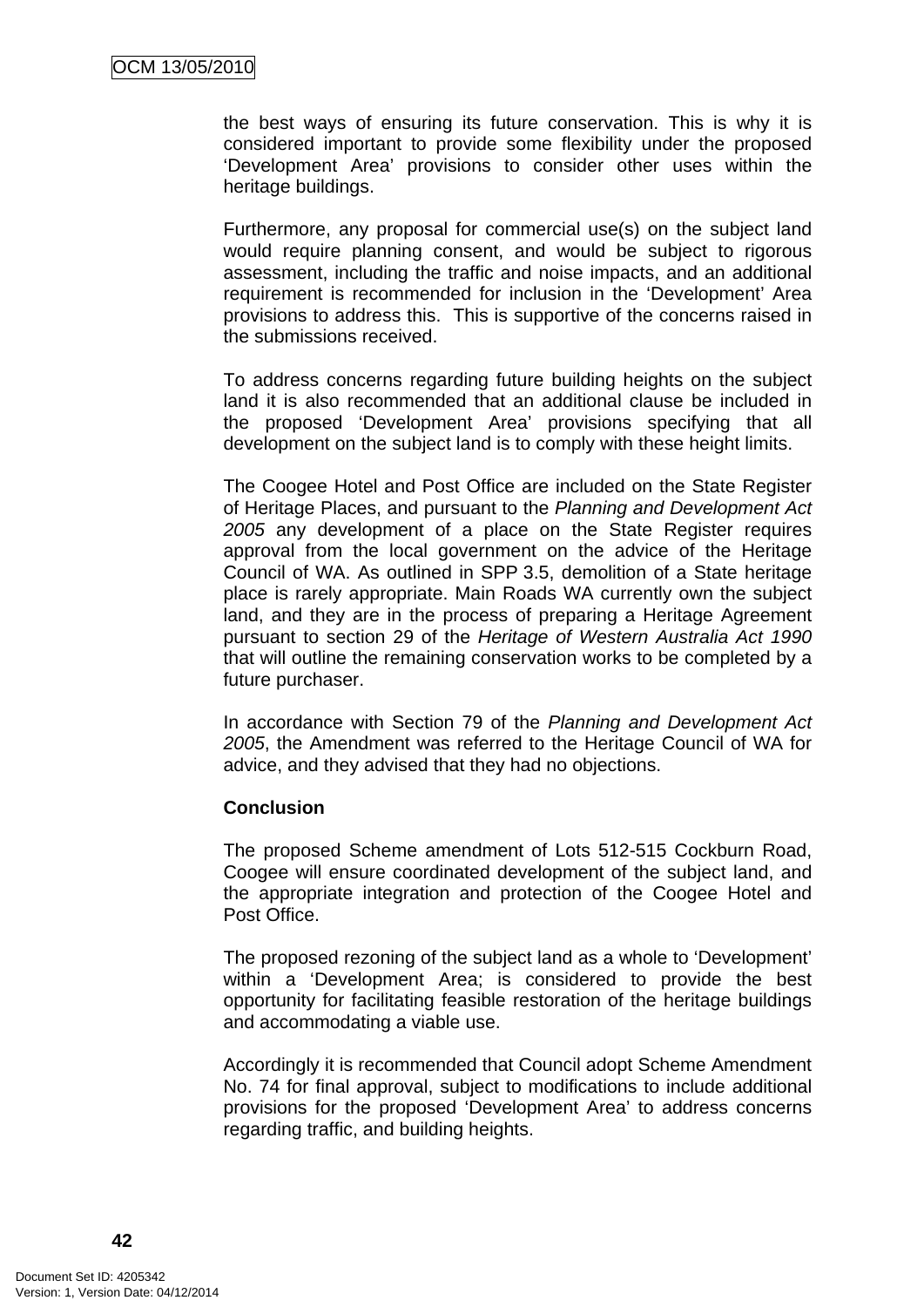# **Strategic Plan/Policy Implications**

## **Demographic Planning**

• To ensure the planning of the City is based on an approach that has the potential to achieve high levels of convenience and prosperity for its citizens.

## .**Lifestyle and Aspiration Achievement**

• To conserve the character and historic value of the human and built environment.

#### **Transport Optimisation**

• To construct and maintain roads which are convenient and safe for vehicles, cyclists and pedestrians.

#### **Budget/Financial Implications**

N/A

# **Legal Implications**

N/A

# **Community Consultation**

In accordance with the *Town Planning Regulations 1967* consultation was undertaken subsequent to the local government adopting the Scheme Amendment and the Environmental Protection Authority (EPA) advising that the proposal is environmentally acceptable.

Scheme Amendment No. 76 was advertised for comment from 3 November 2009 to 22 December 2009, and included the following:

- \* letters to surrounding landowners
- a sign on the site (corner of Beach Road and Cockburn Road)
- Council staff met with representatives from the Coogee Beach Progress Association on 20 November 2009 following a request being received.

# **Attachment(s)**

- 1. Location Plan
- 2. Scheme Amendment Map
- 3. Schedule of Submissions
- 4. Map showing where advertising occurred and where submissions were received from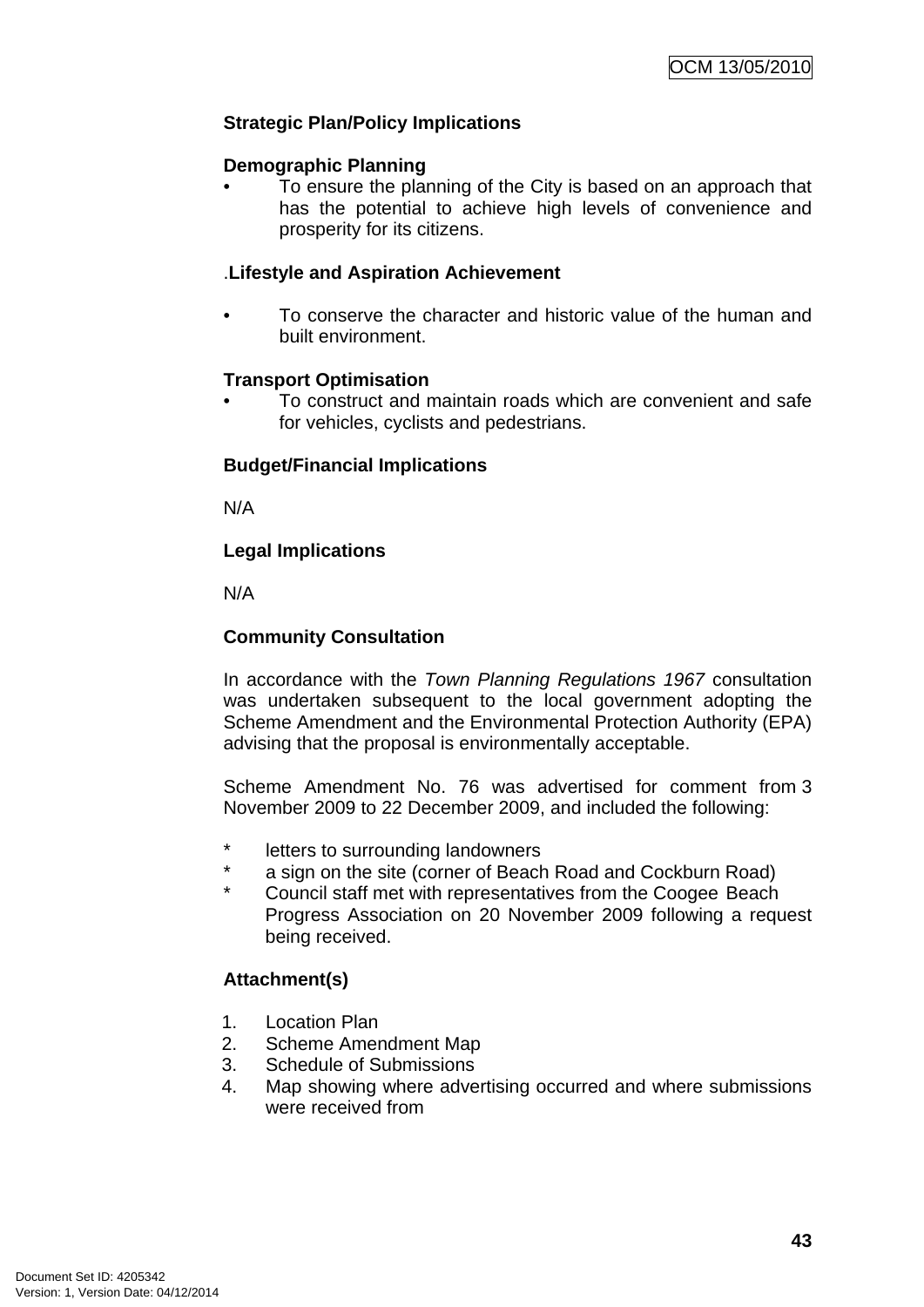# **Advice to Proponent(s)/Submissioners**

The landowner of the subject land and all submissioners have been advised that this matter is to be considered at the 13 May 2010 Ordinary Council meeting. They were also previously advised of Council's decision to defer adopting the Amendment at the meeting of 11 March 2010.

# **Implications of Section 3.18(3) Local Government Act, 1995**

Nil.

**14.5 (OCM 13/05/2010) - DEDICATION OF LAND AS ROAD RESERVE PURSUANT TO SECTION 56 OF THE LAND ADMINISTRATION ACT 1997 - PORTION OF LOT 714 (RESERVE 27950) KNOCK PLACE, COCKBURN CENTRAL - OWNER: PTA - APPLICANT: GRAY LEWIS PLANNING CONSULANT (6009753) (K SIM) (ATTACH)** 

# **RECOMMENDATION**

That subject to the Director of Engineering and Works approving the design and final construction of the road and all associated infrastructure works such that it meets the required standard as a public road, Council:

- (1) requests the Minister for Lands to dedicate portion of Lot 714 (Reserve 27950) Knock Place, Cockburn Central as road reserve pursuant to Section 56 of the *Land Administration Act 1997*; and
- (2) indemnify the Minister for Lands against reasonable costs incurred in considering and granting this request.

# **COUNCIL DECISION**

# **Background**

The land to be dedicated as a road is shown on Deposited Plan 65579 (refer to attachments). It is 8.5m wide, and connects the adjoining Lot 500 Armadale Road to Knock Place. Reserve 27950, being a former railway reserve, is under the control of the Public Transport Authority ("PTA"). PTA has planning approval from the Western Australian Planning Commission ("WAPC") to construct the next stage of their car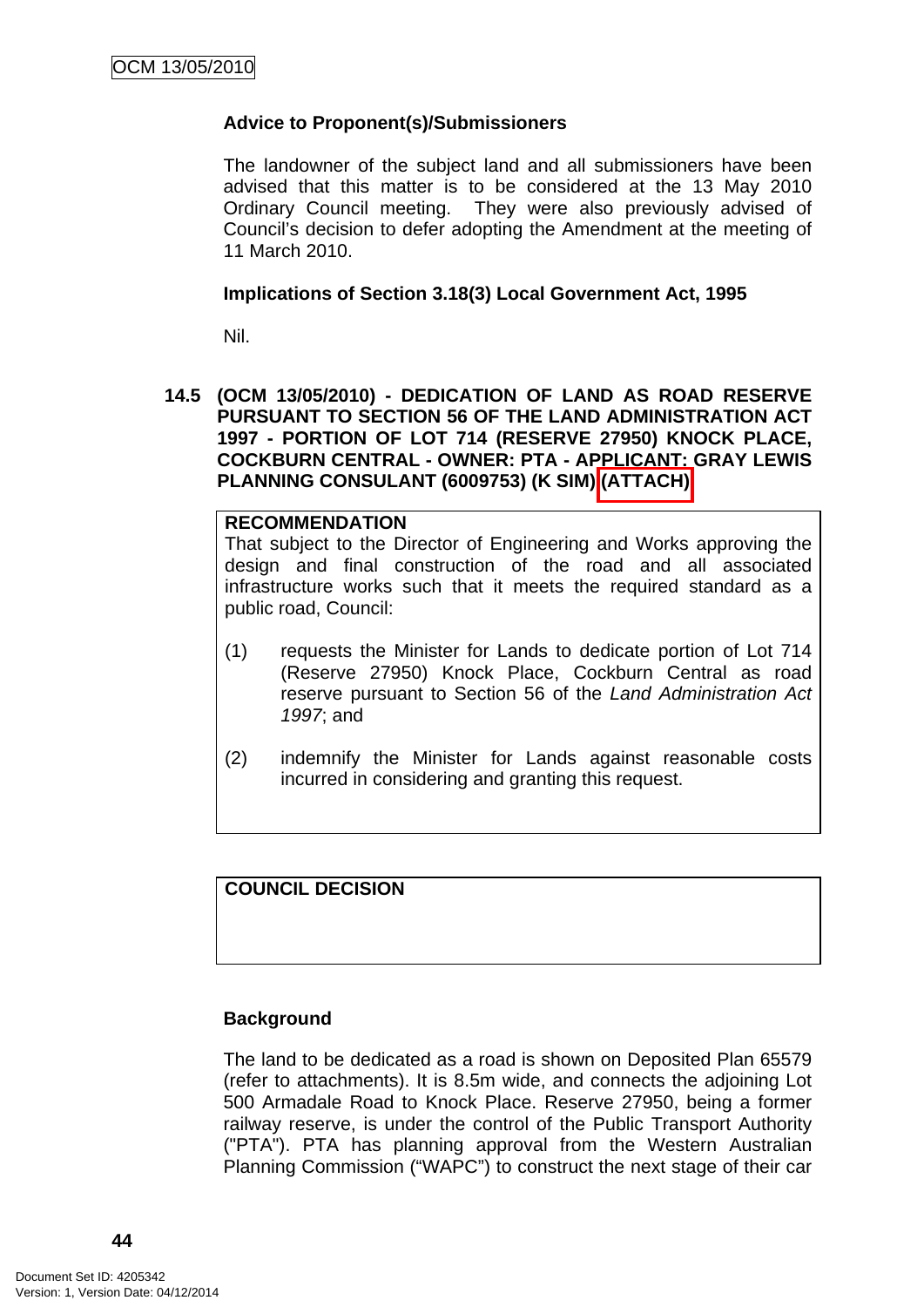park on the reserve. Creation of this road forms a part of this next stage of development.

# **Submission**

PTA has written to the City requesting an application to the Minister for Lands seeking the dedication of the road pursuant to Section 56 of the *Land Administration Act 1997*.

# **Report**

The planning application to establish the next stage of the car park on Reserve 27950 was supported by the City of Cockburn subject to a number of conditions. A specific condition required the PTA to provide a new road access from Knock Place to Lot 500 Armadale Road, generally consistent with the adopted Structure Plan (refer to attachments). The location of the road corresponds with the paved access currently utilised by Lot 500.

Civil drawings and specifications have been approved for the car park and associated drainage basin. The developer has been asked to provide additional drawings and specifications that are specific to the proposed road reserve and Knock Place. The requested drawings and specification will be assessed against the standard specification for new subdivisional roads.

The requirement to ensure that the road works and drainage are to a standard acceptable to the City of Cockburn would usually be covered by conditions set through freehold subdivision. In this case, the road reserve is being created pursuant to a Crown land subdivision, in an effort to speed up the whole process involving the new park and ride car bays.

It is recommended that Council facilitate the road dedication by requesting the Minister for Lands to dedicate the required portion of land as road reserve. The procedure for dedication is set out in Section 56 of the *Land Administration Act 1997*, with Section 56(4) specifically requiring the local government to indemnify the Minister in respect to all costs and expenses reasonably incurred by the Minister in considering and granting the request. This forms the essence of the officer recommendation.

# **Strategic Plan/Policy Implications**

#### **Demographic Planning**

• To ensure the planning of the City is based on an approach that has the potential to achieve high levels of convenience and prosperity for its citizens.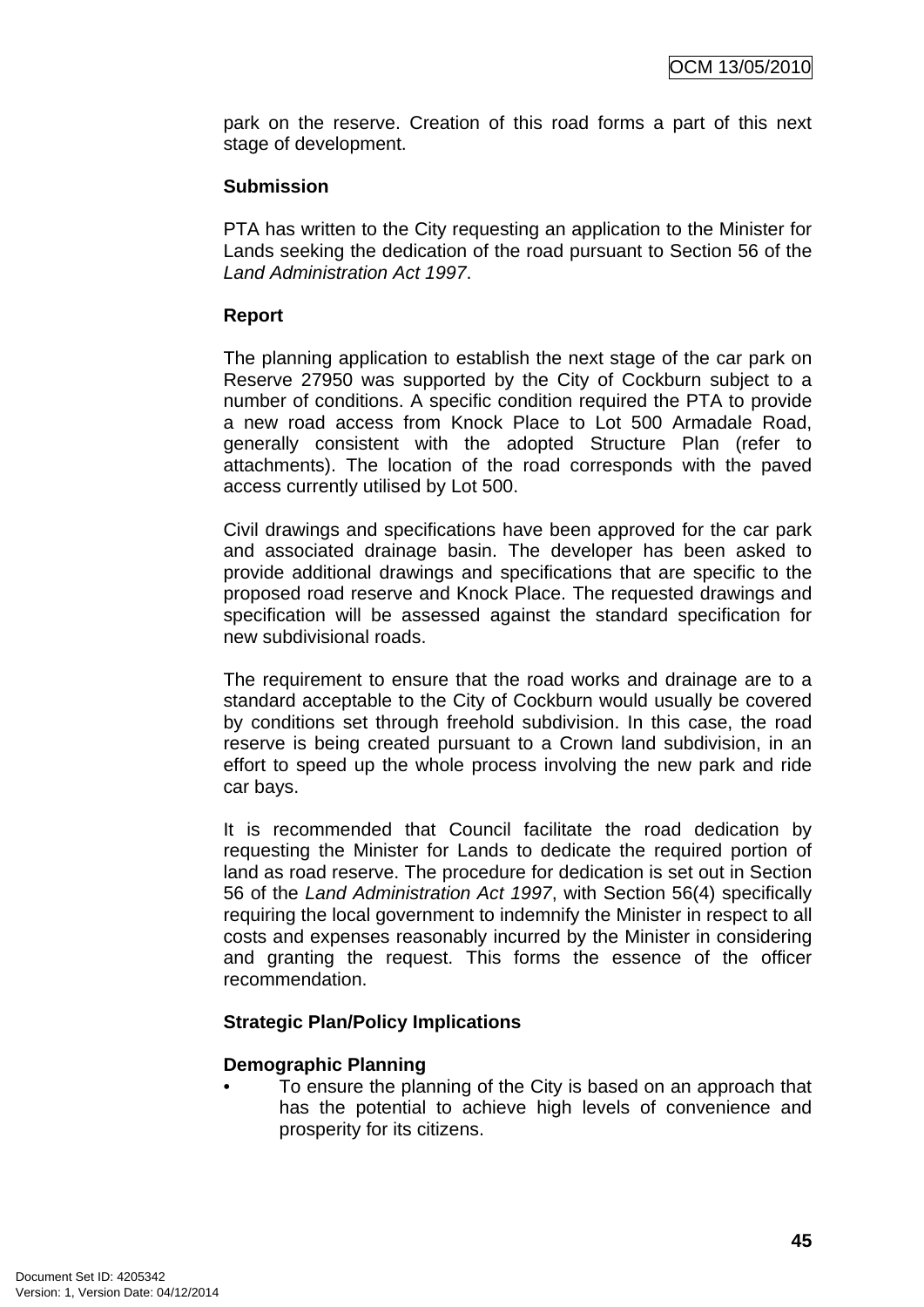To ensure development will enhance the levels of amenity currently enjoyed by the community.

# **Budget/Financial Implications**

The dedication is pursuant to Section 56 of the *Land Administration Act*  1997, which requires the City to indemnify the Minister in respect to all costs and expenses, incurred considering and granting the request. These cannot be quantified at this time, but are expected to be minor.

# **Legal Implications**

*Land Administration Act 1997* 

# **Community Consultation**

N/A

# **Attachment(s)**

- 1. Location Plan
- 2. Solomon Road Structure Plan
- 3. Plans showing future carpark design

# **Advice to Proponent(s)/Submissioners**

The proponent will be advised that a report is going to Council at the 13 May 2010 Ordinary Meeting.

# **Implications of Section 3.18(3) Local Government Act, 1995**

Nil.

# **14.6 (OCM 13/05/2010) - SALE OF LAND - LOT 136 CALDER WAY, ATWELL - APPLICANT: BJ HILL AND KP LAYCOCK - OWNER: CITY OF COCKBURN (6010702) (K SIM) (ATTACH)**

**RECOMMENDATION** That Council:

- (1) receive the offer to purchase Lot 136 Calder Way, Atwell for a consideration of \$700,000 from BJ Hills and KP Laycock;
- (2) counter the offer in (1) above by:
	- 1. amending Clause D to state that the deposit of \$139,000 is to be paid within 14 days of Council's resolution;
	- 2. amending Clause F to state that settlement will take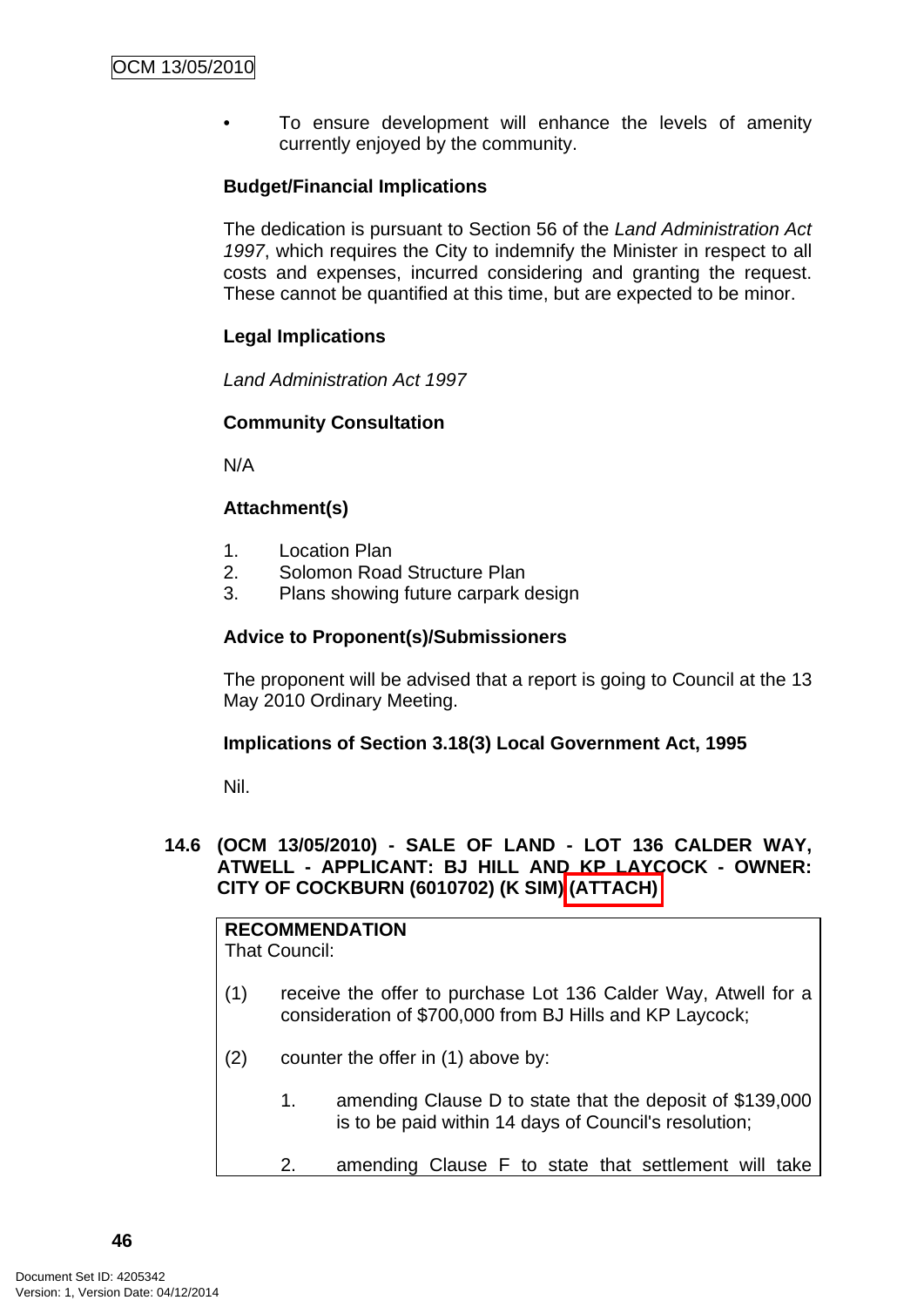place to coincide with settlement of the sale of the purchaser's house at 132 Aurora Drive, Atwell OR within 90 days of acceptance of the offer, whichever is the sooner;

- 3. deleting Clause G;
- (3) note the counter offer in (2) above being subject to the consideration of \$700,000 being greater than the value determined by the City's appointed Licensed Valuer;
- (4) note that in the counter offer of (2) above, the provisions of Section 3.58 of the *Local Government Act 1995* being complied with; and
- (5) allocate proceeds of the sale to the Land Development Reserve Fund.

# **TO BE CARRIED BY AN ABSOLUTE MAJORITY OF COUNCIL**

# **COUNCIL DECISION**

# **Background**

Council at its meeting held on 9 April 2009 resolved to appoint Raine and Horne, Success to undertake the marketing and sale of 42 residential lots which the City created from the subdivision and development of Lot 5 Tapper Road, Atwell. Lot 136 Calder Way, Atwell was not included in this, and represents the last remaining land holding of the City in this area.

# **Submission**

BJ Hills and KP Laycock have made an offer to purchase Lot 136 Calder Way, Atwell. The offer is for a purchase price of \$700,000 and is subject to the sale of their property at 132 Aurora Drive, Atwell. Following the receipt of the offer, the proponents have confirmed by email that an offer to purchase the property at 132 Aurora Drive has been accepted.

# **Report**

Following the Council decision of 9 April 2009, the remaining lots making up the subdivision of Lot 5 Tapper Road, Atwell have been sold.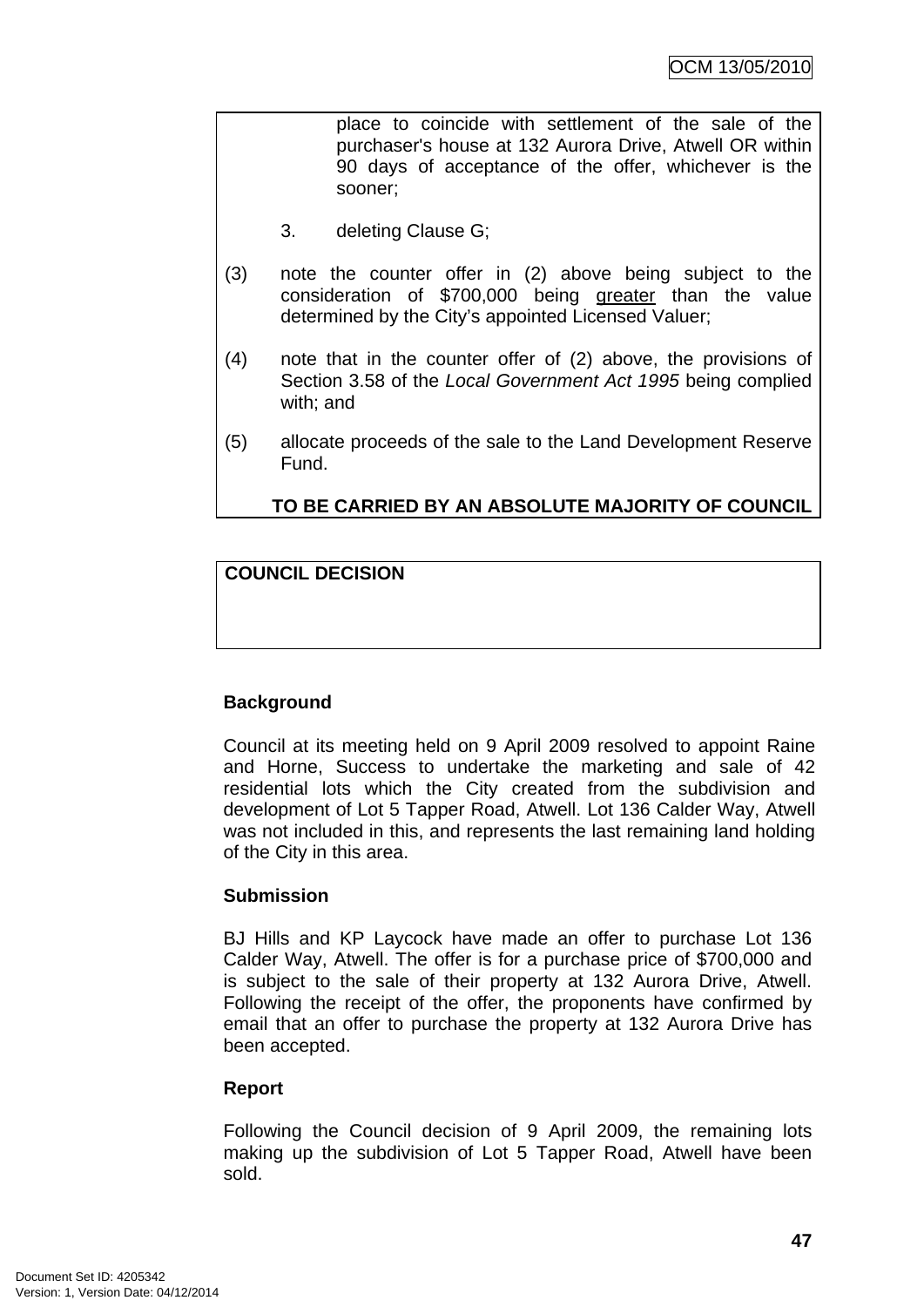The subject Lot 136 Calder Way, although part of the original subdivision, was not put on the market with the other lots. This was due to the large size of the lot (2006sqm), and the thought that it would not attract an offer commensurate with its unique value.

The other lots that had sold in the subdivision (42 in total) ranged in size from 300sqm to 884sqm and were well suited to the first home buyers market. Prices paid for these lots were commensurate with an appeal to this first home buyers market.

Lot 136 Calder Way is zoned 'Resdential R5' pursuant to City of Cockburn Town Planning Scheme No. 3. It forms parts of the R5 transition lots which separate the large 2ha 'Resource' zoned lots to the east from the small residential lots to the west. Under this zoning there is no scope for further subdivision.

Following preliminary discussions with the proponent, Council officers made inquiries of the City's Licensed Valuer as to what a realistic purchase price would be. Their response was that there had been a general reduction in prices paid for houses on large (2ha) lots in the vicinity of the subject lot. There were also not many sales of properties on larger lots to assess values against. The most comparable properties that had sold within the last 12 months were in the vicinity of Britannia Avenue and Fanstone Avenue, Beeliar. Council's property database shows that a vacant lot with an area of 4047sqm in Fanstone Avenue sold for \$425,000 in October 2009.

Licensed Valuer's McGees have been appointed to provide a full market valuation report as required by Section 3.58 of the *Local Government Act 1995*. The market value as determined will be noted in the public notice of a newspaper having State wide publication, as is the legislative requirement.

Given the preliminary information provided by the City's Valuers, it is not expected that the report being prepared will show a market value in excess of the offer amount. In the unlikely event that the market value as determined by the Licensed Valuer is greater than \$700,000, then the wording of the recommendation will render the offer to be refused.

Funds generated by the sale will be initially placed in the Land Development Reserve Fund, but will be available to help fund the future development of the new library on Lot 400 Wentworth Parade, Success.

# **Strategic Plan/Policy Implications**

#### **Demographic Planning**

• To ensure the planning of the City is based on an approach that has the potential to achieve high levels of convenience and prosperity for its citizens.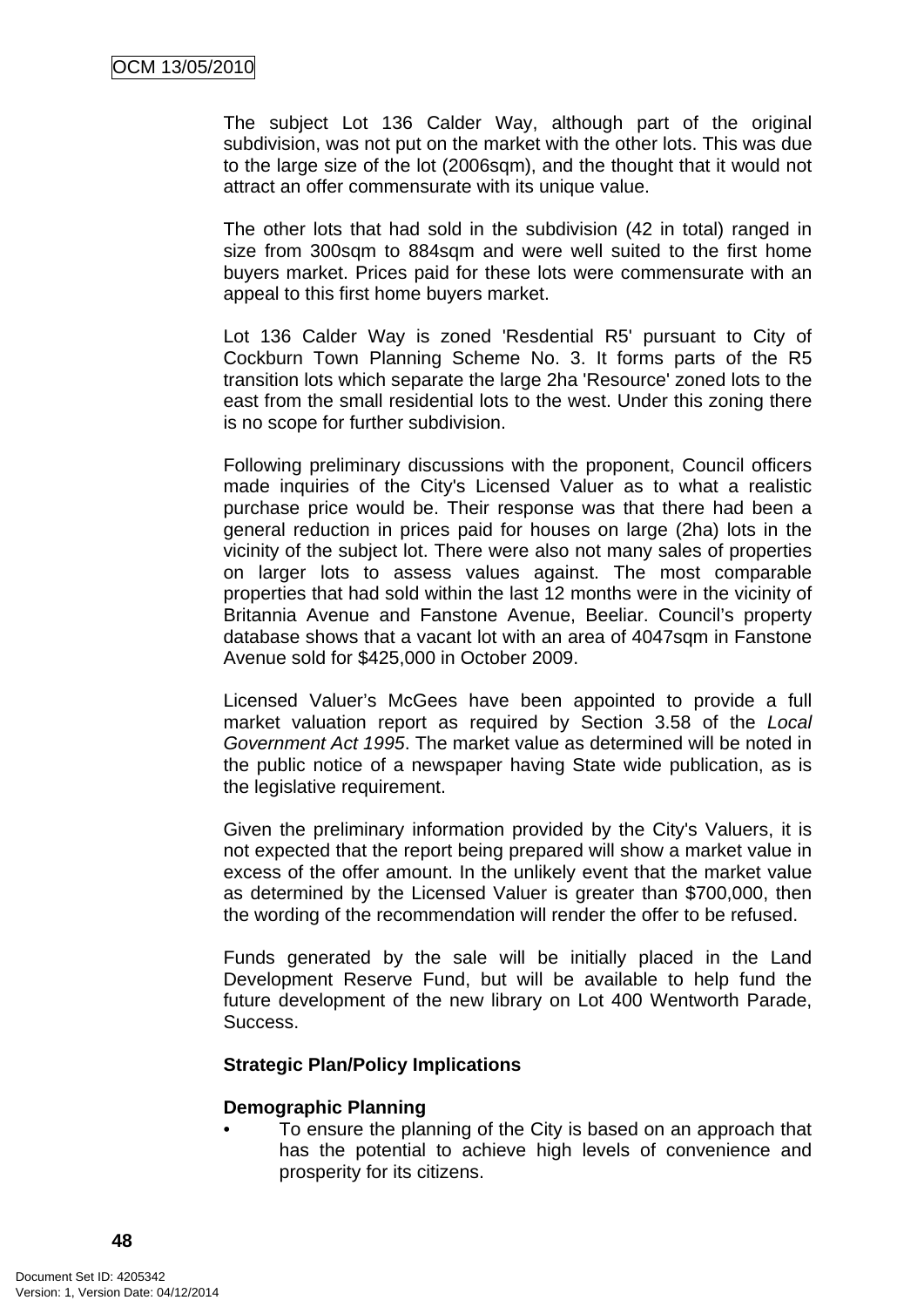# **Governance Excellence**

• To conduct Council business in open public forums and to manage Council affairs by employing publicly accountable practices.

# **Budget/Financial Implications**

Proceeds of the sale will be transferred to the Land Development Reserve Fund.

# **Legal Implications**

Provisions of Section 3.58 of the *Local Government Act 1995* apply.

# **Community Consultation**

Details of the sale will be advertised in a newspaper for State wide publication, as required by Seciton 3.58 of the *Local Government Act 1995*.

# **Attachment(s)**

- 1. Offer to purchase
- 2. Map Showing Subject Lot

# **Advice to Proponent(s)/Applicant**

The proponents have been advised that this matter is to be considered at the 13 May 2010 Council Meeting.

# **Implications of Section 3.18(3) Local Government Act, 1995**

Nil

# **15. FINANCE AND CORPORATE SERVICES DIVISION ISSUES**

# **15.1 (OCM 13/05/2010) - LIST OF CREDITORS PAID - MARCH 2010 (5605) (N MAURICIO) (ATTACH)**

#### **RECOMMENDATION**

That Council receive the List of Creditors Paid for March 2010, as attached to the Agenda.

# **COUNCIL DECISION**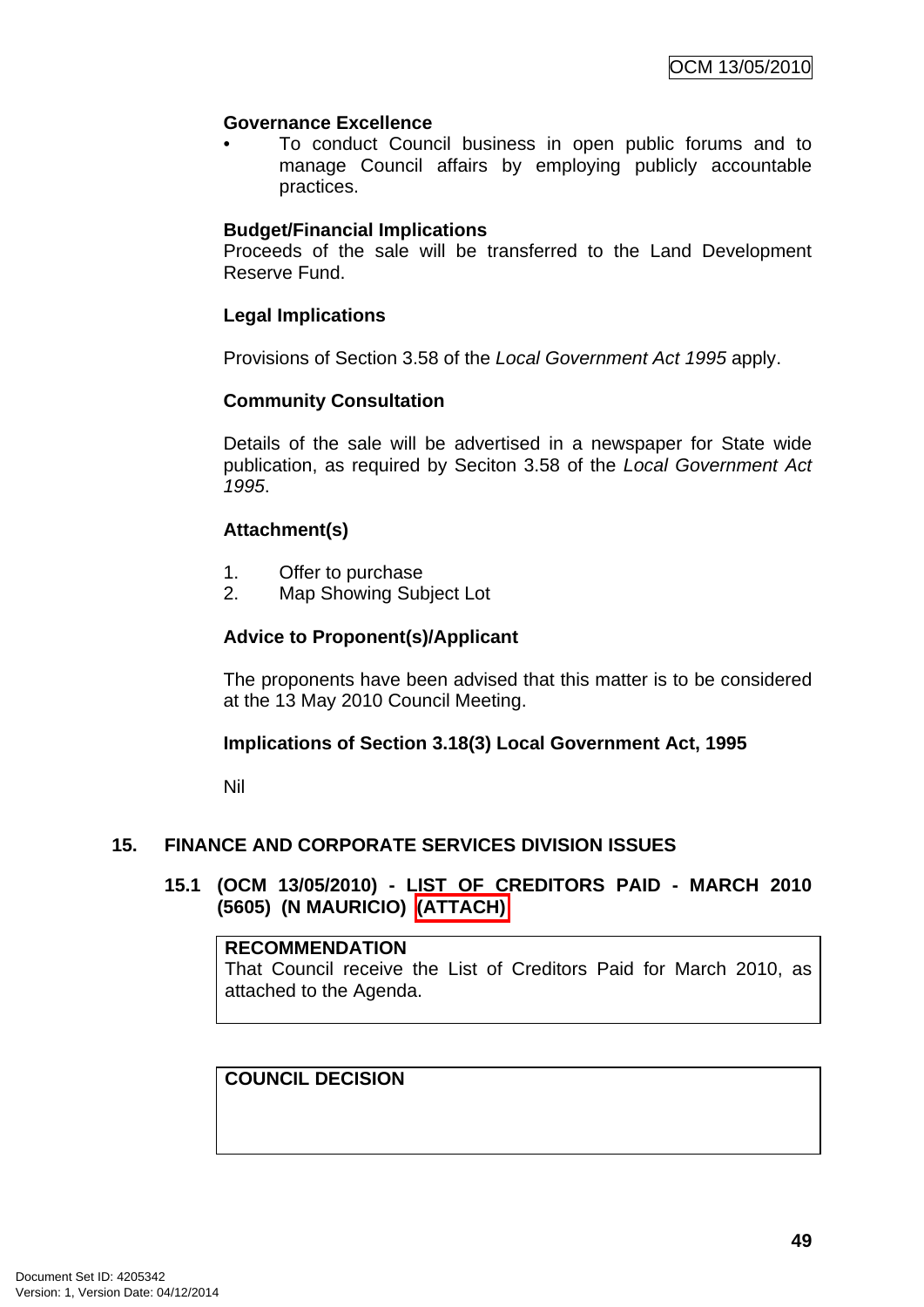# **Background**

It is a requirement of the Local Government (Financial Management) Regulations 1996, that a List of Creditors be compiled each month and provided to Council.

# **Submission**

N/A

# **Report**

The list of accounts for August 2009 is attached to the Agenda for consideration. The list contains details of payments made by the City in relation to goods and services received by the City

# **Strategic Plan/Policy Implications**

# **Governance Excellence**

• To conduct Council business in open public forums and to manage Council affairs by employing publicly accountable practices.

# **Budget/Financial Implications**

N/A

**Legal Implications** 

N/A

# **Community Consultation**

N/A

# **Attachment(s)**

List of Creditors Paid – March 2010.

# **Advice to Proponent(s)/Submissioners**

N/A

**Implications of Section 3.18(3) Local Government Act, 1995**

Nil.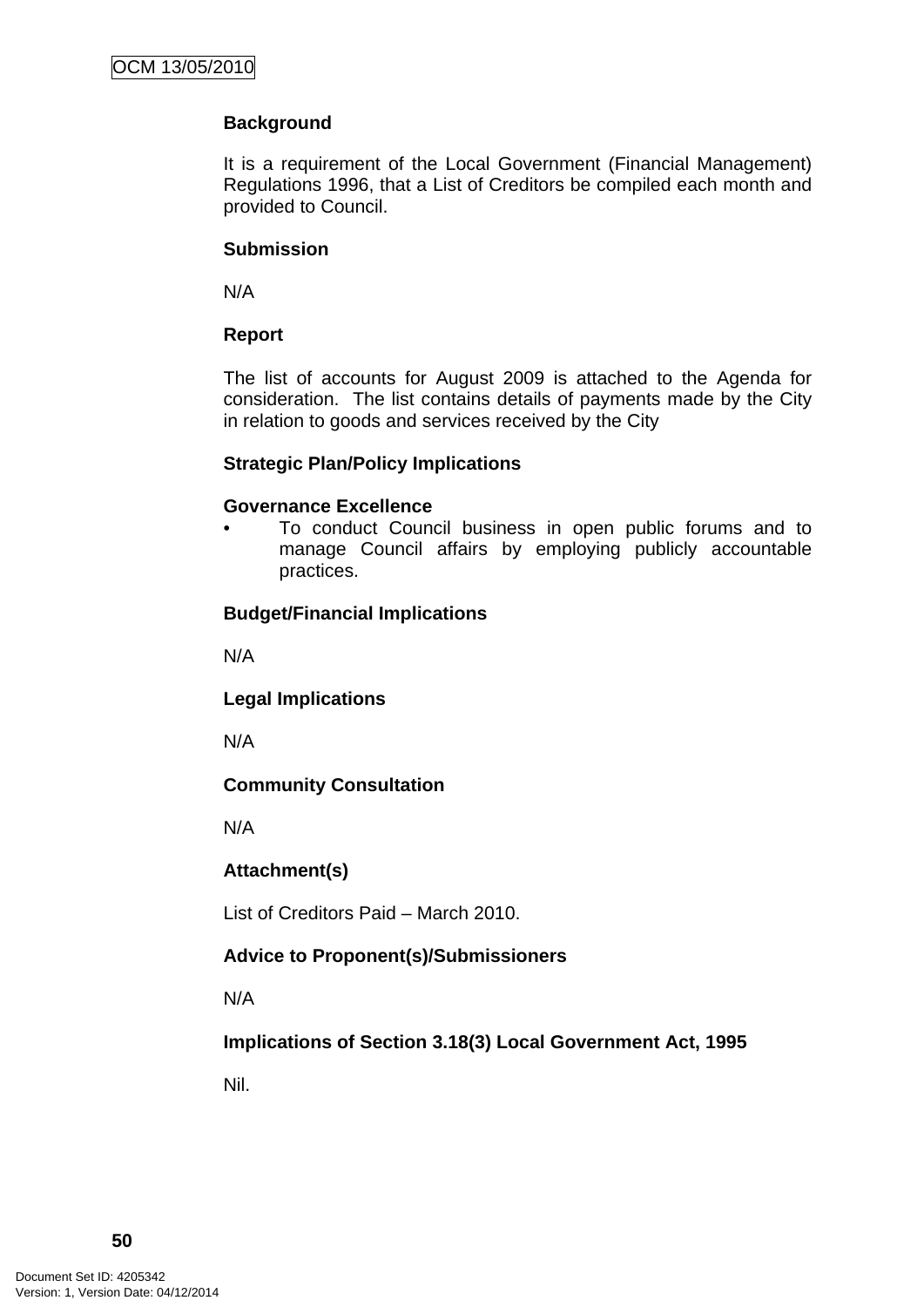# **15.2 (OCM 13/05/2010) - STATEMENT OF FINANCIAL ACTIVITY AND ASSOCIATED REPORTS - MARCH 2010 (5505) (N MAURICIO) (ATTACH)**

# **RECOMMENDATION**

That Council receive the Statements of Financial Activity and associated reports for March 2010, as attached to the Agenda.

# **COUNCIL DECISION**

# **Background**

Regulation 34(1) of the Local Government (Financial Management) Regulations 1996 prescribes that a local government is to prepare each month a Statement of Financial Activity.

Regulation 34(2) requires the Statement of Financial Activity to be accompanied by documents containing:–

- (a) details of the composition of the closing net current assets (less restricted and committed assets);
- (b) explanations for each material variance identified between YTD budgets and actuals; and
- (c) any other supporting information considered relevant by the local government.

Regulation 34(4)(a) prescribes that the Statement of Financial Activity and accompanying documents be presented to Council within 2 months after the end of the month to which the statement relates.

The regulations require the information reported in the statement to be shown either by nature and type, statutory program or business unit. The City has chosen to report the information according to its organisational business structure, as well as by nature and type.

Financial Management Regulation 34(5) requires Council to annually set a materiality threshold for the purpose of disclosing budget variance details. To this end, Council has adopted a materiality threshold variance of \$100,000 for the 2009/10 financial year.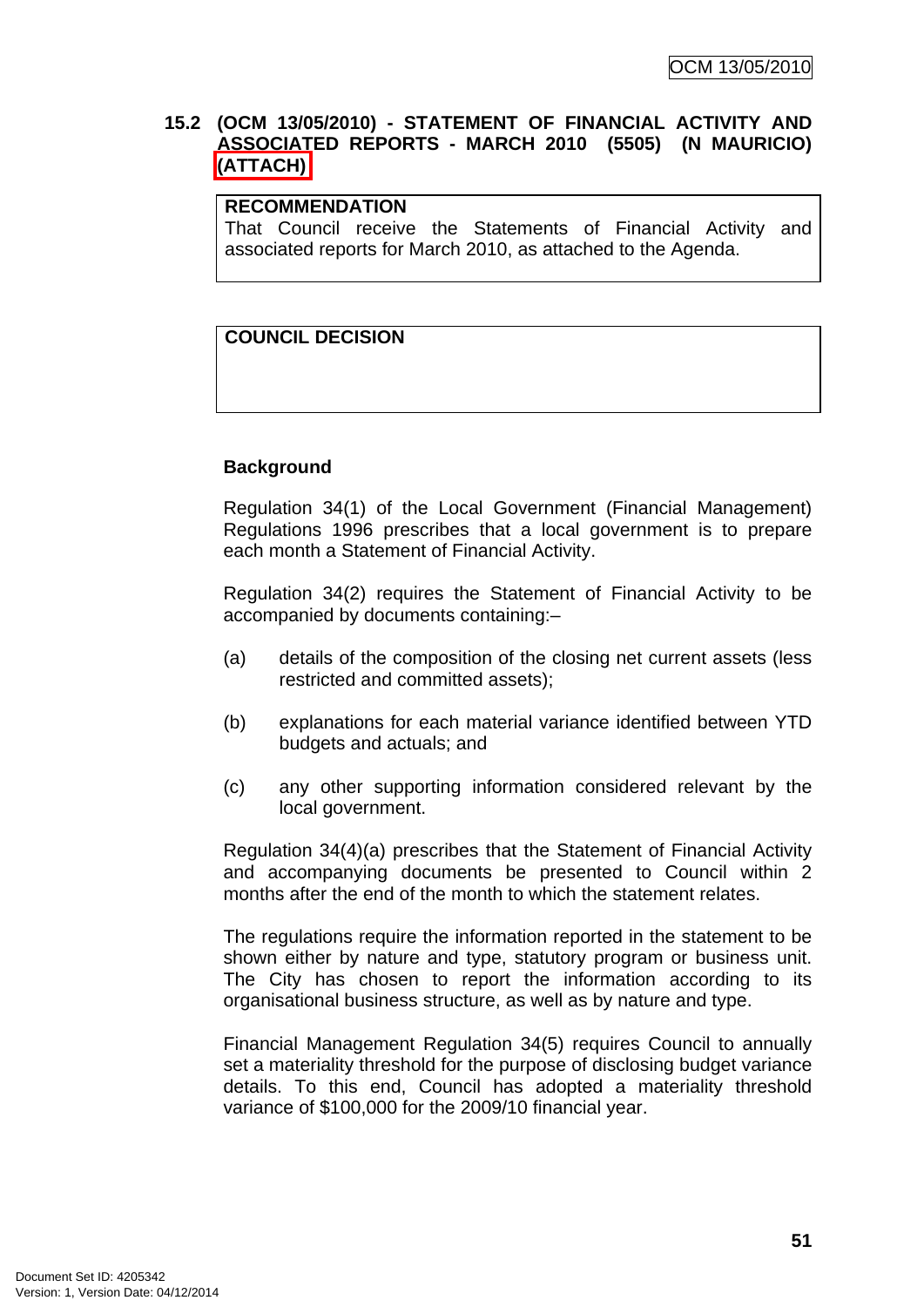# **Submission**

N/A

#### **Report**

Council's financial performance to the end of March shows the ytd budget in surplus by \$7.4m. This amount is largely representative of additional operating revenues and underspending in operating expenses at a consolidated level and on a ytd basis. There continues to be no areas of major concern within the results.

#### Closing Funds

Council's closing funds (adjusted net current assets position representing liquidity) remains well above the budget target, reflecting a healthy financial position. At \$25.46M, this is \$7.7M higher than the forecast (\$0.7M higher than at the end of February). The major reason for this continues to be the lag in incurring and bringing our cash operating expenses to account. These are behind the ytd budget by \$5.2M (\$0.4M less than last month). Operating revenue is also starting to contribute to the surplus at a consolidated level, this being \$2.2M at 31 March.

Council's cash and investment holdings (including restricted items) stand at \$67.4M. Cash reserves and other restricted cash comprise \$38.4M of this total, with the balance of \$29.0M available to fund remaining commitments and operations for the 2009/10 year.

# Operating Revenue

Operating revenues exceed the ytd budget by \$2.2M. There are four main areas comprising this variance.

Investment earnings on both municipal and reserve funds continue to outperform the budget (\$416K at the end of March). This is inspire of an upwards revision for earnings in the mid-year budget review.

Rate revenue is \$380K ahead of the ytd budget, which is also \$150K ahead of the full year budget.

Rubbish removal charges levied are \$181K ahead of ytd budget and \$131K ahead of the full year budget. However, these funds are applied to waste collection services and it is proposed that any year end surplus over and above service delivery costs, be quarantined and used to subsidise future costs in the delivery of the service.

Landfill income from external sources is now tracking on ytd budget. This is as a result of an internal budget adjustment of \$406K required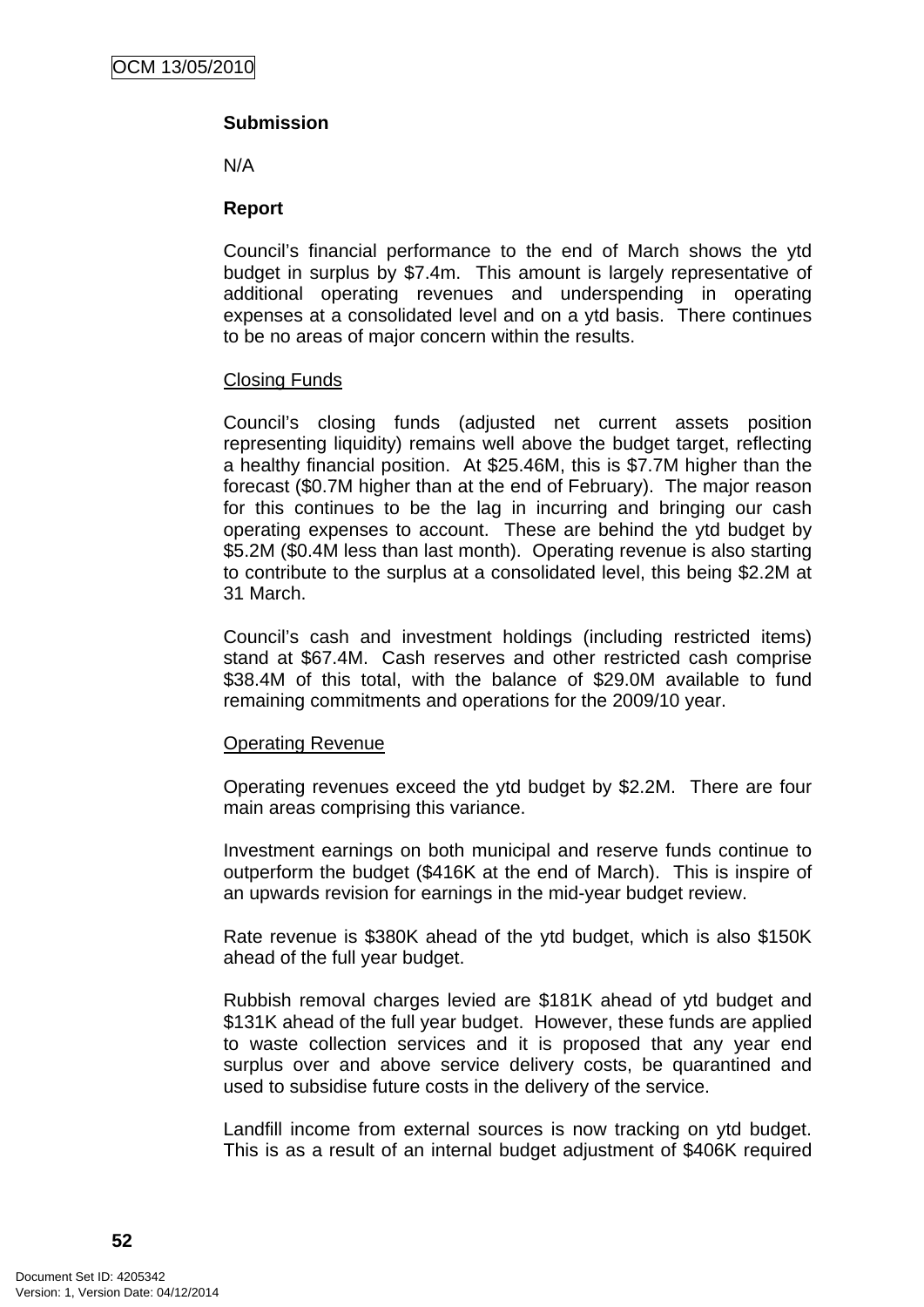to properly reflect the waste disposal costs for the waste collection service.

Operating grants for Aged Services are \$220K ahead of ytd budget projections. These have no impact on Council's closing budget position.

#### Operating Expenditure

Operating expenditure of a cash nature is tracking well below the ytd budget at \$46.1M (\$5.4M below). The major contributing items at a nature and type summary level is materials and contracts at \$2.8M and other expenses at \$1.7M (comprising mainly landfill levy).

Council's biggest expense line item - employee costs is tracking the budget in accordance with expectations at above 98%.

All of the Business Units are tracking below budget; however, several contribute mostly to the variance of \$5.4M.

Waste Services have a ytd budget variance of \$2.4M comprising:

- RRRC entry fees down \$472k
- Waste Recovery Park operating expenses down \$458k;
- Landfill levy expenses down \$1.3M due to delayed processing of the March quarter's return.

Operating costs are down within Parks and Environment by \$882K and within Roads by \$672K.

The apparent underspending in materials and contracts across the board can be largely attributed to the lag in supplier invoicing and processing. This is a common phenomenon for the City each year and tends to rectify itself incrementally the closer we get to the end of financial year.

# Capital Expenditure

Council's capital spend continues to follow the historical pattern of underperforming the budget on a cash basis. As at the end of March, the actual spend was \$18.8M, being \$7.2M below the ytd budget targets. However, with the value of committed orders factored in, actuals plus commitments are on track against the ytd budget. This is graphically illustrated in the Capital Expenditure chart accompanying the statements. It remains to be seen whether the commitments will be realised by the end of the year (which would mean near full delivery of the annual capital budget).

Council's building infrastructure program contributes \$3.6M to this variance and our land development program is \$1.7M.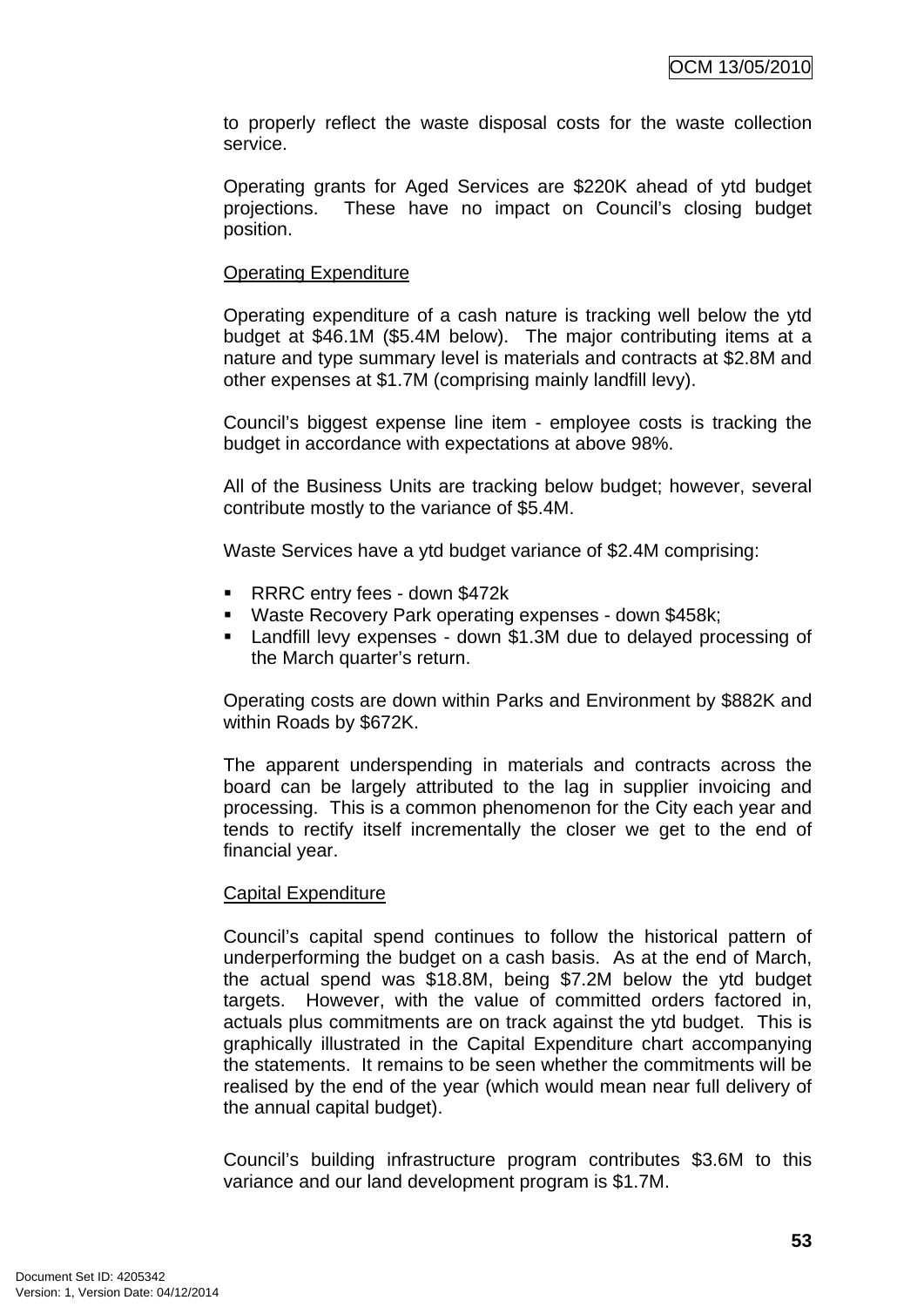Variances for specific projects can be found within the variance analysis schedule for Capital Expenditure accompanying the statements.

The delay in out flowing cash allows additional investment earnings to accrue towards Council's bottom line or to the cash backed reserve funds.

#### Description of Graphs and Charts included within Statements

There is a bar graph tracking Business Unit operating expenditure against budget. This provides a very quick view of how the different units are tracking and the comparative size of their budgets.

The Capital Expenditure graph tracks the ytd capital spend against the budget. It also includes an additional trend line for the total of ytd actual expenditure and committed orders. This gives a better indication of how the capital budget is being exhausted, than just purely actual cost alone.

A liquidity graph shows the level of Council's net current position (adjusted for restricted assets) and trends this against previous years. This gives a good indication of Council's capacity to meet its financial commitments over the course of the year. This month's position is quite consistent with that of last year at the same time.

Council's overall cash and investments position is also provided in a line graph with a comparison against the ytd budget. This is currently showing a stronger position than budgeted and is consistent with the information reported above.

Pie charts included show the break up of actual operating income and expenditure by nature and type and the make up of Council's current assets and liabilities (comprising the net current position).

#### Advertising of Differential Rates

The City advertised the Differential Rates on 7 April 2010 in the West Australian under Local Government Notices, with submissions closing on 28 April 2010.

The City advertised differential rates with a proposed increase for Residential categories of 4.5% and 5% for Commercial, Industrial and Vacant land. The advert also included the introduction of new rates for Special Industrial Zone and GRV lifestyle.

The City received no submissions.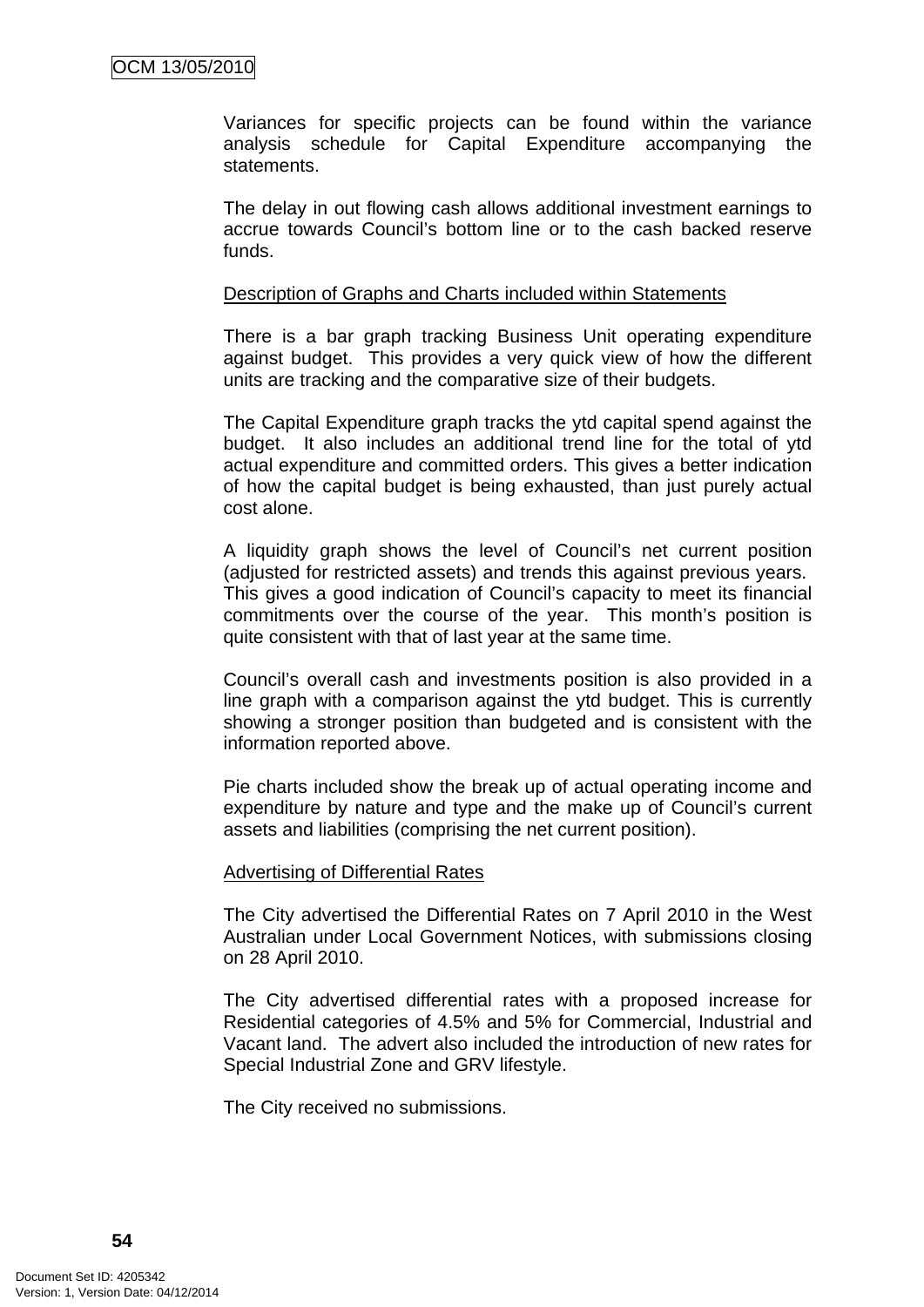# Advertising Specified Area Rate

The City advertised the Specified Area Rates on 7 April 2010 in the West Australian under Local Government Notices, with submissions closing on 28 April 2010.

The City advertised the Specified Area Rate for Port Coogee on 7 April 2010, with submissions closing on 28 April 2010.

No submissions were received.

# **Strategic Plan/Policy Implications**

# **Governance Excellence**

• To conduct Council business in open public forums and to manage Council affairs by employing publicly accountable practices.

# **Budget/Financial Implications**

Material variances identified of a permanent nature (i.e. not due to timing issues) may impact on Council's final budget position (depending upon its nature).

# **Legal Implications**

N/A

# **Community Consultation**

N/A

# **Attachment(s)**

Statements of Financial Activity and associated Reports - March 2010.

# **Advice to Proponent(s)/Submissioners**

N/A

# **Implications of Section 3.18(3) Local Government Act, 1995**

Nil.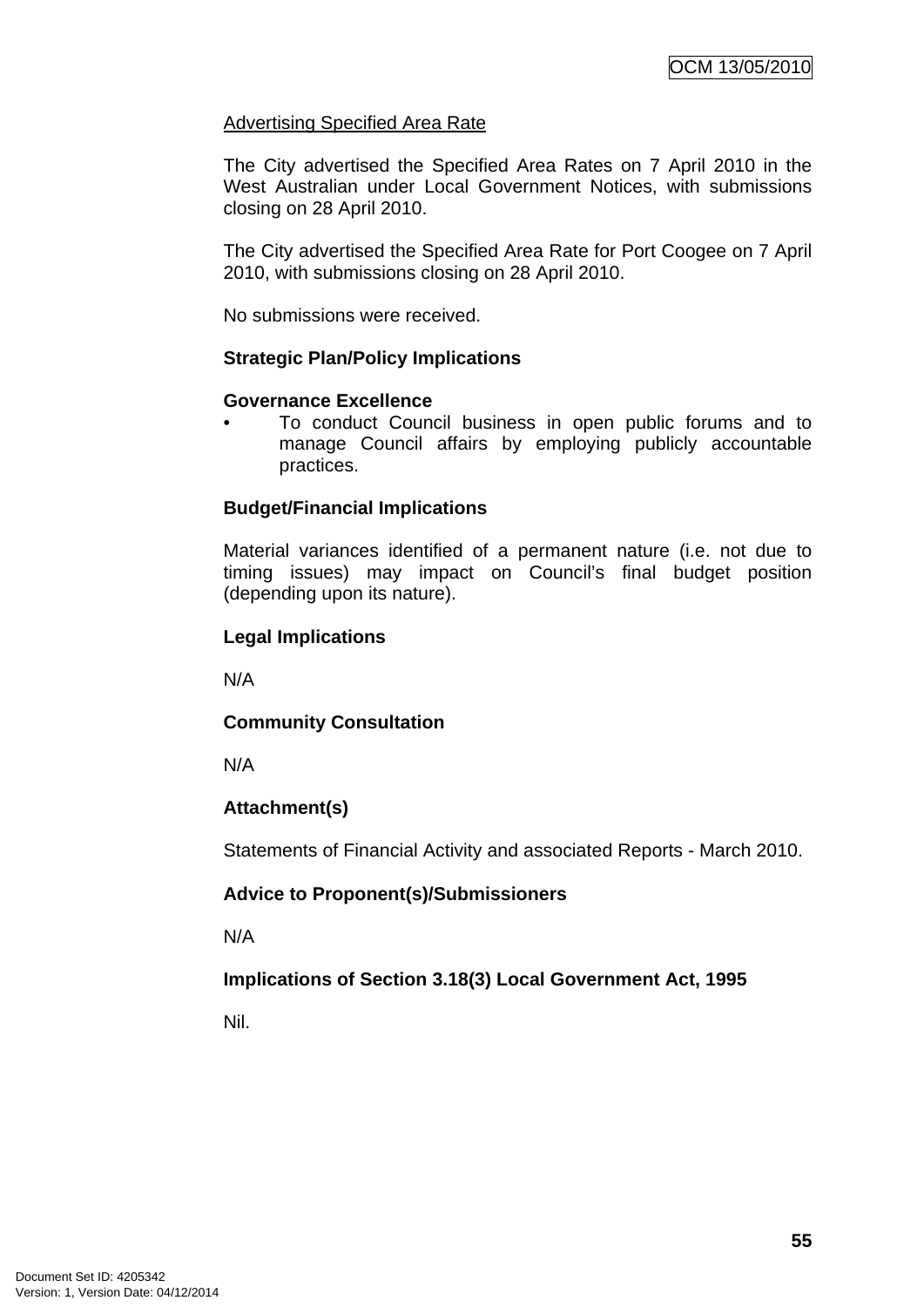## **16. ENGINEERING AND WORKS DIVISION ISSUES**

# **16.1 (OCM 13/05/2010) - JANDAKOT ROAD - TRAFFIC - SPEED AND VOLUME CONCERNS (450025) (J RADAICH) (ATTACH)**

#### **RECOMMENDATION**

That Council:

- (1) requests Main Roads WA to lower the speed limit in Jandakot Road from 80 km/h to 70 km/h;
- (2) provide the WA Police Traffic Enforcement Branch with the relevant statistics and request periodic speed limit enforcement on Jandakot Road;
- (3) undertakes a criteria assessment of Jandakot Road between Solomon Road and Coonadoo Court for a possible Blackspot treatment grant submission; and
- 4. undertakes a further review of the traffic impact on Solomon Road on completion of the dualing of Warton Road and installation of traffic signals at the intersection of Warton Road and Armadale Road.

# **COUNCIL DECISION**

# **Background**

Urban developments in and east of the municipality in recent years have contributed to the increase in traffic volume in Jandakot Road; and this, coupled with the high speed environment of the road, is generating on-going safety concerns for residents adjacent to the road.

A petition signed by 23 residents was tabled at the Ordinary Council Meeting 11 March 2010 requesting that action be taken to reduce the volume and speed of traffic in Jandakot Road. A copy of this petition was circulated to Elected Members.

The petitioners claim that developments east of the City, together with the difficulties of entering Armadale Road from Warton Road, and the convenient connections of Jandakot Road to the Kwinana Freeway and Roe Highway, have substantially increased the volume of traffic and associated congestion, particularly in peak periods, in Jandakot Road.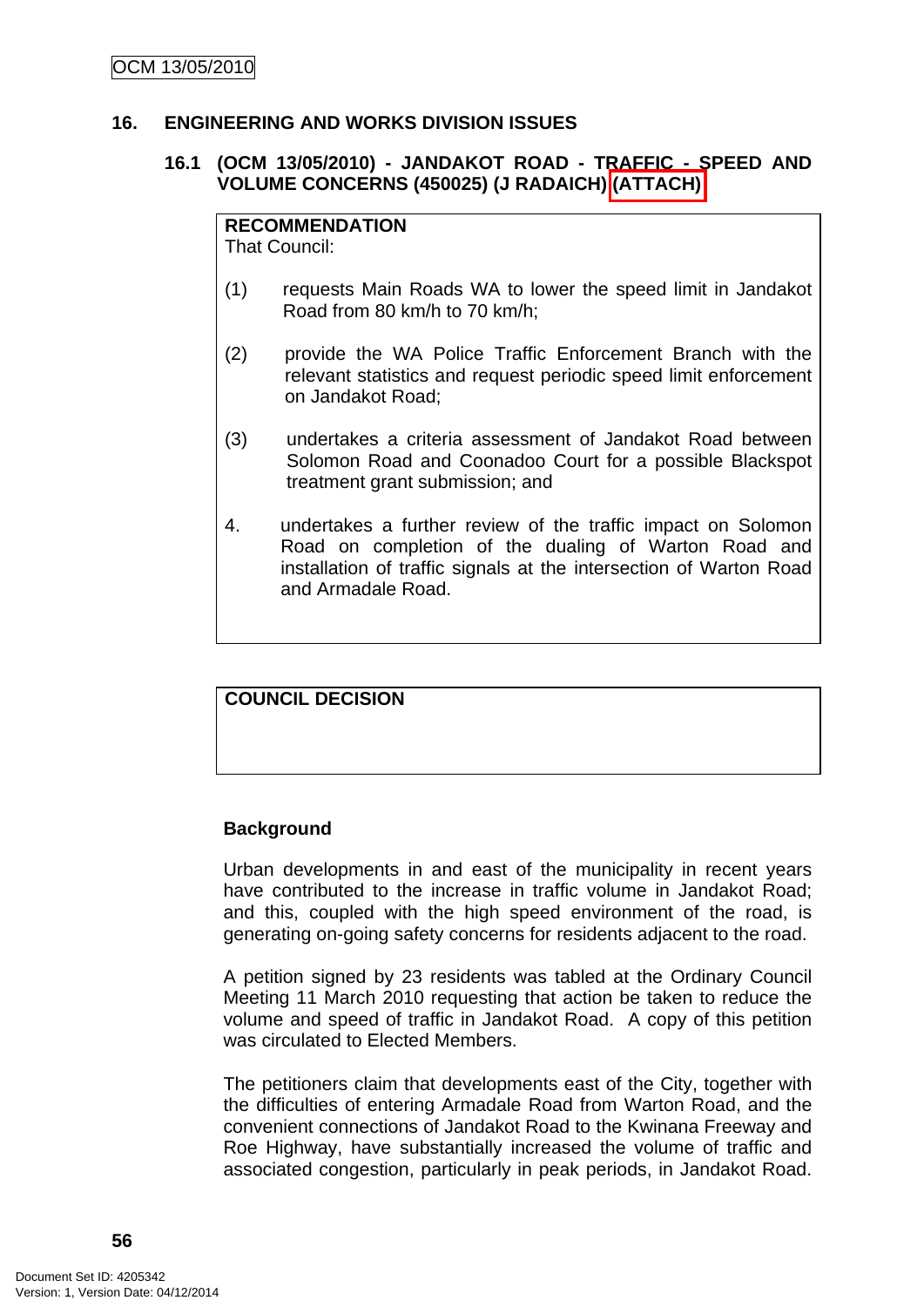The potential hazards are exacerbated by the high speed of traffic in Jandakot Road.

# **Submission**

An assessment of the current traffic environment has been undertaken and detailed in this report.

# **Report**

1. Road Classification

Jandakot Road is classified as a District Distributor B (DDB) under the City's adopted Road hierarchy. District Distributor roads are important transport links in the road network that carry major traffic between suburbs and Primary Distributors (such as Berrigan Drive, Roe Highway and Armadale Road). Typically, DDB's carry in excess of 6000 vehicles per day, have limited access to the adjoining residential and commercial properties (subject to historic status), are on bus and truck routes, and have an operating traffic speed of 60 to 70 km/h.

The current posted speed limit on Jandakot Road is 80 km/h, through a semi rural area and traffic volume is over 8000 vehicles per day between Solomon Road and Berrigan Drive. Jandakot Road provides an important transport link for population and industry and is performing its intended function as a District Distributor road.

2. Traffic Growth

The increased urban development to the east of the City, congestion on Armadale Road and delays at the Warton Road intersection, and the ready access to Kwinana Freeway and Roe Highway at the west end of Jandakot Road has resulted in a significant increase in traffic in recent years on Jandakot Road. This is evidenced by the following traffic count figures for the section of Jandakot Road between Solomon Road and Berrigan Drive:-

| <b>DATE</b>    | <b>TRAFFIC VOLUME</b><br>Vehicles per day | 85 <sup>th</sup> PERCENTILE<br>SPEED km/h |
|----------------|-------------------------------------------|-------------------------------------------|
| September 2003 | 4038 vpd                                  | 93 km/h                                   |
| February 2007  | 5573 vpd                                  | 83 km/h                                   |
| March 2010     | 8231 vpd                                  | 87 km/h                                   |

The increased traffic in Jandakot Road is most noticeable during the morning peak period with significant queuing on the eastern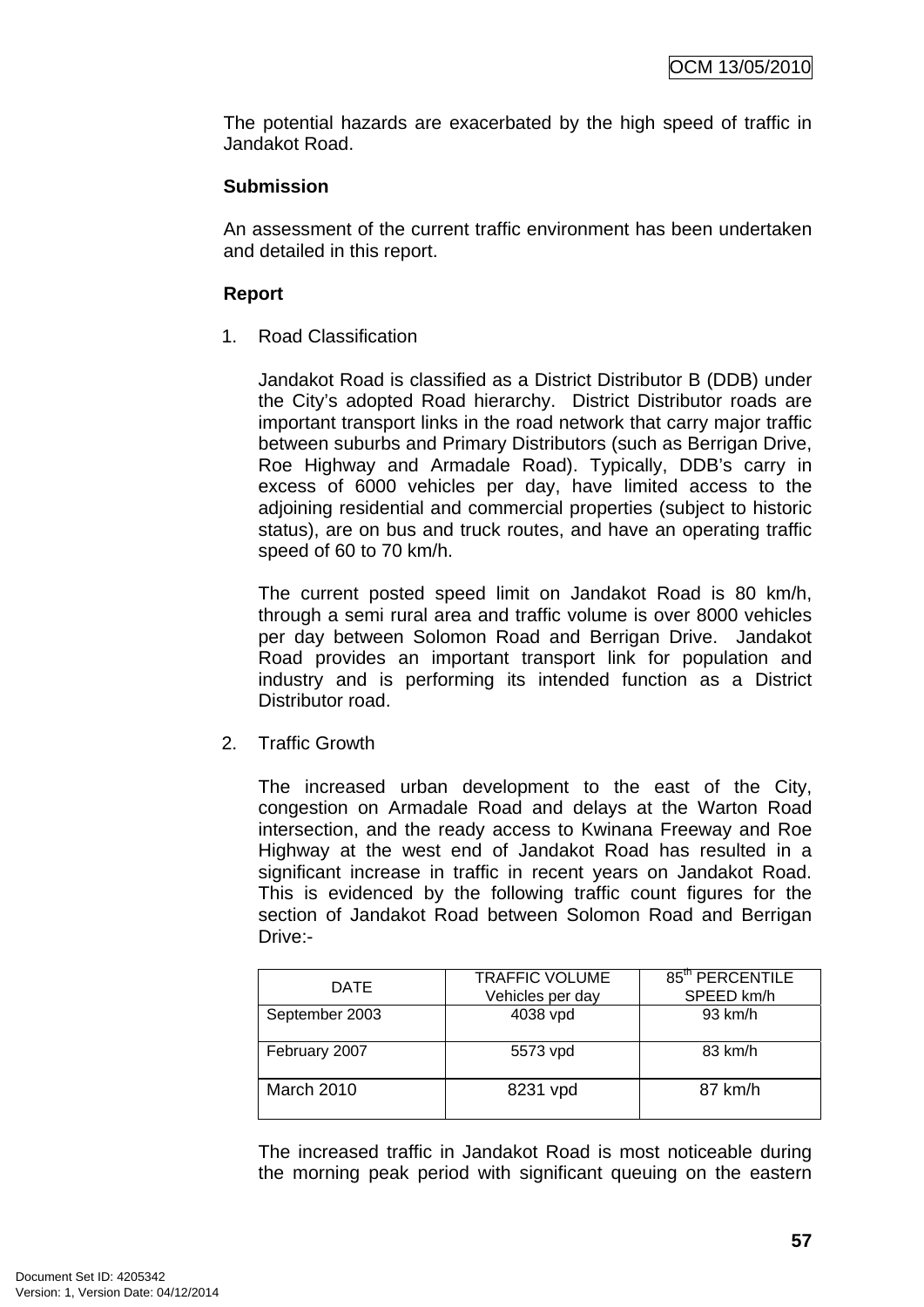approaching to the Berrigan Drive roundabout. The queuing in the evening peak is the northern approach in Berrigan Drive. The prevailing traffic speed is less than 10% over the posted speed limit in a semi-rural environment, and typifies the prevailing speed exceeding the posted speed limit on other roads.

3. Crash History

The updated crash history data (Crashtool) for 2010 has not been provided by Main Roads WA as yet, but is expected within the next month to facilitate the latest round of Blackspot grant applications.

Utilising the 2009 data from Crashtool, the following findings have been determined at locations of particular interest:

- Jandakot Road/Solomon Road Intersection this intersection is ranked 94 by frequency in the Intersection Crash Ranking for the City of Cockburn area in Crashtool 2009. There were 7 crashes over a five year period at the intersection; 6 of which were rear end crashes on the Solomon Road approach and 1 a side swipe. This suggests that there are no undue hazards to traffic at the Jandakot Road/Solomon Road intersection.
- Jandakot Road/Coonadoo Court Intersection This intersection is not ranked in the top 100 by frequency in the Intersection Crash Ranking in Crashtool 2009. There were only 2 crashes over a five year period, indicating no undue hazards to traffic at this intersection.
- Solomon Road/Coondaoo Court Bend Although showing no crash history, the alignment of Jandakot Road between Solomon Road and Coonadoo Court appears within the minimum curvature requirement for an 80 km/h speed limit. However, it would be effective in reducing the prevailing traffic speed at that location.
- 4. Traffic Mix

Statistics show that only 1.7% of the total traffic relate to 2 axle vehicles or larger (class 4 or greater). The proportion of heavies are probably under-represented for the classification of road.

- 5. Suggested Treatments
	- Roundabouts Whilst roundabouts tend to reduce the prevailing speed of traffic and improve safety at intersections, they are ineffective in curtailing hooning or deliberate speeding, which is a human behaviour issue that is best addressed by education and policing. Although the latest crash records are not available yet, there is no past history showing an unduly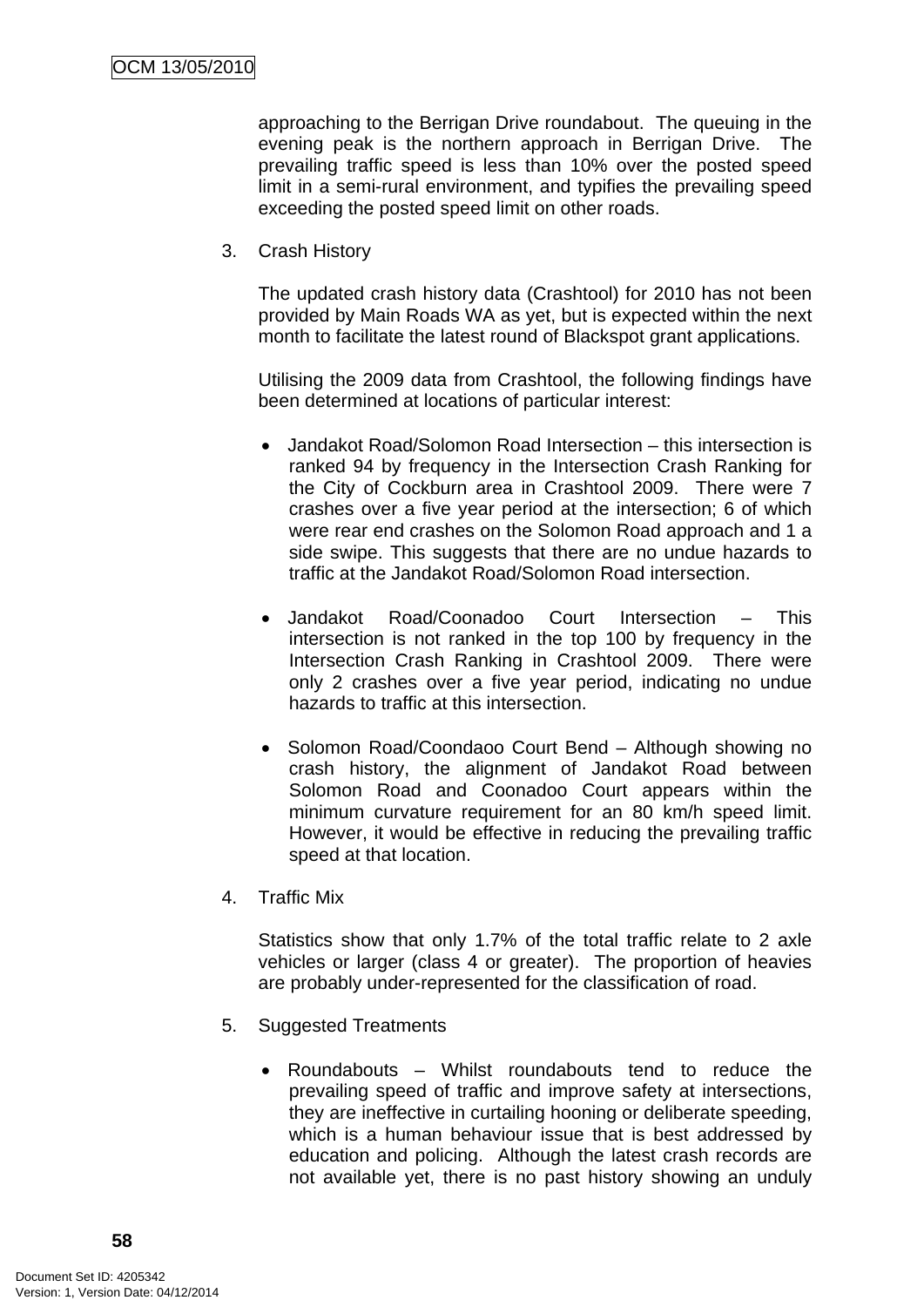concerning crash record. The cost to install a roundabout at the intersection of Jandakot Road/Solomon Road is in the order of \$230,000 as land acquisitioning would be required to accommodate the turning movement of large trucks. Consequently, the installation of roundabouts as a safety improvement measure would not be cost-effective. The situation can be reviewed when the latest crash history data becomes available, and eligibility for Blackspot funding assessed.

- Reduced Speed Limit This would have some effect in reducing the prevailing speed of traffic, particularly with the tighter bend between Jandakot Road and Coonadoo Court. Having regard for the substantial increase in traffic volume in recent years, Main Roads should be requested to reduce the speed limit from 80 km/h to 70 km/h.
- Reduced Traffic Volume The current higher traffic volumes could be attributed to the difficulties in turning right into Armadale Road from Warton Road, with Jandakot Road being a more attractive alternative route. Currently, Warton Road is being upgraded to a dual carriageway road, with traffic signal control at Armadale Road. It is considered that these improvements will divert traffic from Jandakot Road onto Armadale Road. It is recommended that the traffic situation in Jandakot Road be re-assessed after the completion of these roadworks.
- Increased Enforcement The presence of Police or speed cameras has a marked impact on traffic speed and regular monitoring by Police can have a sustained impact on lowering vehicle speed. A formal approach should be made to the Traffic Enforcement Branch to identify Jandakot Road for regular monitoring. The potential for the road to be reduced from 80 km/hr to 70km/hr further enhances the need for proactive enforcement.
- 6. Conclusion

Although traffic volumes have increased in recent years in Jandakot Road, and the prevailing traffic speed is over 80 km/h, this does not appear to have translated into a higher crash rate. It has, however, increased congestion on the road in peak periods, and made access to or from adjoining properties potentially more hazardous. It is considered that a lower speed limit is warranted in Jandakot Road, particularly at the western end. The crash history also needs to be continuously monitored, particularly in relation to emerging Blackspots. It is anticipated that traffic volumes will reduce with the reduced speed limit and the intersection of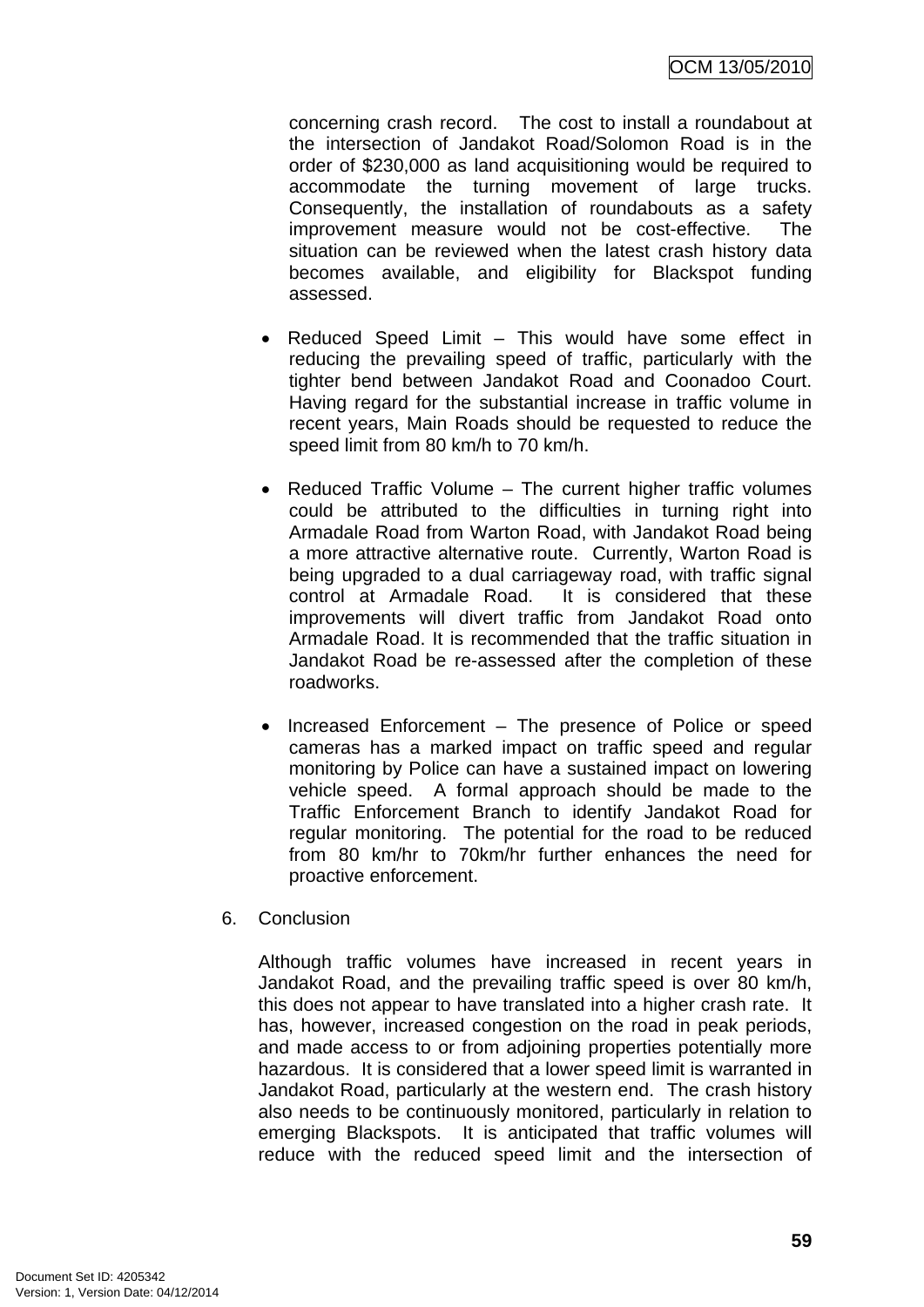Armadale Road/Warton Road becoming more accessible with the control of traffic signals.

# **Strategic Plan/Policy Implications**

## **Transport Optimisation**

- To ensure the City develops a transport network that provides maximum utility for its users, while minimizing environmental and social impacts.
- To construct and maintain roads which are convenient and safe for vehicles, cyclists and pedestrians.

# **Budget/Financial Implications**

Should Council decide to undertake traffic calming works, then this will need to be allowed for in a future budget.

#### **Legal Implications**

N/A

# **Community Consultation**

N/A

# **Attachment(s)**

Copy of the petition tabled at Council.

# **Advice to Proponent(s)/Submissioners**

A letter to all 23 petitioners and copies to Elected Members and South Metropolitan Traffic Police was sent 15 March 2010 acknowledging receipt of the petition and their concerns. A subsequent letter has been sent to all petitioners advising them that this item will be on the Agenda for 13 May 2010 Council Meeting.

# **Implications of Section 3.18(3) Local Government Act, 1995**

Nil.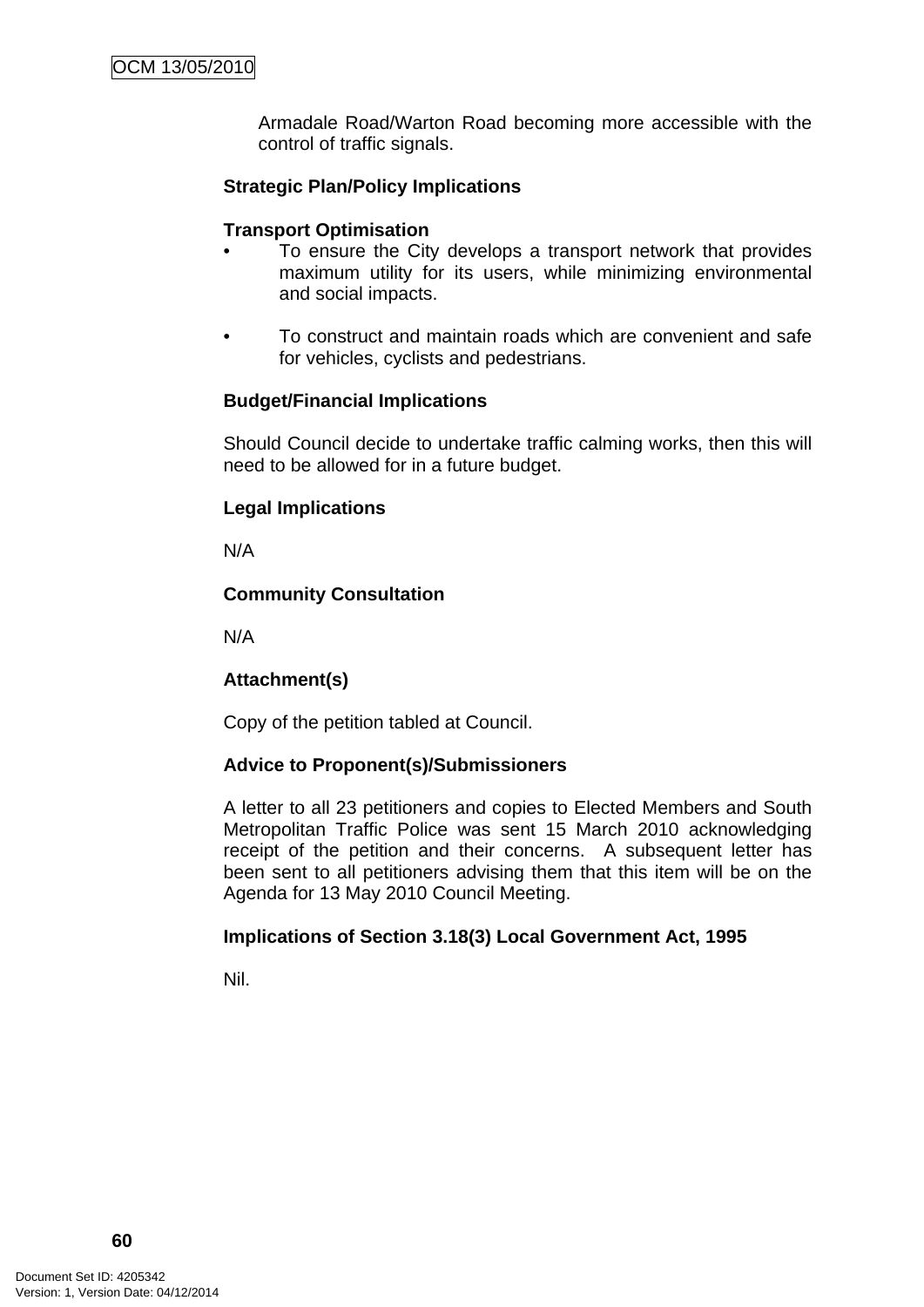# **16.2 (OCM 13/05/2010) - SUSTAINABILITY AWARDS (6149) (H JESTRIBKOVA)**

# **RECOMMENDATION**

That Council:

- (1) adopts a Sustainability Grants Program in lieu of the current Sustainability Award Program; and
- (2) allocates suitable funding each year to a Sustainability Grants Program.

# **COUNCIL DECISION**

# **Background**

The City of Cockburn has run *A Better Tomorrow* Sustainability Awards Program for two years. The program aims to engage the community in sustainability, and recognise champions in the field. The program spans environmental, economic and social sustainability.

While the program has considerable merit, engaging the community to participate in this program has been an increasingly difficult task, with nominees in the second year (23) less than that of the first (27). Furthermore, of the nominees in 2009, only one self-nominated. The remaining were canvassed by Council staff; the majority of which were canvassed repeatedly before nominations were made. Even then many nominations were completed by Council staff.

# **Submission**

N/A

# **Report**

To overcome the need to canvas applicants to encourage submissions of award applications an alternative is to implement a 'Sustainability Grants' program. The grants program would follow a format similar to that of the highly successful and long-running Landowner Biodiversity Conservation Grant program and the Community Grants Program. The implementation of a Sustainability Grants Program would overcome the community engagement component of the current awards program which is currently seen as a weakness. Council's existing grants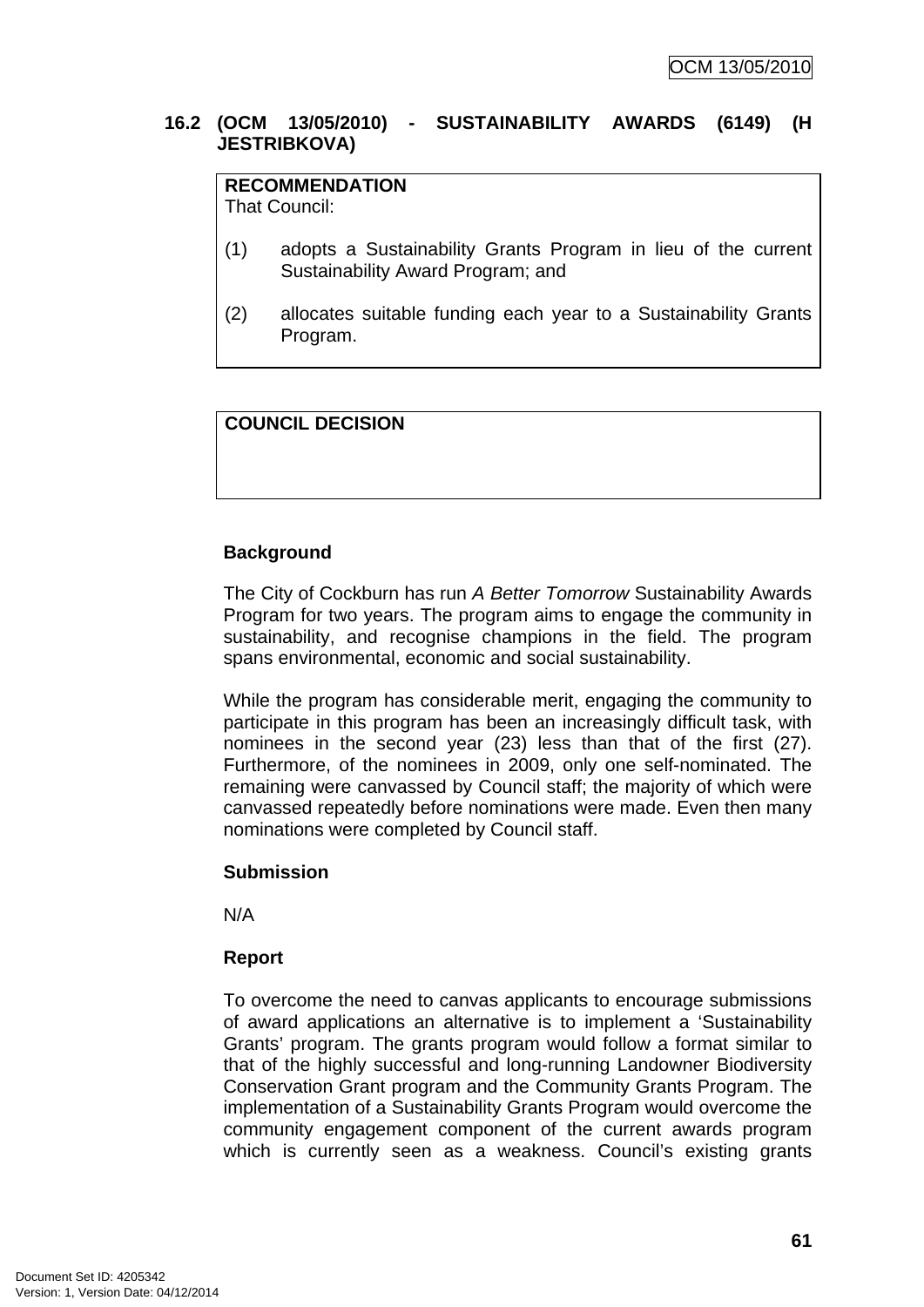programs have a high level of community engagement, support and benefit.

A 'grants' scheme, would benefit more of those in the community who recognise the need to become more sustainable. Benefits to stakeholders would also be delivered in a timely and measurable manner. A grants program would also encourage participation by residents and businesses in sustainability initiatives that would otherwise not consider such initiatives.

A grants program would also have the added benefit of having followed up contact with successful applicants by requiring a final report to be submitted with final assessment of the initiatives by Council staff.

To be eligible for funding within the program, nominees would need to set tangible outcomes as part of the application process. Successful applicants would have access to greater resources and information to implement their desired outcomes. This would create greater incentives for groups and businesses in the local community to get involved and take action, whilst also enabling the City to have direct engagement with stakeholders throughout this process.

A Sustainability Grants Program would be the first of its kind offered by a Local Government and showcase the City's commitment to promoting sustainability within the community.

The program would be run by Council's Environmental Services Department who currently manage the Landowner Biodiversity Grants Program.

In addition to this, funding sought for the program would be directly passed onto successful applicants, which would then be used to further tangible sustainability outcomes. Previously, the funding for this program was primarily utilised for Awards administration and ceremony.

# **Strategic Plan/Policy Implications**

#### **Lifestyle and Aspiration Achievement**

• To deliver our services and to manage resources in a way that is cost effective without compromising quality.

# **Governance Excellence**

• To develop and maintain a financially sustainable City.

#### **Employment and Economic Development**

• To plan and promote economic development that encourages business opportunities within the City.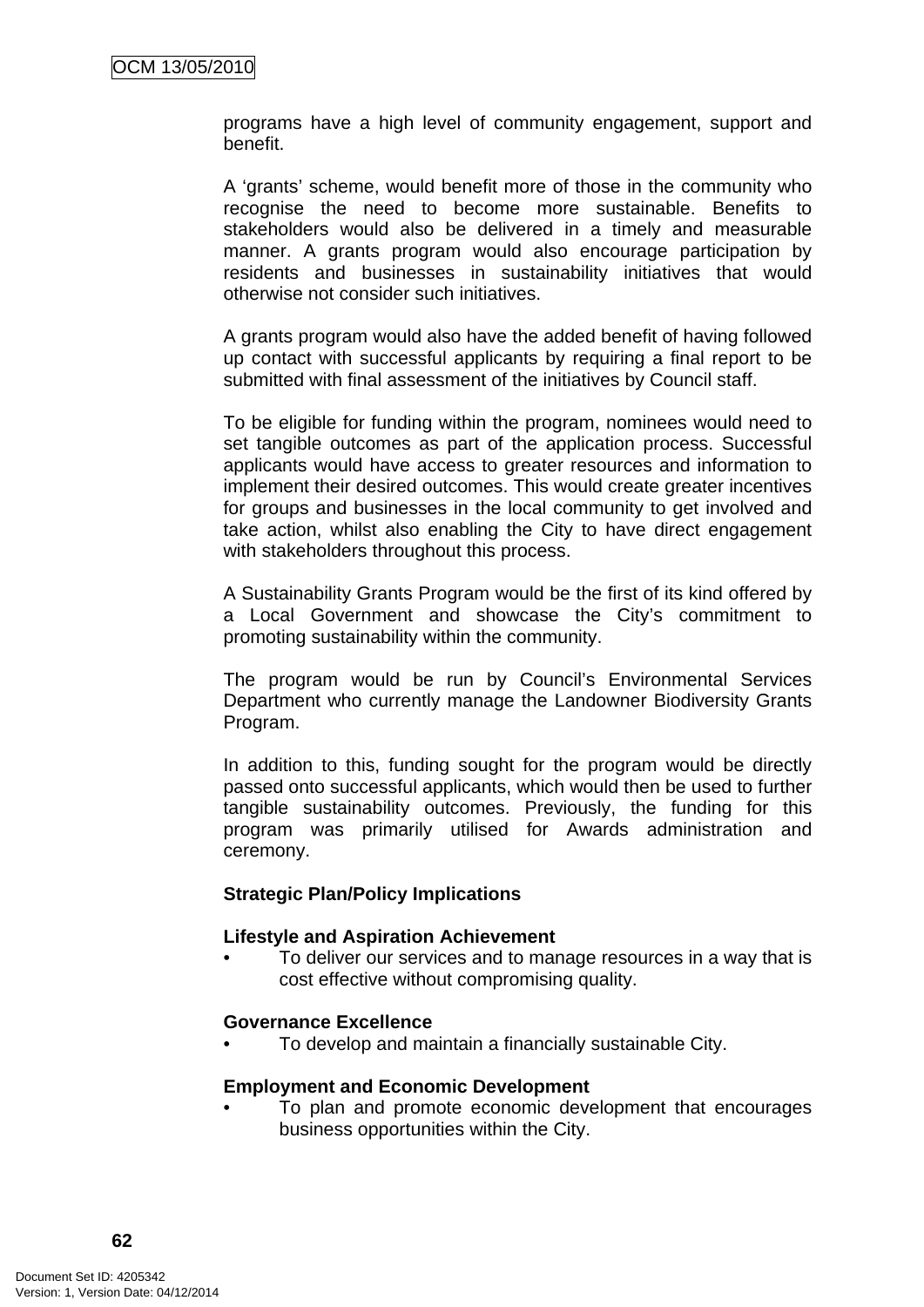# **Budget/Financial Implications**

Council approved a budget for the program Sustainability Awards Program for 2009/10 of \$60,000. A Sustainability Grants Program could be run and promoted for less than \$50,000 of which \$40,000 would be the grant pool. This represents a saving to Council of \$10,000.

Funding would be sourced from Council's future Community, Grants, Donations and Sponsorships budget.

# **Legal Implications**

N/A

# **Community Consultation**

N/A

**Attachment(s)**

N/A

# **Advice to Proponent(s)/Submissioners**

N/A

**Implications of Section 3.18(3) Local Government Act, 1995**

Nil.

# **16.3 (OCM 13/05/2010) - TENDER NO. RFT 33/2009 - CLEANING SERVICES - PUBLIC, COMMUNITY & ADMINISTRATION FACILITIES (RFT 33/2009) (M LITTLETON/D VICKERY)**

# **RECOMMENDATION**

That Council defer consideration of Tender No. RFT 33/2009 – Cleaning Services – Public, Community and Administration Facilities to the June 2010 Ordinary Council meeting.

# **COUNCIL DECISION**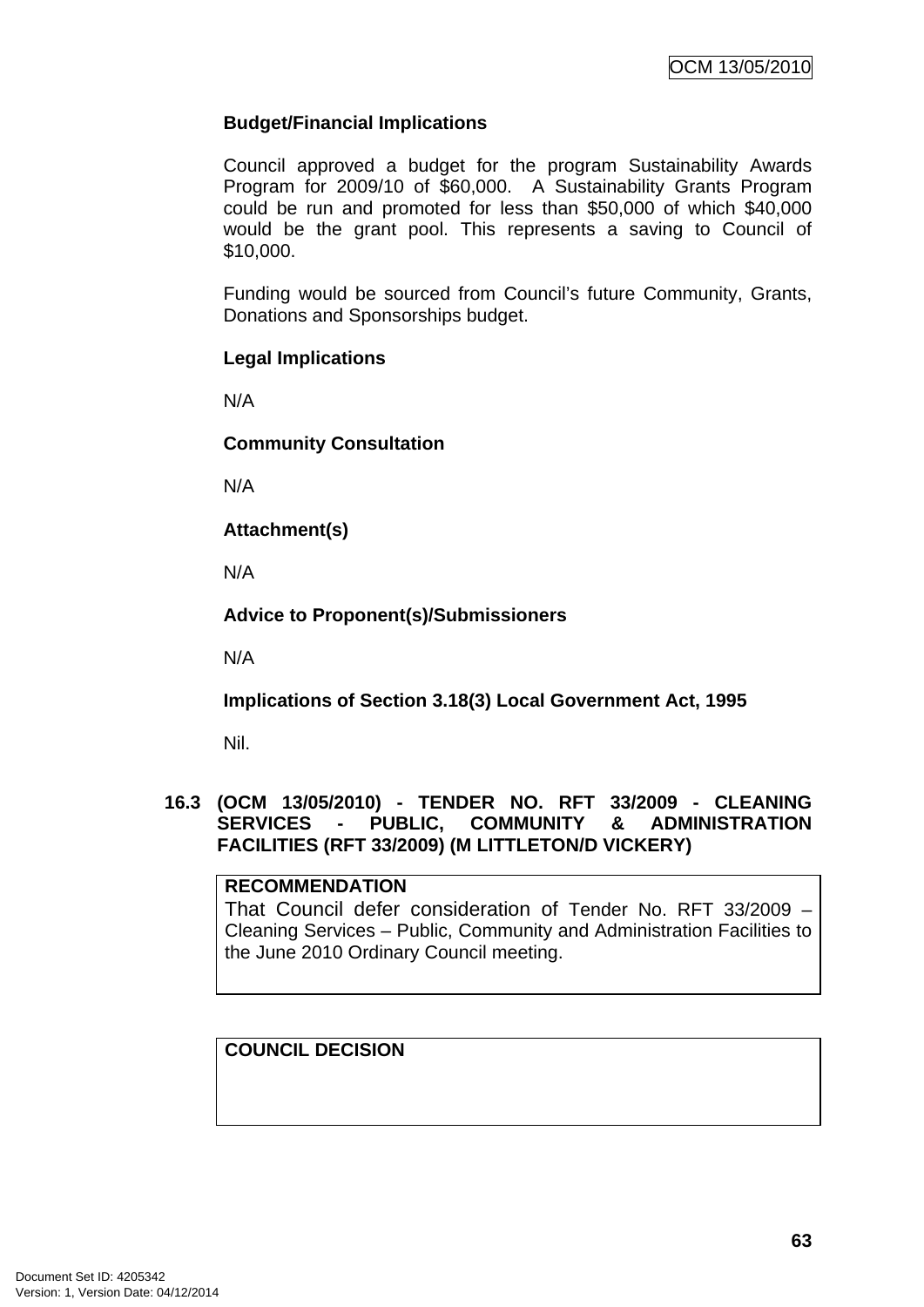# **Background**

This item was deferred for consideration from the OCM of 08/04/10 (Agenda Item 16.2) to ensure that the Elected Members have had an opportunity to ensure that information received for decision making is complete, to an acceptable standard and provides procedural fairness to all respondents to tenders called by the City.

Since 2003 the City of Cockburn has had the majority of its building and facility cleaning undertaken by two contractors, namely MP Cleaning and Cleandustrial Services. The existing Contract (No. RFT 18/2003) expired officially on 31 July 2007, but for expediency purposes the incumbent contractors have continued to be utilised. During a review of cleaning services in general, Officers believed that the scope needed to be modified to place more emphasis on quality, performance and environmental sustainability. Subsequently, John Clohessy of Changing Directions Pty Ltd was employed to assist staff in the process of preparing a comprehensive specification for cleaning services for the City of Cockburn and also formed part of the tender assessment team.

Council's cleaning requirements include:

- Scheduled cleaning of Administration and Community buildings and facilities.
- Scheduled cleaning of public toilets and BBQ's
- Ad hoc cleaning services after functions and as required.

Tender Number RFT 33/2009 Cleaning Services - Public, Community & Administration Facilities was advertised on Wednesday 19 August 2009 in the Local Government Tenders section of The West Australian newspaper. It was also displayed on the City's website between the 18 August and 15 September 2009.

The matter was presented to Council in April for consideration with the matter deferred until the May 2010 Ordinary Council meeting. At that meeting Council sought additional information and clarification on the evaluation undertaken.

#### **Submission**

To consider submissions for Tender RFT 33/2009 Cleaning Services - Public, Community & Administration Facilities.

# **Report**

Since the matter was deferred in April, staff have been reviewing the evaluation process and methodology used by the panel. Mr Clohessy from Changing Directions has undertaken a detailed assessment of each submission and compared the nominated hours of work against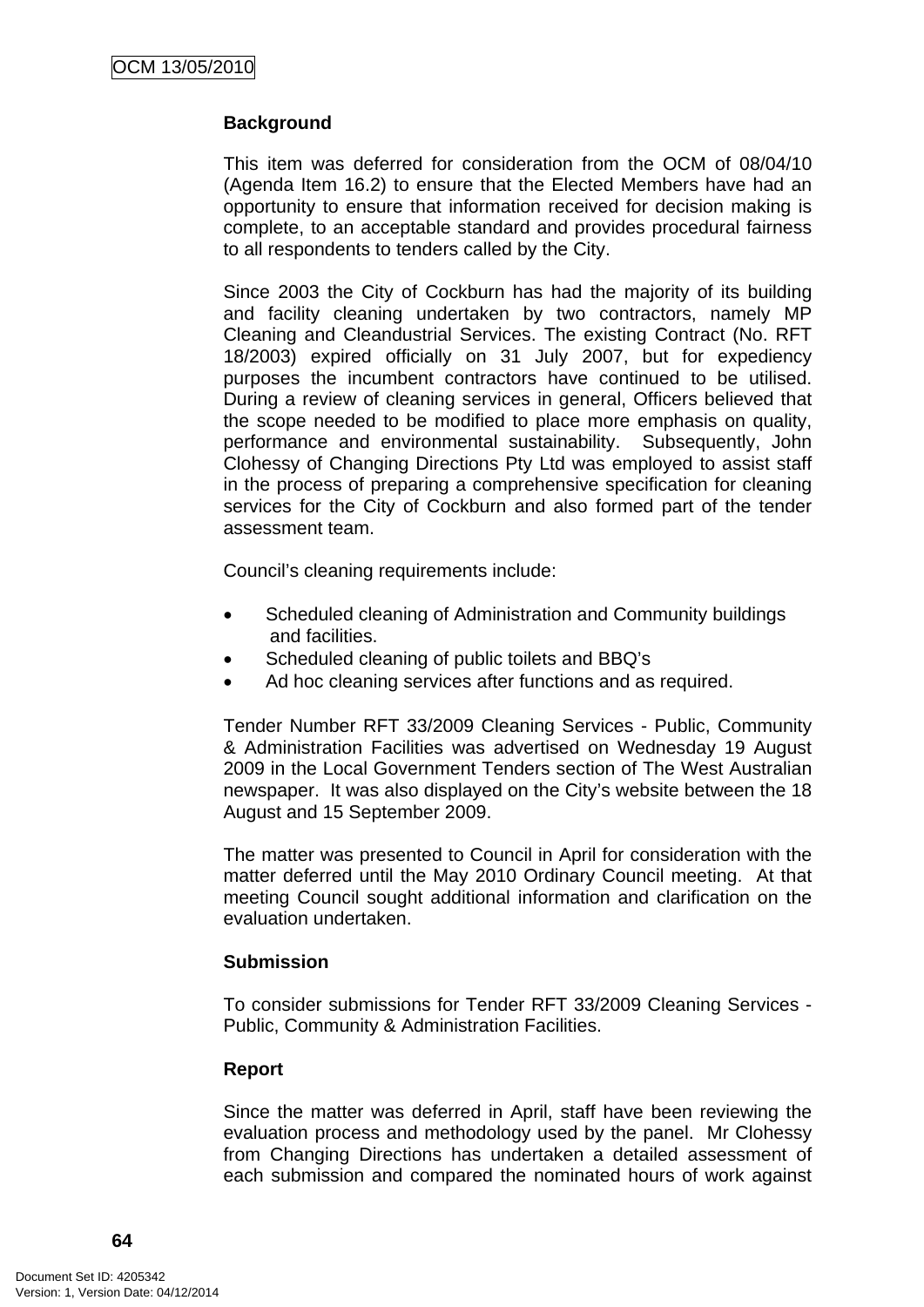an industry benchmark to give Council an indication of risk and value for money. Officers are still waiting for some additional clarification from Mr Clohessy on the detail in his report before the matter can be further considered by Council. On this basis, officers seek an additional deferral of the matter until the June 2010 OCM.

Given the length of time that this Tender has remained outstanding, it was identified that the tender validity has now expired. As each Tenderer have gone to some effort to prepare and lodge a submission with Council, it is only fair that Council seeks an extension of the validity period to enable the matter to be resolved. Letters have been forwarded to each Tenderer seeking their concurrence to an extension of the tender validity period until the end of June 2010. In that letter a modification to the price variation clause was stipulated to ensure that tenderers are not disadvantaged by the length of time taken to determine this contract.

# **Strategic Plan/Policy Implications**

#### **Infrastructure Development**

• To construct and maintain community facilities that meet community needs.

#### **Lifestyle and Aspiration Achievement**

• To deliver our services and to manage resources in a way that is cost effective without compromising quality.

# **Budget/Financial Implications**

N/A

# **Legal Implications**

Section 3.57 of the Local Government Act 1995 and Part 4 of the Local Government (Functions and General) Regulations 1996 refers.

# **Community Consultation**

N/A

# **Attachment(s)**

N/A

# **Advice to Proponent(s)/Submissioners**

Those who lodged a tender submission have been advised that this matter is to be considered at the 10 June 2010 Council Meeting.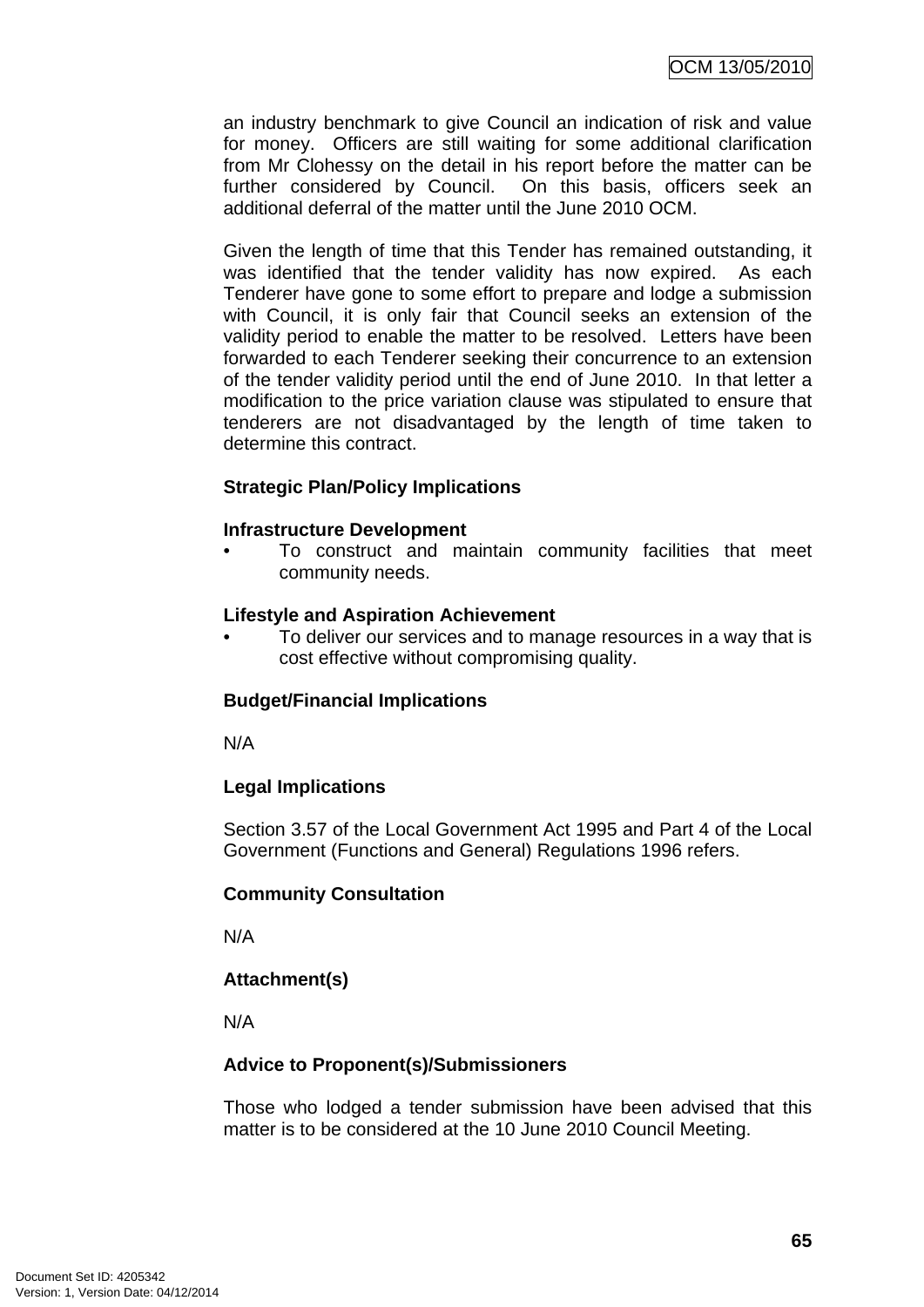# **Implications of Section 3.18(3) Local Government Act, 1995**

Nil.

# **17. COMMUNITY SERVICES DIVISION ISSUES**

**17.1 (OCM 13/05/2010) - SPORT AND RECREATION STRATEGIC PLAN 2009 (8163) (A LACQUIERE) (ATTACH)** 

# **RECOMMENDATION**

That Council:

- (1) receive the report from CSS Strategic Management outlining the discussions and outcomes of the briefing session held with the Santich Park residents on 30 March 2010;
- (2) commit an allocation of funds on its 2010/11 Municipal budget to engage external consultants to address:
	- 1. Traffic and parking issues around Santich Park; and
	- 2. The feasibility of repositioning the Santich Park Clubrooms on the eastern side of the Park; and
- (3) adopt the Sport and Recreation Plan 2009, for the City of Cockburn, as attached to the Agenda, noting the deferral of any proposals to amend current usage of Santich Park.

# **COUNCIL DECISION**

# **Background**

The Sport and Recreation Strategic Plan (The Plan) was first presented to the October 2009 Ordinary Council Meeting and in accordance with the Council decision the Plan was advertised for public comment in the Cockburn Community Gazette, with letters sent to sporting clubs within the City of Cockburn. In addition to this a number of meetings were held with clubs and sporting associations regarding the content and recommendations within the Plan. The revised Plan was presented to the December 2009 Ordinary Council which resolved to defer the matter to the February 2010 Council Meeting to provide an opportunity to: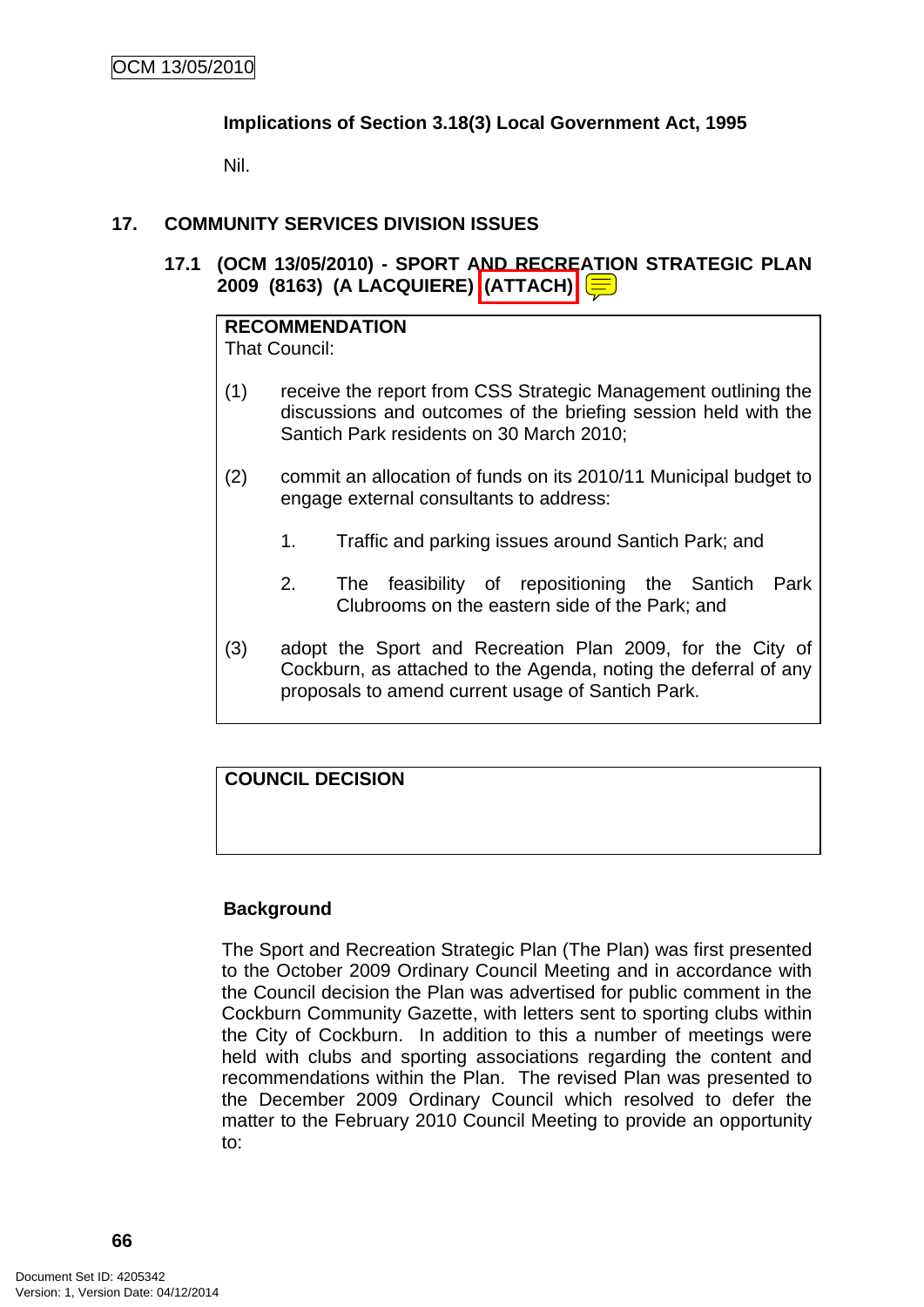- *(a) undertake further consultation with the community and sporting clubs regarding the implementation of merge/relocation plans;*
- *(b) provide an extended window of opportunity for residents and sporting clubs to provide further feedback; and*
- *(c) amend the Plan to include at Section 7 'Recreation Facility Development Plan' Developer Conditions as an additional funding source applicable to the following facilities:* 
	- *1. Anning Park Tennis Club*
	- *2. Wally Hagan Stadium Upgrade*
	- *3. Beale Park Sports Facilities*
	- *4. Atwell Oval Hockey Facility*

During this period the City also received 22 submissions from local residents surrounding Santich Park who were concerned with the recommendation to relocate a senior football club to Santich Park. The concerns related to the following issues

- Inadequate parking and major traffic management issues
- Liquor Licensing and Alcohol issues
- Increased antisocial behavior
- Litter after games

The Plan was presented to the Ordinary Council Meeting held on the 11 February 2010 at which Council resolved to:

- *(1) defer the matter to an Ordinary Council Meeting following a community briefing;*
- *(2) undertake a briefing with local community members who have raised their concerns regarding recommendations associated with the change of use for Santich Park; and*
- *(3) advise the submissioners and local residents of Santich Park accordingly*

The City elected to hire a consultant to facilitate the briefing with the Santich Park residents that was held on 30 March 2010.

#### **Submission**

N/A

# **Report**

The Sport and Recreation Plan 2009 was developed to provide an overview of the City's current Sport and Recreation provision with the objective to provide the desired outcome for sporting provision for the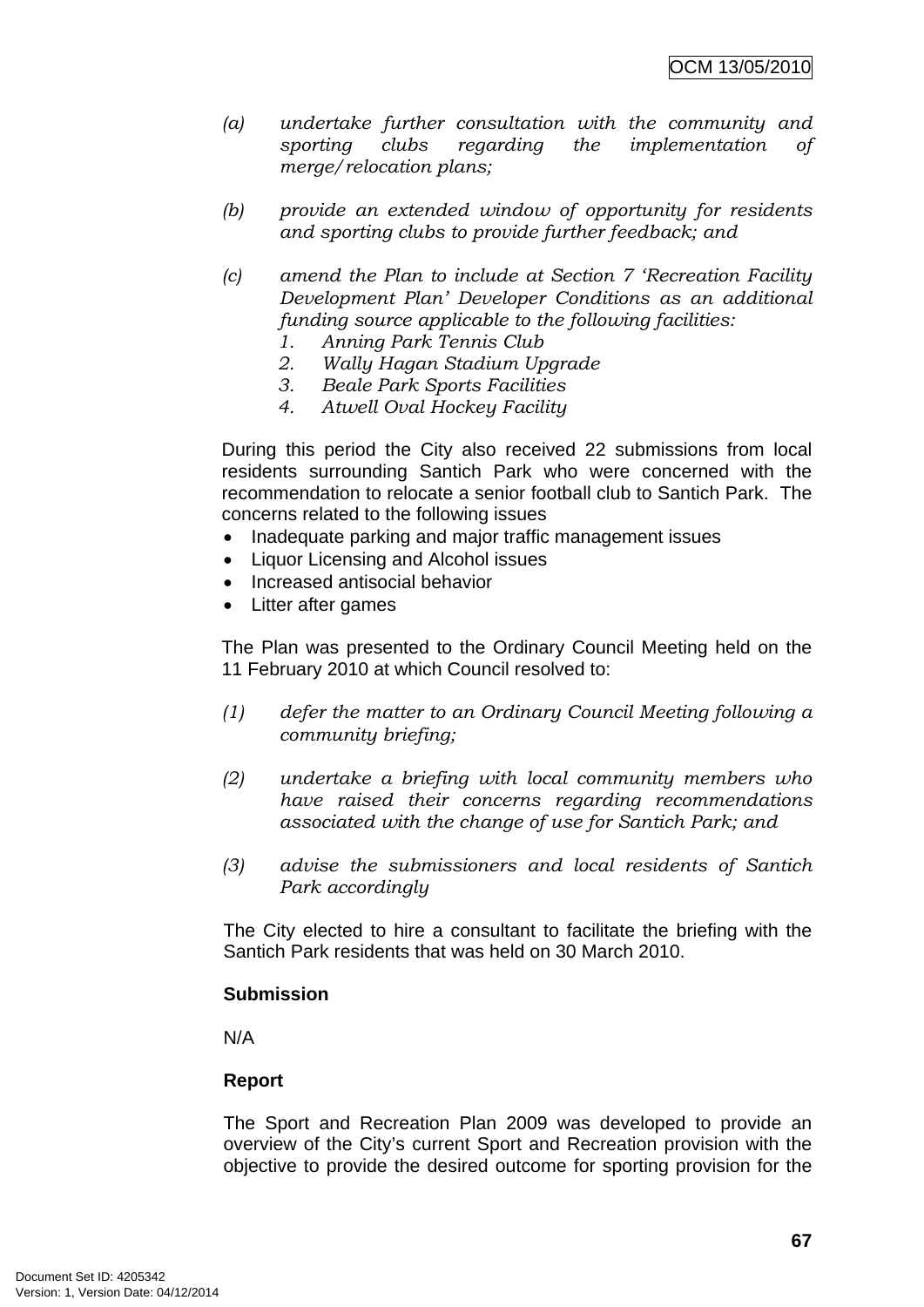City into the future. The plan has been advertised for public comment on three occasions and the last round of consultation has seen strong opposition from local residents on the recommendation to relocate Cockburn Lakes Amateur Football Club to Santich Park.

Santich Park is a 5.6 ha reserve and one of only two reserves within the City capable of housing two AFL fields. The reserve currently is used by a large junior football club in the winter and acts as the district venue for athletics competition in the summer. The reserve is also the City's most used reserve by local schools for district level competitions in athletics and football. With the added ability to host night football matches the reserve is regarded as one of the best reserves for football within the southern metropolitan area.

The Sport and Recreation Strategic Plan recommended relocating Cockburn Amateur Football Club from Anning Park to Santich Park based on the following:

- 1. The relocation of Jandakot Jets Junior and Senior Football Club from Atwell Reserve to Cockburn Central could result in the demise of the Cockburn Amateur Lakes Football Club due to the close proximity of the clubs. The move to Cockburn Central circa 2020 by the Jandakot Jets is proposed. A regional hockey academy with Atwell College is concurrently proposed to be created on Atwell reserve as there are currently no hockey clubs in the City.
- 2. Anning Park has been identified as a strategic location for a future regional tennis facility which is currently lacking in the City and therefore it would be necessary to relocate the Cockburn Amateur Lakes Football Club. Should Council not wish the relocation to proceed, this project will need to be deferred indefinitely, pending clarification on the future of the Cockburn Lakes Amateur Football Club.
- 3. Currently there is no pathway for juniors at Santich Park to join a senior club on the south west side of the City and as a result players are being forced to continue football at a competitive senior level outside the Cockburn boundary.
- 4. It can be expected within the coming years as the current juniors at the South Coogee Junior Football Club progress into older age groups that a senior club could be formed. The club has already indicated that it needs to think about forming a senior side to retain those players and provide a pathway. Without a relocated Senior Club being available, an option exists to commence an entry to senior ranks from within its own club, similar to the model adopted by the Jandakot Jets.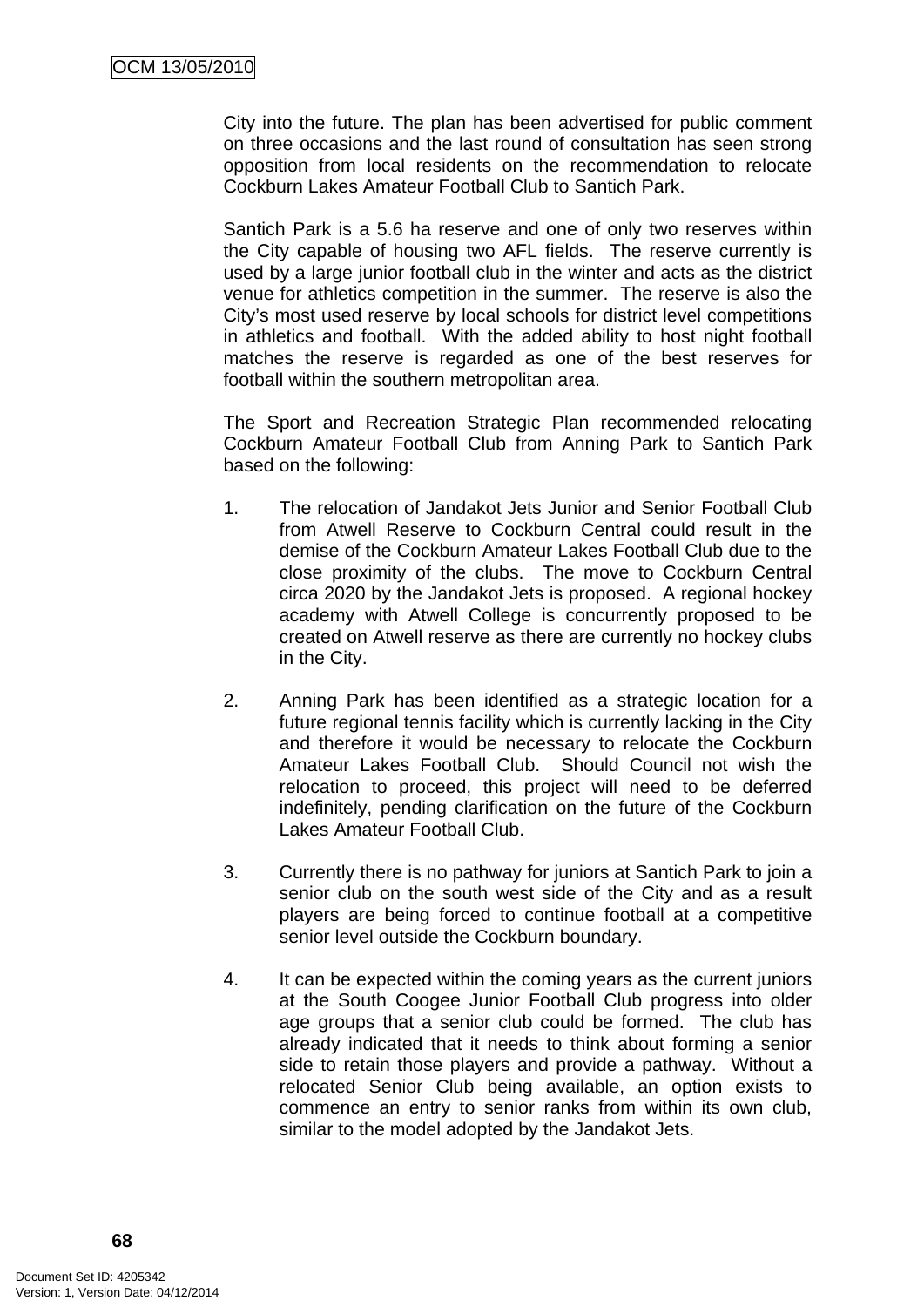- 5. The relocating of a senior club to Santich Park will limit the usage of outside users on a casual basis as the junior and senior clubs take precedent.
- 6. The provision of AFL within the City will be balanced into the future considering the growth of areas across the City.

With the restricted active reserve space within the City of Cockburn, it is critical that the City optimises its use of its active reserves, particularly the larger reserves. As such, Santich Park is of strategic significance as a senior facility and the relocation of Cockburn Lakes Amateur Football Club to Santich Park has been considered as critical to the progression of the strategic direction of sport within the City.

With the strong opposition from the local residents of Santich Park for this recommendation to proceed, the Council may like to consider an option to relocate the Cockburn Lakes Amateur Football Club to the new Munster Reserve. The new Munster Reserve would be developed as a result of a land swap for the South Coogee Reserve located on Russell Road in Henderson as part of the Marine Technology Park development by Landcorp. The Cockburn Lakes Amateur Football Club currently support the relocation to Santich Park as this opportunity ensures future growth due to the direct link with the junior club. Recent discussions with the Cockburn Lakes Club have indicated they do not favour a move to the Munster Reserve and still support the Santich Park option. Similarly, a meeting with officials from South Coogee Junior Football Club resulted in no support for the proposal.

Alternatively, Council may wish to investigate repositioning the Clubroom facilities from the current location to an area on the eastern edge of the Park. This would have the effect of reducing traffic and parking conflict which is currently apparent and is likely to increase in the future, given the growth in adjacent residential areas.

Should this suggestion be supported, it is recommended that funds be made available in the 2010/11 Budget to enable feasibility studies and reports to be prepared and considered separately by Council in future.

This will then allow the Sport and Recreation Plan to be adopted without Council having to consider whether to support the proposal to relocate the Cockburn Lakes Senior Football Club to Anning Park at this stage and this can be noted in the Strategic Plan.

The proposed studies and reports can then be undertaken without associated time constraints and can involve full discussion with affected residents and Clubs to ensure all issues and points of view are considered.

Should Council not wish to support either proposition, it is suggested that the Strategic Plan be adopted, with the deletion of the relocation of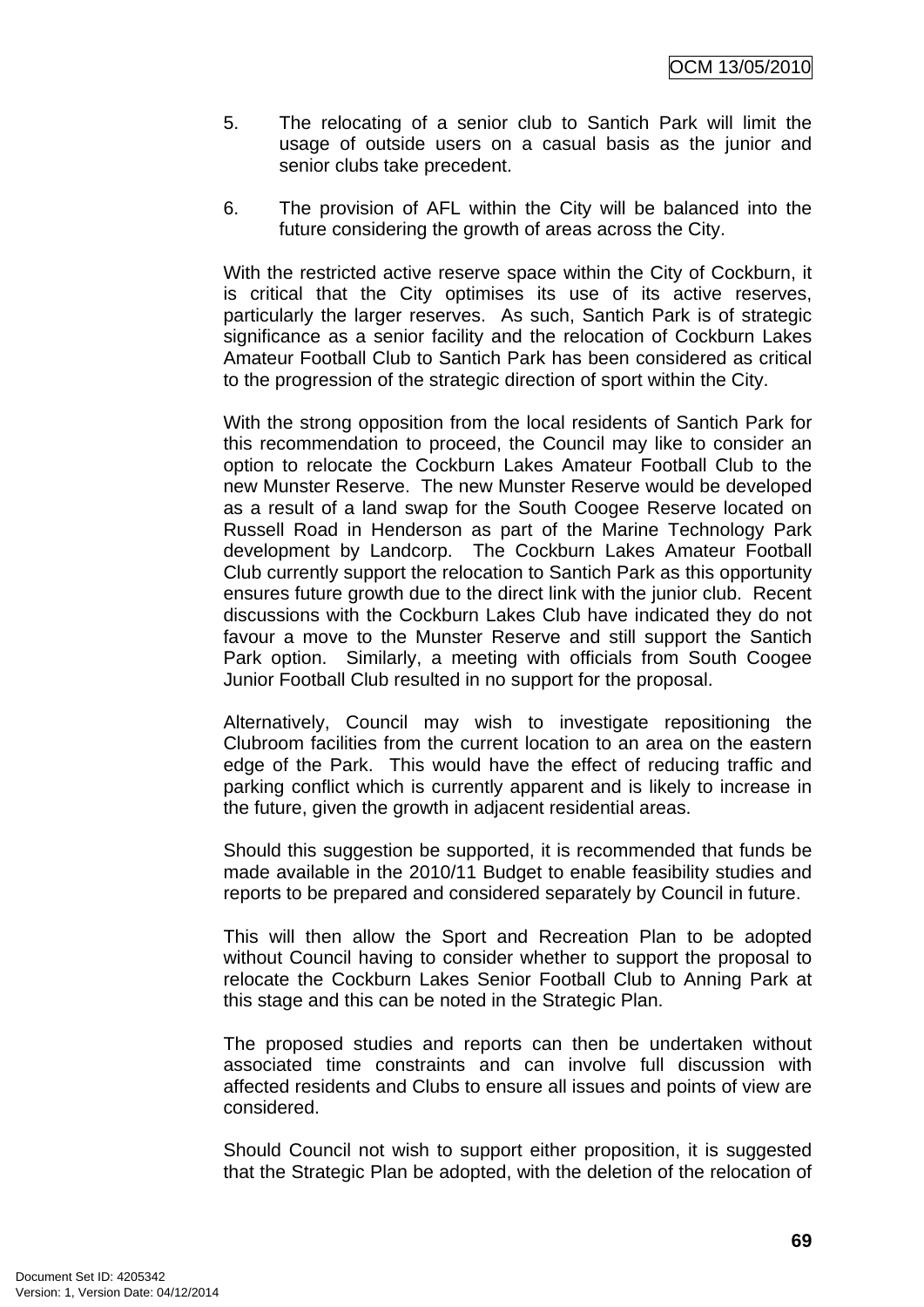Cockburn Lakes Football Club to Santich Park. The proposed Anning Park redevelopment can then be reviewed bi-annually in line with the Plan for the District and clarification on the future of the Cockburn Lakes Football Club.

In order to address the issues raised by local residents from the public consultation period and the Council decision in February 2010, the City contracted CSS Strategic Management to facilitate a briefing to the local residents regarding the developments of Santich Park in relation to the Strategic Plan. The briefing session was attended by approximately 70 local residents at the Santich Park clubrooms on 30 March 2010 and was structured to give residents an understanding of why the recommendation was being proposed and for the local community to raise its concerns.

It was clear from the briefing that the residents had major concerns with existing issues on the reserve and did not want to exacerbate those issues by bringing a senior club onto the grounds. Traffic movement and parking issues that currently exist on the site were identified. In the mean time the Rangers will monitor illegal parking around the reserve. Other major concerns and views expressed by the residents included:

- 1. Liquor License being issued to the Senior Club
- 2. Keeping the reserve restricted to juniors
- 3. Upgrading of current facilities for the juniors
- 4. Antisocial behavior as a result of liquor consumption

The introduction of a senior club and restricted liquor license at the facility is not expected to adversely impact the usage of the facility or the local area surrounding the facility. The City of Cockburn has a number of reserves in areas close to housing where senior clubs have restricted liquor licenses and has found the clubs to be well managed and responsible. Given the restrictions imposed by liquor licensing regulations and lease requirements, the City is confident that the issue of alcohol consumption on the site will not negatively impact the local residents or neighboring users of the reserve. Should there be evidence to the contrary Council will be able to take action to ensure compliance with licensing requirements or, in the case of continued contraventions, withdrawal of licensing and/or facility usage rights. There has been some evidence that there have been liquor drinking issues in the area which will need to be addressed by more proactive police and security patrols.

On balance given the need to address the long term recreation needs of the City, Santich Park has been identified as an AFL ground for both seniors and juniors. It is evident that there are some issues around the park currently and these can be mitigated with the identified strategies.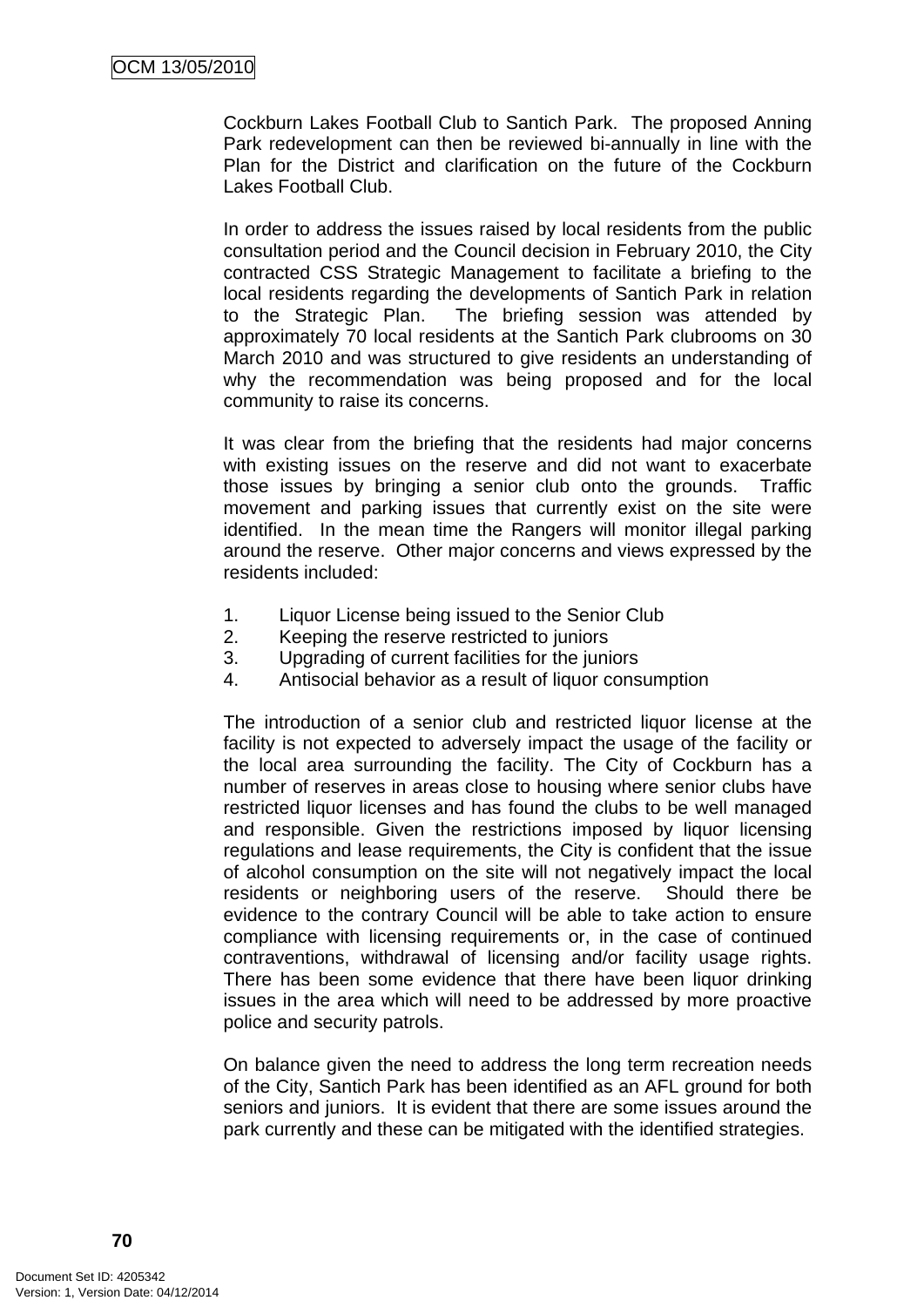## **Strategic Plan/Policy Implications**

#### **Demographic Planning**

• To ensure development will enhance the levels of amenity currently enjoyed by the community.

#### **Infrastructure Development**

- To construct and maintain community facilities that meet community needs.
- To provide an appropriate range of recreation areas that meets the needs of all age groups within the community.

### **Lifestyle and Aspiration Achievement**

• To identify community needs, aspirations, expectations and priorities for services that are required to meet the changing demographics of the district.

### **Governance Excellence**

• To conduct Council business in open public forums and to manage Council affairs by employing publicly accountable practices.

#### **Budget/Financial Implications**

The proposed capital works program included in the Plan identifies a number of significant financial commitments required by the City of Cockburn over the next 15 years. The existing Plan for the District identifies \$56.4m in recreation projects for the period 2010 to 2018 whereas the new Plan for the District has identified \$72.0m in recreation projects over the period 2010 to 2020. The increase includes an allocation of funds for refurbishment. Further funds totalling \$11.2m have been allocated for 2021 to 2023.

A cash flow of the Works Program has been included in the Plan. It is proposed that this is reviewed bi-annually for inclusion in the Plan for the District.

In relation to the Santich Park matters it is proposed that funds be considered for inclusion on the 2010/11 municipal budget, to fund studies to address these issues.

### **Legal Implications**

N/A

### **Community Consultation**

The Sport and Recreation Strategic Plan has been advertised for public comment over the past 3 months. Further, a meeting with residents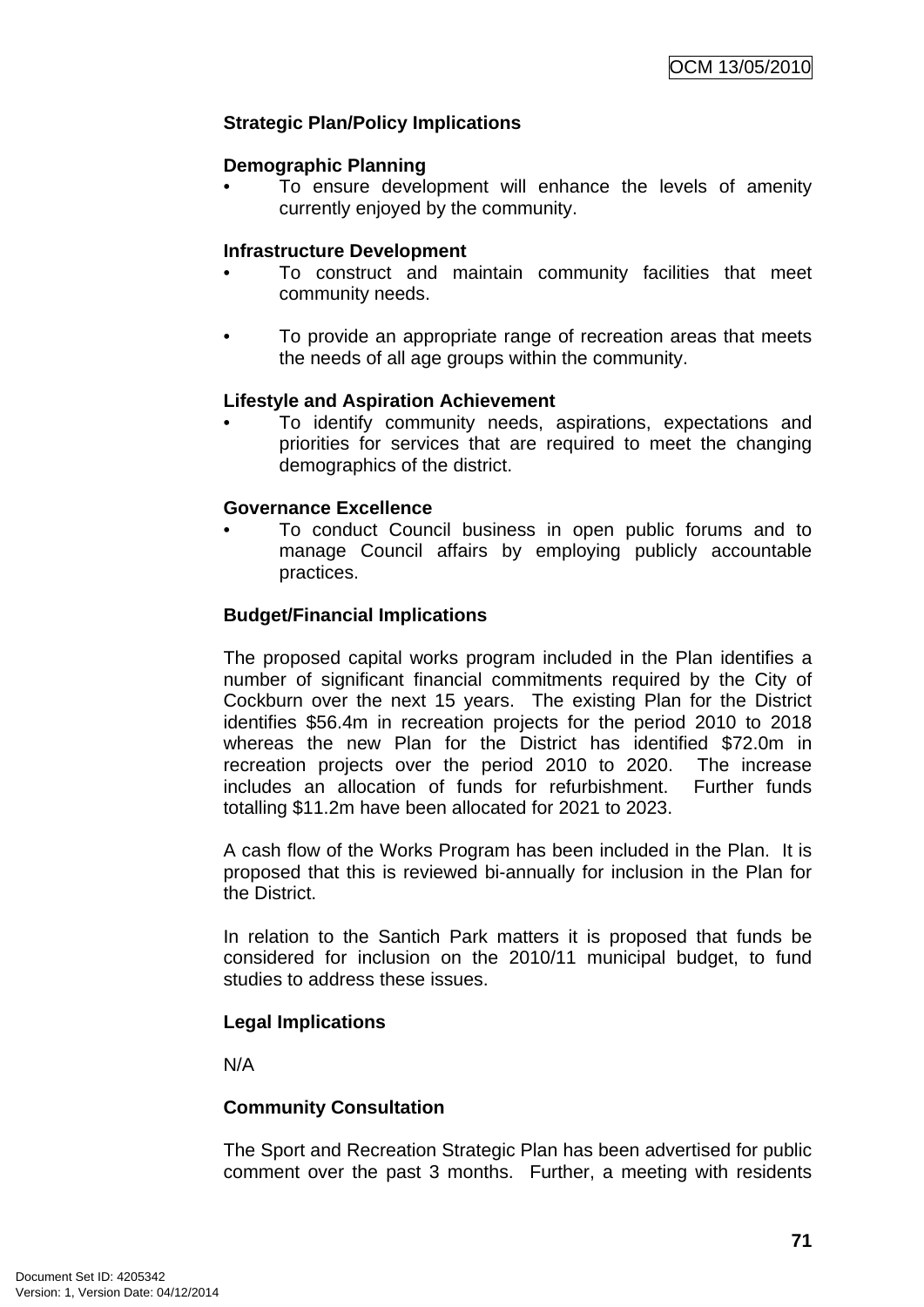surrounding Santich Park was conducted on 30 March 2010, facilitated by an external consultant. Issues arising from that meeting have been responded to. Meetings have also been conducted between Council representatives and officials of the Cockburn Lakes Senior Football Club and the South Coogee Junior Football Club.

# **Attachment(s)**

- 1. CSS Strategic Management Santich Park Report
- 2. Sport & Recreation Strategic Plan 2009
- 3. Munster Sports Reserve Possible layout options of AFL ovals
- 4. Submission on Draft Sport & Strategic Plan 2009 Wendy Rudge & Ann Taylor (on behalf of Residents around Santich Park)
- 5. Response to questions raised at community meeting 30 March 2010
- 6. Submission by J & J Kicinski

### **Advice to Proponent(s)/Submissioners**

Those who lodged a submission on the proposal have been advised that this matter is to be considered at the 13 May 2010 Council Meeting.

#### **Implications of Section 3.18(3) Local Government Act, 1995**

Local Government traditionally provides the majority of sporting/leisure facilities in the community on a subsidised basis to the public. Some additional facilities are provided by the private sector.

### **18. EXECUTIVE DIVISION ISSUES**

# **19. MOTIONS OF WHICH PREVIOUS NOTICE HAS BEEN GIVEN**

## **20. NOTICES OF MOTION GIVEN AT THE MEETING FOR CONSIDERATION AT NEXT MEETING**

**21. NEW BUSINESS OF AN URGENT NATURE INTRODUCED BY COUNCILLORS OR OFFICERS**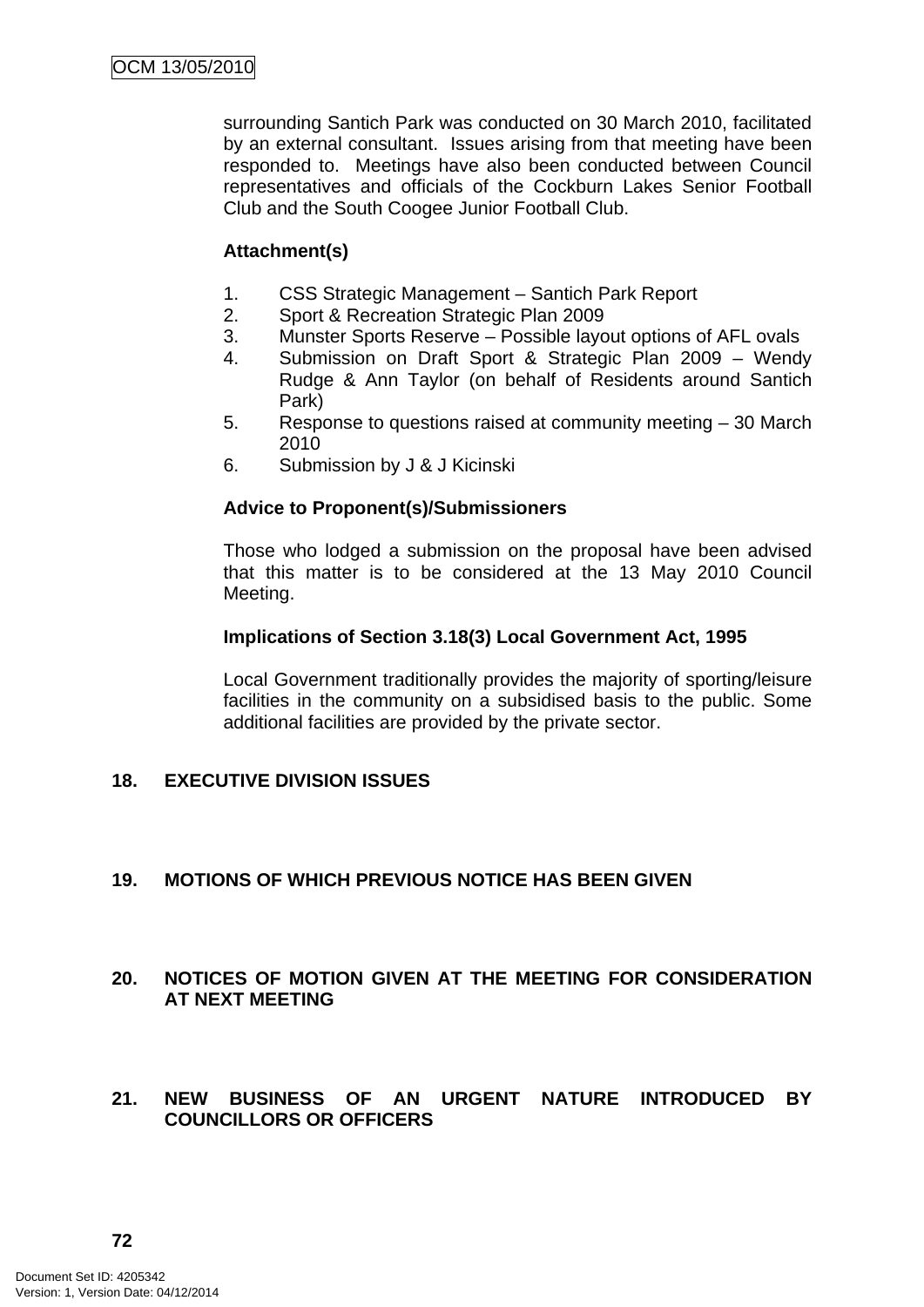#### **22. MATTERS TO BE NOTED FOR INVESTIGATION, WITHOUT DEBATE**

#### **23. CONFIDENTIAL BUSINESS**

**23.1 (OCM 13/05/2010) - RATE INCREASE TO LANDFILL DISPOSAL SERVICES MICSON P/L - LOCATION: HENDERSON WASTE RECOVERY PARK (HWRP) - OWNER: CITY OF COCKBURN - APPLICANT: MICSON P/L (4900) (L DAVIESON & M LITTLETON) (ATTACH)** 

#### **RECOMMENDATION** That Council:

- (1) negotiate adjustments to the Schedule of Rates adopted in RFT 38/2007 in accordance with Option 4 contained in the confidential attachment for the period from 1July 2010 until 31 December 2010;
- (2) advertise the Tender for Landfill Disposal Services for a 3 year period commencing on 1 January 2011.

### **COUNCIL DECISION**

### **Background**

On the 13 December 2007 Council accepted the Tender RFT38/2007 'Landfill Disposal Services (Waste Compaction, Designation and Covering Services) submitted by Micson Pty Ltd for the provision of Landfill Disposal Services in accordance with the Schedule of Rates provided in their submission over an initial three (3) year period concluding 31 December 2010 for an estimated annual cost of \$970,919.40 GST inclusive (\$882,654.00 GST exclusive). The tender called for the use of 4 plant items (Waste Compactor, Water Cart, Dozer and Loader) which are used specifically for waste compaction and landfill stabilisation and cover.

In recent discussions with the management of Micson P/L, the City was advised that as a result of significant financial losses, the Company could no longer provide their service at the rates tendered. These losses were due largely to excessive machinery maintenance costs, which were not anticipated in the original hourly rates submitted in their 2007 tender.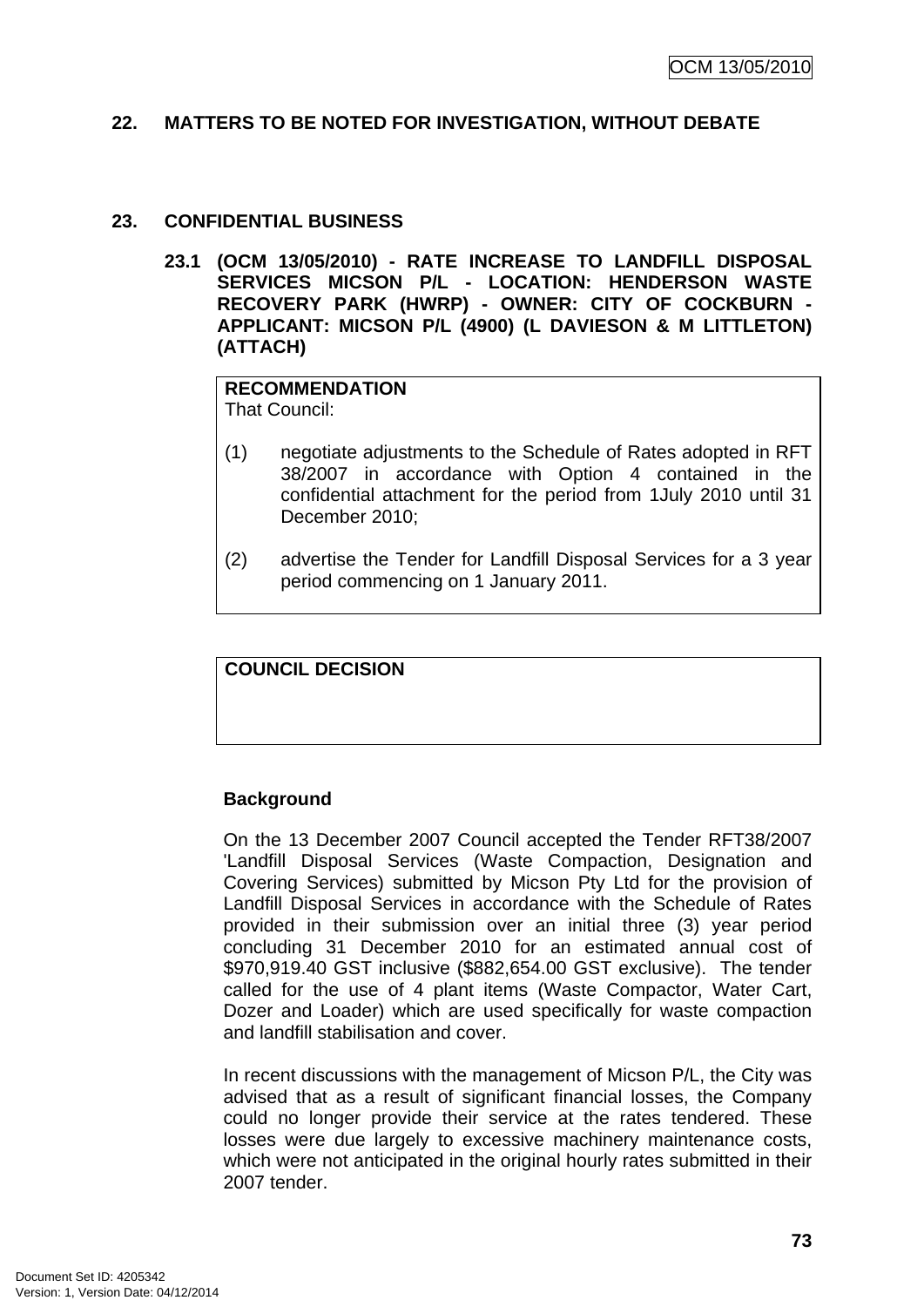Since the contract was awarded in January 2008, Micson now also provides the City with a hooklift truck to operate the Transfer Station and an excavator to remove steel from the active commercial face. Micson P/L has proposed hourly rate increases to all 6 plant items on site to compensate for the high maintenance costs. This report however, will deal only with those 4 plant items under RFT 38/2007.

#### **Submission**

Included in confidential attachment.

#### **Report**

Included in confidential attachment.

### **Strategic Plan/Policy Implications**

#### **Natural Environmental Management**

• To manage the City's waste stream to achieve sustainable resource management, in an environmentally acceptable manner.

### **Budget/Financial Implications**

Included in confidential attachment.

### **Legal Implications**

N/A

### **Community Consultation**

N/A

### **Attachment(s)**

A confidential report has been provided to Elected Members under separate cover.

### **Advice to Proponent(s)/Submissioners**

The Proponent(s) has been advised that this matter is to be considered at the 13 May 2010 Council Meeting and will be resolved by the end of May 2010.

### **Implications of Section 3.18(3) Local Government Act, 1995**

Nil.